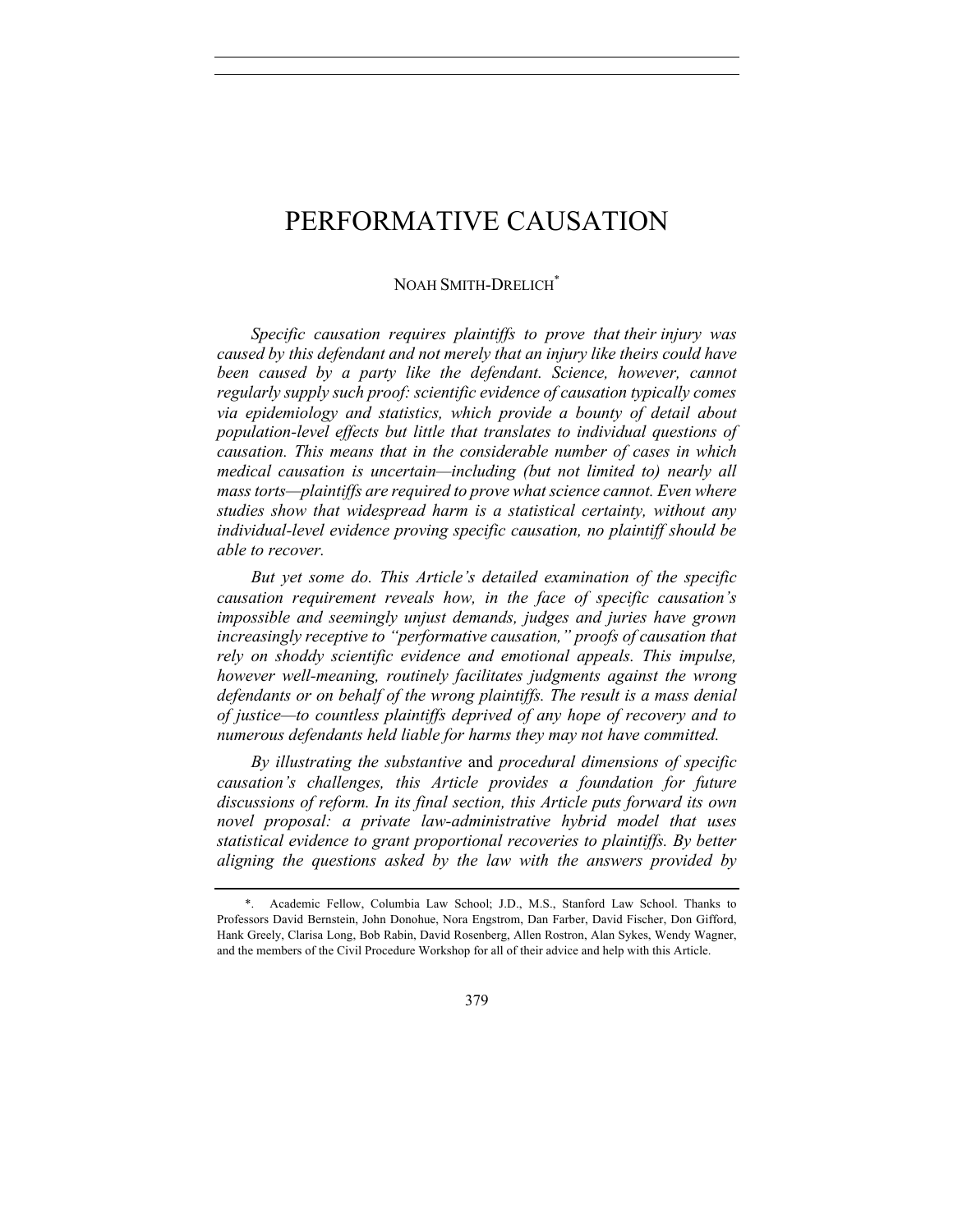*science, this model offers a promising mechanism for resolving individual questions of causation—as well as a template for how mass torts resolutions can capture the best and guard against the worst features of both private law and public law adjudicatory systems.*

## TABLE OF CONTENTS

| INTRODUCTION                                                         |  |
|----------------------------------------------------------------------|--|
| I. SPECIFIC CAUSATION AND SCIENTIFIC PROOF 383                       |  |
|                                                                      |  |
|                                                                      |  |
|                                                                      |  |
|                                                                      |  |
|                                                                      |  |
|                                                                      |  |
| A. CORRECTIVE JUSTICE AND THE SPECIFIC CAUSATION                     |  |
|                                                                      |  |
| B. UTILITARIANISM AND THE SPECIFIC CAUSATION REQUIREMENT  395        |  |
| III. SUBSTANTIVE RESOLUTIONS OF THE SPECIFIC                         |  |
|                                                                      |  |
| A. REFORMING THE GENERAL CAUSATION REQUIREMENT 397                   |  |
| B. REFORMING THE SPECIFIC CAUSATION REQUIREMENT400                   |  |
| 1. Epidemiology's Capabilities and Limitations401                    |  |
|                                                                      |  |
| 3. Market Share Liability and Specific Responsibility 408            |  |
| IV. PROCEDURAL RESOLUTIONS OF THE SPECIFIC                           |  |
|                                                                      |  |
|                                                                      |  |
|                                                                      |  |
|                                                                      |  |
|                                                                      |  |
| 1. Class Actions: No Longer a "Solution" for Specific Causation  424 |  |
|                                                                      |  |
|                                                                      |  |
|                                                                      |  |

# INTRODUCTION

On December 10, 1990, Connie Chung detailed the dangers of breast implants to a national audience.<sup>1</sup> This news report crested a rising tide of

<sup>1.</sup> *Face to Face with Connie Chung* (CBS television broadcast Dec. 10, 1990), http://yukonmom 47.tripod.com/id8.html [https://perma.cc/YE35-TXQT].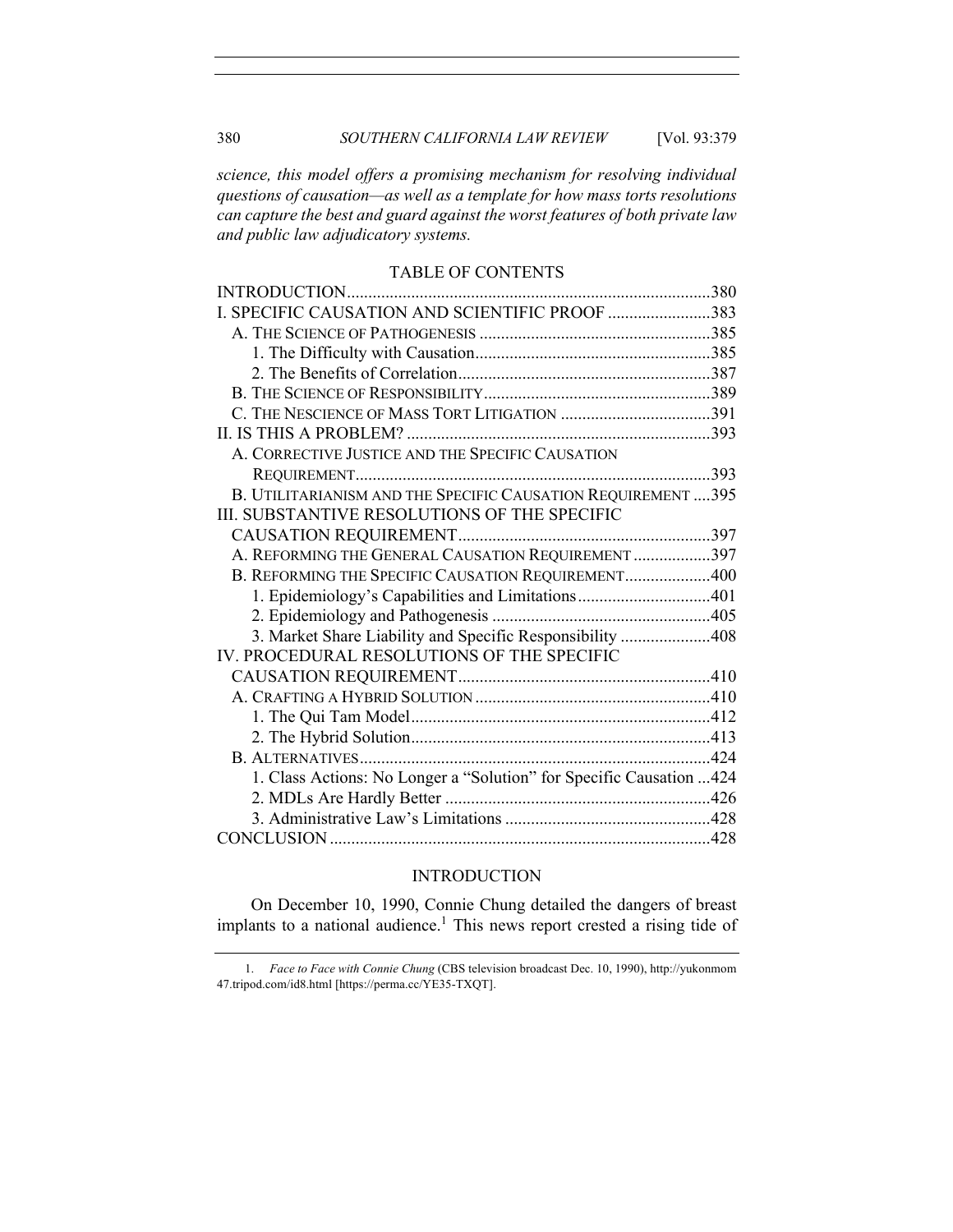anti-implant publicity and, predictably, was followed closely by a flood of breast implant litigation. However, although implants had come into widespread use thirty years prior to Chung's sensational report, no link between implants and illness was shown until over a decade *after* Chung's interview purporting to document the implants' hazards.<sup>2</sup> Even today, now over twenty-five years later, little evidence exists explaining how breast implants cause disease. <sup>3</sup> Yet, thousands of plaintiffs have recovered billions of dollars due to an as-of-yet undiscovered mechanism of injury. How can it be that jurors and judges have repeatedly found causation—a required element of tortious liability—where even the world's leading scientists are baffled?

This Article proposes that the answer to this question lies in the tort system's confused approach to scientific proof of causation. On the one hand, the law is too strict, requiring evidence of specific causation that science cannot often supply: the statistical analyses regularly used to determine causation will rarely prove individual-level causation by a preponderance of the evidence. As a result, countless plaintiffs lose or fail to bring claims even when there is little doubt that some defendant's negligence caused widespread injury. On the other hand, though, the law is too lax, as courts have a great deal of discretion when it comes to the crucial threshold question of a study's validity: under *Daubert*, a study that is only *probably* reliable may be admitted as dispositive evidence of causation. <sup>4</sup> This opens the door for judges and juries to anchor moral-seeming judgments—like those seeking to remedy apparent injustices resulting from the law's strictness—on infirm scientific foundations.<sup>5</sup> Together, these shortcomings combine to create a system ripe for injustice and ripe for abuse; and, as a result, false positives and false negatives abound throughout this large subset of tort law.6

<sup>2.</sup> For more information on the studies discovering this link, see generally Louise A. Brinton et al., *Mortality Among Augmentation Mammoplasty Patients*, 12 EPIDEMIOLOGY 321 (2001); Louise A. Brinton et al., *Cancer Risk at Sites Other Than the Breast Following Augmentation Mammoplasty*, 11 ANNALS EPIDEMIOLOGY 248 (2001); Sheryl Gay Stolberg, *Study Links Breast Implants to Lung and Brain Cancers*, N.Y. TIMES, Apr. 26, 2001, at A19.

<sup>3.</sup> *E.g*., Denise Grady, *Breast Implants Are Linked to Rare but Treatable Cancer*, *F.D.A. Finds*, N.Y. TIMES, Jan. 27, 2011, at A18 ("[I]t [i]s not yet known for sure [how] the implants really increase the risk of cancer . . . .").

<sup>4.</sup> Daubert v. Merrell Dow Pharms., Inc., 509 U.S. 579, 594 (1993); *see, e.g.*, *In re* Paoli R.R. Yard PCB Litig., 35 F.3d 717, 744 (3d Cir. 1994).

<sup>5.</sup> The law is also incoherent. The statistical evidence needed to satisfy the specific causation requirement is influenced as much by baseline risk (which should have no bearing on liability) as it is by effect size.

<sup>6.</sup> In this context, a scientifically unjustified award of liability constitutes a false positive; and a scientifically unjustified defense verdict constitutes a false negative.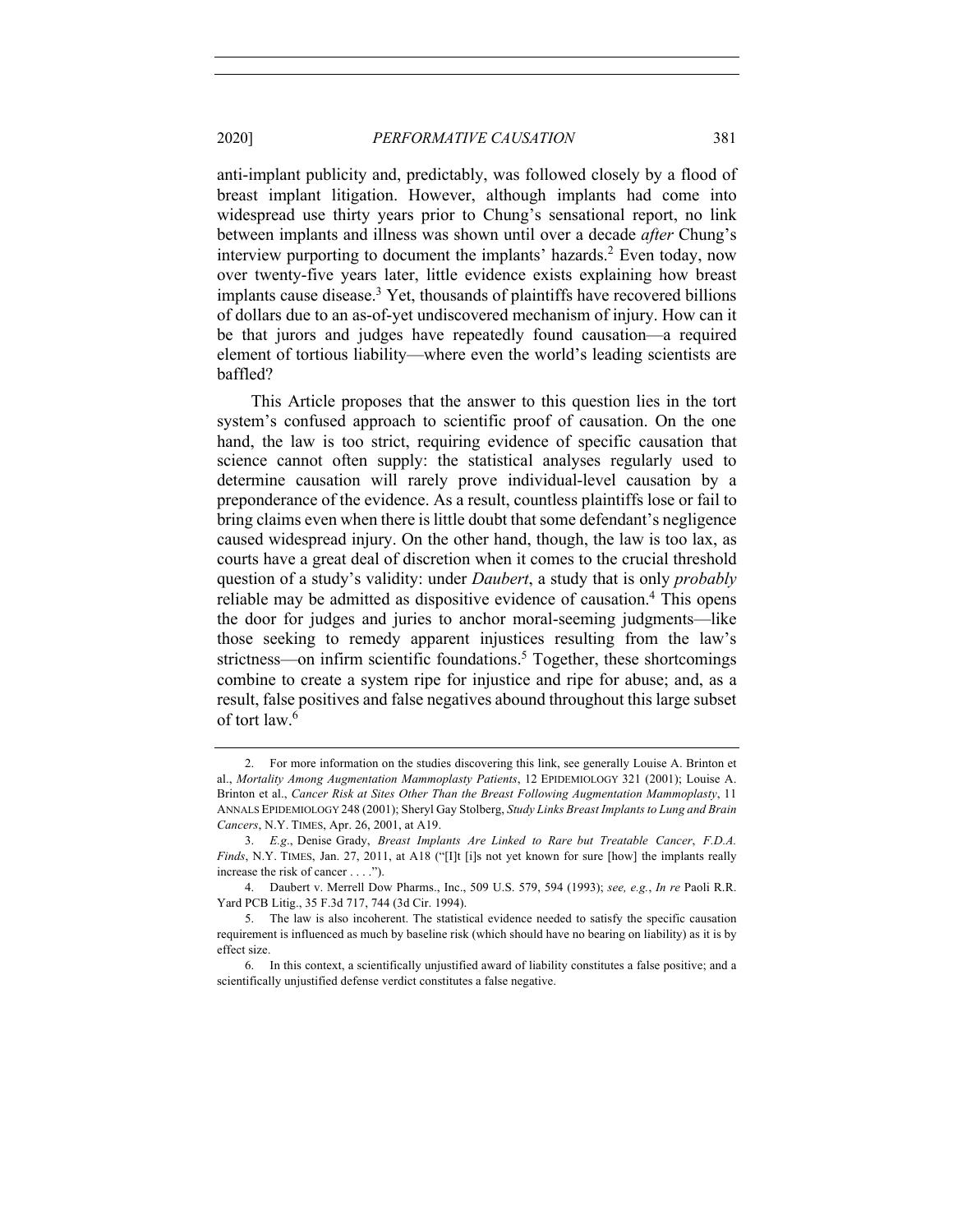This Article uses the breast implant litigation to illustrate the closely intertwined substantive, evidentiary, and procedural challenges created by the misalignment between what the law requires and what science can provide. These challenges will manifest in nearly every case in which the mechanism of causation is uncertain—from stand-alone lawsuits<sup>7</sup> to mass torts like Bendectin,<sup>8</sup> Agent Orange,<sup>9</sup> MBTE,<sup>10</sup> talc,<sup>11</sup> and glyphosate.<sup>12</sup>

As this discussion reveals, both substantive and procedural reform is required to remedy these issues. Substantively, this Article proposes that proportional recovery tailored to statistical proofs of causation will better satisfy tort law's compensatory justice and utilitarian aims. Such a reform, however, will further exacerbate private law's institutional difficulties with resolving challenging scientific disputes, especially in the context of mass torts. And so, this Article proposes, significant procedural restructuring is needed as well: the quasi-public nature of the substantive and procedural changes that must be made to resolve these problems militate strongly in favor of a resolution that pairs substantive reform with institutional redesign.

Part I of this Article describes this problem, revealing the close connection between tort law's substantive inadequacy and judges' and juries' susceptibility to what this Article calls "performative causation," proofs of causation that rest on shoddy scientific evidence and emotional appeals.<sup>13</sup> Part II analyzes this problem through the dual lenses of

9. *See, e.g.*, PETER H. SCHUCK, AGENT ORANGE ON TRIAL: MASS TOXIC DISASTERS IN THE COURTS *passim* (1987).

10. *See, e.g.*, Ann Al-Bahish et al., *Emerging Toxic Torts: MBTE and Mold*, 17 NAT. RESOURCES & ENV'T 219, 220 (2003).

11. *See Talcum Powder and Cancer*, AM. CANCER SOC'Y (Dec. 4, 2018), https://www.cancer.org/ cancer/cancer-causes/talcum-powder-and-cancer.html [https://perma.cc/JV86-XTKL].

13. Unlike some of the more familiar proof paradoxes described in Michael Pardo's piece, Michael

<sup>7.</sup> See, for example, Wells v. Ortho Pharmaceutical Corp., 788 F.2d 741, 744–45 (11th Cir. 1986), in which even the judge acknowledged that it was scientifically "inconclusive" whether the defendant's spermicidal jelly caused the plaintiff child's birth defects—before, nevertheless, finding in the plaintiff's favor. *See also* Stephen D. Sugarman, *The Need to Reform Personal Injury Law Leaving Scientific Disputes to Scientists*, 248 SCI. 823, 823 (1990), https://www.law.berkeley.edu/files/The\_Need\_to\_ Reform\_Personal\_Injury\_Law\_Leaving\_Scientific\_Didputes\_to\_Scientists.pdf [https://perma.cc/H7U4- DB4S].

<sup>8.</sup> *E.g.*, MICHAEL D. GREEN, BENDECTIN AND BIRTH DEFECTS: THE CHALLENGES OF MASS TOXIC SUBSTANCES LITIGATION 26–43 (1996).

<sup>12.</sup> *See generally, e.g.*, Christopher J. Portier et al., *Differences in the Carcinogenic Evaluation of Glyphosate Between the International Agency for Research on Cancer (IARC) and the European Food Safety Authority (EFSA)*, 70 J. EPIDEMIOLOGY & COMMUNITY HEALTH 741 (2016) (discussing the ongoing scientific debate over glyphosate's—the active ingredient in Roundup—cancer-causing properties); Tina Bellon, *California Jury Hits Bayer with \$2 Billion Award in Roundup Cancer Trial*, REUTERS (May 13, 2019, 2:21 PM), https://www.reuters.com/article/us-bayer-glyphosate-lawsuit/calif ornia-jury-hits-bayer-with-2-billion-award-in-roundup-cancer-trial-idUSKCN1SJ29F [https://perma.cc/ 658X-C9HW].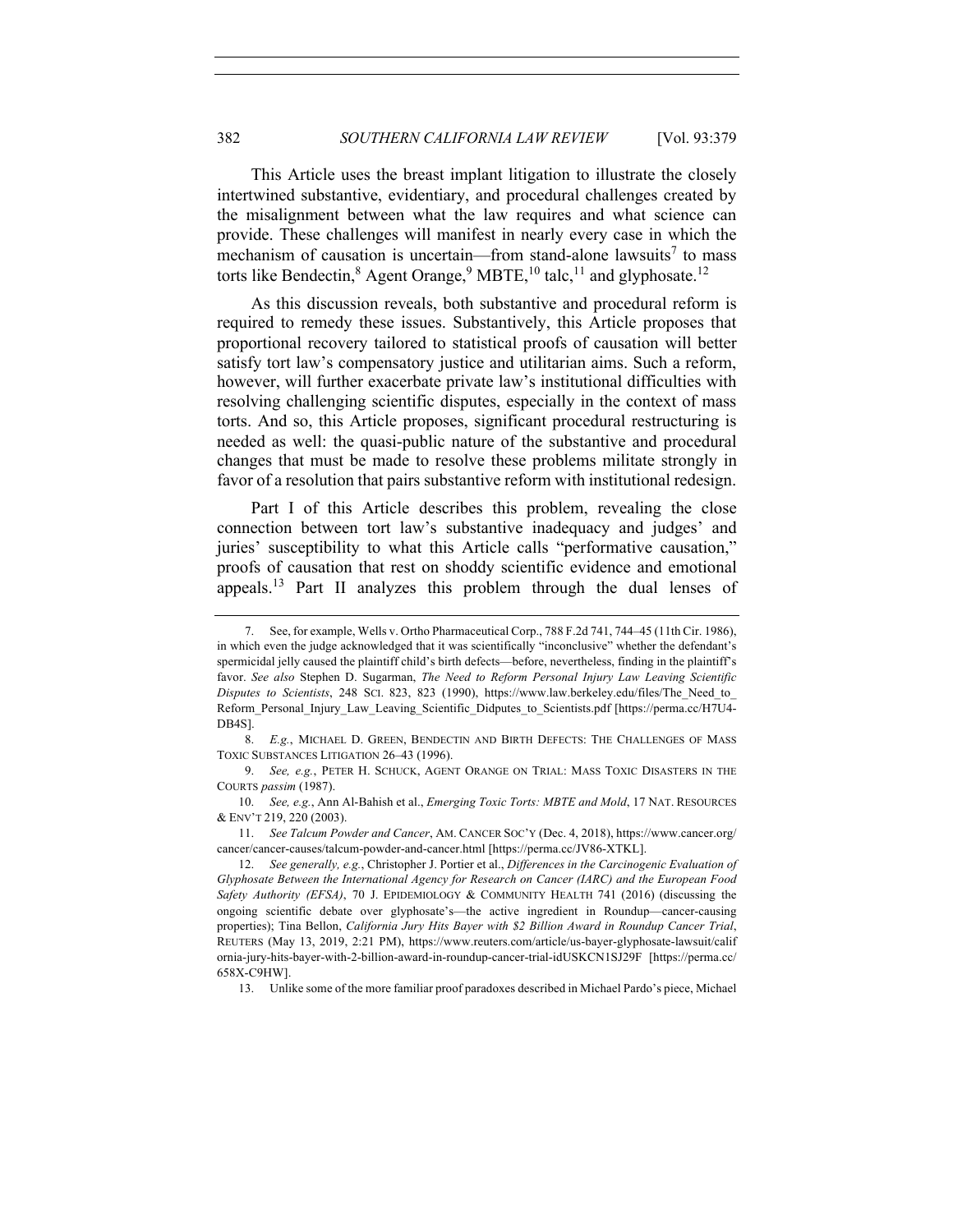utilitarianism and corrective justice, the two primary competing justifications for the tort system. Part III then applies this theoretical framework to several substantive proposals to reform mass tort litigation, concluding that utilitarian and corrective justice goals will be best met by replacing the specific causation requirement with general causation and proportional recovery. Finally, Part IV discusses the procedural ramifications of such a substantive reform, proposing a novel private-public hybrid recovery system: by combining a qui tam-like trigger with expert administrative adjudication, the specific causation requirement's shortcomings can be efficiently and effectively mitigated.

Indeed, the hybrid agency solution suggested by this Article represents a novel approach to the classical dilemma of how, broadly speaking, to resolve mass torts. Specifically, this Article's proposal of coupling a private law trigger to a public adjudicatory system is not only well suited for the challenges created by the specific causation requirement, but, due to its facility with managing expert adjudication and flexible administrated recoveries, it also has the potential to capture the best<sup>14</sup> and guard against the worst<sup>15</sup> features of both private law and public law adjudicatory systems.

# I. SPECIFIC CAUSATION AND SCIENTIFIC PROOF

In order to recover in tort, a plaintiff must show that *this* defendant caused *this* plaintiff's injury. <sup>16</sup> This is known as the specific causation requirement.<sup>17</sup> Proving only that the defendant's malfeasance can cause injuries of the sort experienced by the plaintiff—"general causation"—is not

S. Pardo, *The Paradoxes of Legal Proof: A Critical Guide*, 99 B.U. L. REV. 233, 253-87 (2019), these problems with the specific causation requirement result from science's practical limitations. Thus, although it is exceedingly unlikely that this problem will be resolved for a very long time, it is at least theoretically possible that advances in science could eventually render this concern obsolete.

<sup>14.</sup> For examples of the important role that privately incentivized plaintiffs' lawyers play in investigating mass torts, see generally Deborah R. Hensler, *Revisiting the Monster: New Myths and Realities of Class Action and Other Large Scale Litigation*, 11 DUKE J. COMP. & INT'L L. 179 (2001), and of the crucial expertise that can be assembled in an administrative resolution scheme, see generally Carl N. Pickerill, *Specialized Adjudication in an Administrative Forum: Bridging the Gap Between Public and Private Law*, 82 NOTRE DAME L. REV. 1605 (2007).

<sup>15.</sup> For example, the agency-cost concerns endemic to mass torts, see John C. Coffee, Jr., *Class Wars: The Dilemma of the Mass Tort Class Action*, 95 COLUM. L. REV. 1343, 1349 (1995), administrative capture, see generally Matthew C. Stephenson, *Public Regulation of Private Enforcement: The Case for Expanding the Role of Administrative Agencies*, 91 VA. L. REV. 93 (2005), and the immense systemic drain of large contingency fees.

<sup>16.</sup> 4 FOWLER V. HARPER ET AL., THE LAW OF TORTS § 20.2 (2d ed. 1986); WILLIAM L. PROSSER, HANDBOOK OF THE LAW OF TORTS § 41, at 237 (4th ed. 1971).

<sup>17.</sup> *See* HARPER ET AL., *supra* note 16, § 20.2; PROSSER, *supra* note 16, § 41, at 237; Michael D. Green et al., *Reference Guide on Epidemiology*, *in* REFERENCE MANUAL ON SCIENTIFIC EVIDENCE 549, 551, 627 (3d ed. 2011).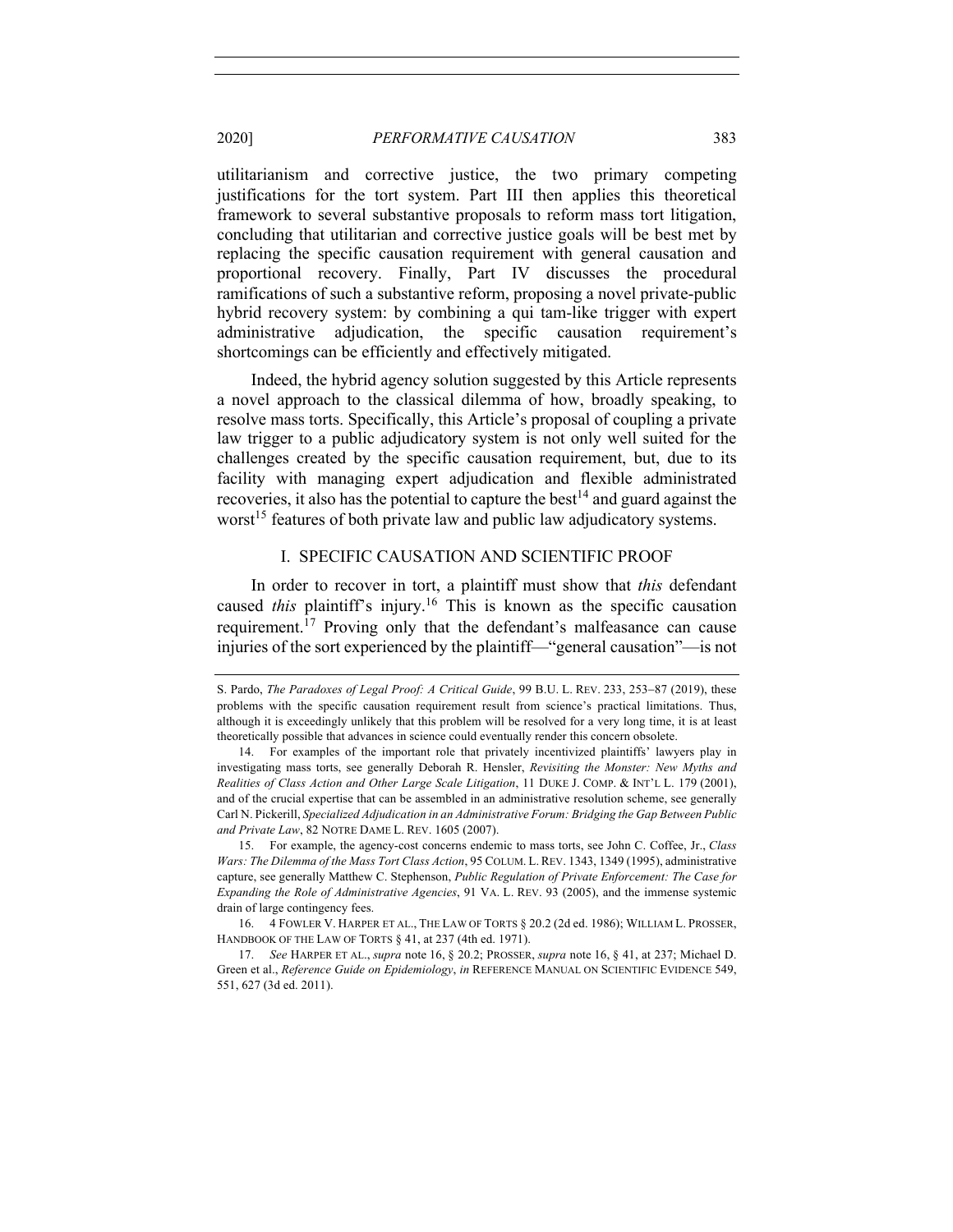enough.<sup>18</sup> For example, a heart attack patient suing a drug manufacturer who shows only that the drug can cause heart attacks has proven general causation.<sup>19</sup> To recover, the plaintiff will need to prove that the manufacturer's drug and not something else caused *her* heart attack specific causation. In theory, medical forensics would ideally provide such proof. In practice, though, proving specific causation generally entails assembling a string of inferences and hoping for the best: showing that a plaintiff was exposed to the drug, that she was not exposed to other harmful substances likely to have caused the heart attack, that she was not predisposed to have a heart attack regardless of her drug exposure, and so forth.<sup>20</sup>

Specific causation consists of two prongs: (A) determining *what* caused the plaintiff's injury—"pathogenesis"—and (B) determining *who* is responsible for the harmful substance or pathogenic mechanism— "responsibility."<sup>21</sup> Plaintiffs must prove both specific pathogenesis and specific responsibility to recover. Yet, science has not advanced to a point where it can regularly supply proof of either, let alone both, in the mass tort context.<sup>22</sup> This is the root of specific causation's problems. And, as this Article's discussion illustrates, the gulf between the law's requirements and science's capabilities has led to substantial horizontal inequity in mass torts, as some judges and juries have chosen to side with apparent justice even when that means ignoring the legal requirement of specific causation, while others adhere strictly to the formal requirements of the law even when doing so results in injustice.

<sup>18.</sup> Green et al., *supra* note 17, at 551, 623.

<sup>19.</sup> McClain v. Metabolife Int'l, Inc., 401 F.3d 1233, 1242 (11th Cir. 2005).

<sup>20.</sup> *Id.* at 1243; *see also infra* Section I.A.2. For additional discussion of tort law's causation requirements, see, for example, *In re* Breast Implant Litig., 11 F. Supp. 2d 1217, 1224 (D. Colo. 1998); *In re* "Agent Orange" Prod. Liab. Litig., 611 F. Supp. 1223, 1238 (E.D.N.Y. 1985) (explaining that specific causation may be proven by proving general causation and excluding other possible causes for plaintiff's illness); M. Neil Browne et al., *The Epistemological Role of Expert Witnesses and Toxic Torts*, 36 AM. BUS. L.J. 1 *passim* (1998) (discussing the causation requirement and expert testimony).

<sup>21.</sup> This particular framing of the specific causation requirement is one of this Article's original contributions.

<sup>22.</sup> There are rare exceptions to this. For example, thalidomide, a sedative, is "one of the most potent human teratogens ever discovered," causing "[m]any babies [to be] born with severe . . . deformities after Thalidomide exposure." Joseph Sanders, *From Science to Evidence: The Testimony on Causation in the Bendectin Cases*, 46 STAN. L. REV. 1, 21 n.94 (1993); *see also* Max Sherman & Steven Strauss, *Thalidomide: A Twenty-Five Year Perspective*, 41 FOOD DRUG COSM. L.J. 458, 459 (1986); Helen B. Taussig, *A Study of the German Outbreak of Phocomelia*, 17 OBSTETRICAL & GYNECOLOGICAL SURV. 840, 840–44 (1962).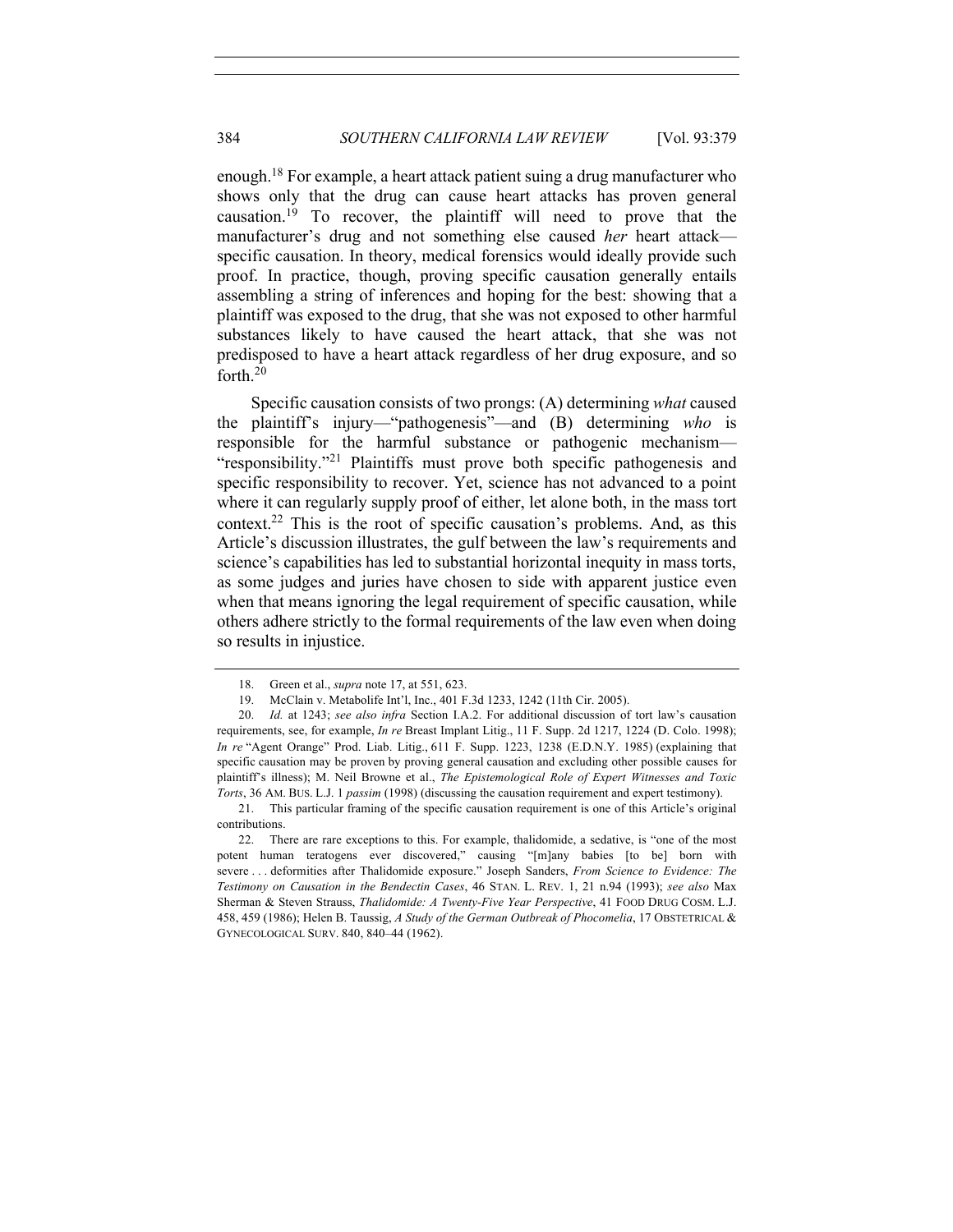#### A. THE SCIENCE OF PATHOGENESIS

# 1. The Difficulty with Causation

Biological proof is the primary means by which a plaintiff can prove specific pathogenesis in the medical context.<sup>23</sup> Biological proof looks to the mechanism of injury: how the agent produces its alleged effect.<sup>24</sup> It is a rare plaintiff who can prove that *this* substance more likely than not caused *this plaintiff's* injury without establishing how exactly the substance interacted with her body.<sup>25</sup> For instance, proving merely that asbestos is associated with lung disease generally will assure few asbestos plaintiffs of recovery: many substances are associated with lung disease. It is the knowledge of asbestos' unique mechanism of disease-causation that ensures a plaintiff recovery: an asbestos plaintiff may point to lodged asbestos fibers and telltale pulmonary scarring as evidence of her disease's etiology.<sup>26</sup> Therefore, with few exceptions, only those plaintiffs who experience an injury unique to their exposure—such as mesothelioma<sup>27</sup>—will succeed in proving specific causation absent evidence of the mechanism of injury.

Because of the complexity of the human body, however, science often cannot explain the mechanism by which something causes an illness. Cancer, autism, and multiple sclerosis are all widely studied but poorly understood

<sup>23.</sup> *E.g.*, Sanders, *supra* note 22, at 13 (discussing the ways in which causation may be proven). In rare instances, statistics, which look to the strength of the correlation between exposure and injury, may provide proof of specific pathogenesis. "A plaintiff can prove specific causation by a preponderance of the evidence by providing epidemiological evidence that indicates a relative risk greater than 2.0; that is, the people exposed to the substance suffer injuries more than twice as frequently as those not exposed." *Id.* at 16.

<sup>24.</sup> *Id.* at 13 (noting that establishing a biological theory requires "analyses of the chemical and physical attributes of the agent and on the agent's effect on animal and human subjects"). For example, a heart attack may be caused by a blockage of a coronary artery, which was facilitated by substantial preexisting cholesterol plaque in that artery, which grew due to the patient's high level of blood cholesterol, and which, in turn, is influenced by diet, genetics, and lifestyle choices such as smoking. Elliott M. Antman & Eugene Braunwald, *Acute Myocardial Infarction*, *in* HARRISON'S PRINCIPLES OF INTERNAL MEDICINE 1352, 1352–53 (Anthony S. Fauci et al. eds., 14th ed. 1998).

<sup>25.</sup> For a broader discussion of the causation requirement in tort law, see PROSSER AND KEETON ON THE LAW OF TORTS § 38, at 248–49 (W. Page Keeton ed., 5th ed. 1984) (noting the preponderance requirement).

<sup>26.</sup> *See* Tee L. Guidotti et al., *Diagnosis and Initial Management of Nonmalignant Diseases Related to Asbestos*, 170 AM.J.RESPIRATORY & CRITICAL CARE MED. 691, 696–97 (2004), http://ajrccm. atsjournals.org/content/170/6/691.long [https://perma.cc/J7X9-MZPV] (describing common signs of asbestos-caused lung disease).

<sup>27.</sup> Mesothelioma is one lung disease caused almost exclusively by asbestos exposure. Marie-Claude Jaurand & Jocelyne Fleury-Feith, *Pathogenesis of Malignant Pleural Mesothelioma*, 10 RESPIROLOGY 2, 2–8 (2005); *What Causes Malignant Mesothelioma?*, AM. CANCER SOC'Y, https://www. cancer.org/cancer/malignant-mesothelioma/causes-risks-prevention/what-causes.html [https://perma.cc/ V626-8XL2].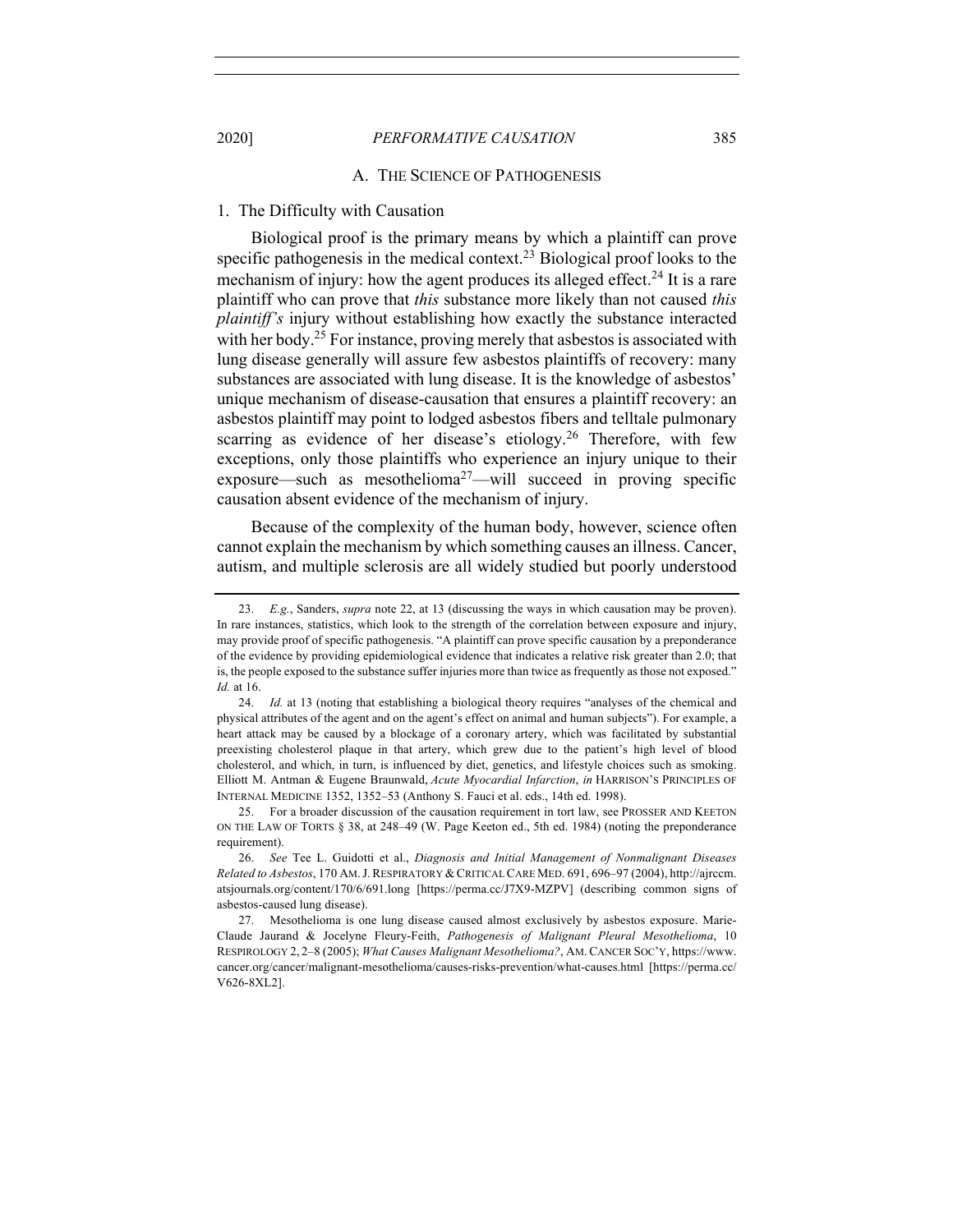diseases, and there are many agents that are suspected to cause harm by mechanisms that remain undiscovered.28 When novel risk factors are involved, as is typically the case in mass torts, it may take decades before scientists understand a substance's mechanism of injury on even the most basic level.29 Yet plaintiffs are routinely forced to assert what scientists cannot: not merely that the substance can cause the injury, but how.

This is what the breast implant plaintiffs attempted. Plaintiffs invited testimony from experts who argued that leaking silicone from implants stimulated an auto-immune reaction leading eventually to connective tissue disease.<sup>30</sup> However, support for this theory was limited to some evidence that guinea pigs exposed to silicone-serum complexes—but not silicone itself developed antibodies in reaction to their exposure; a far cry from proving a rodent, let alone a human, mechanism of causation. Because the plaintiffs needed to prove the mechanism of their injury to meet the specific causation requirement, they were forced to take the scientifically dubious approach of assuming that a link existed before seeking to explain the specific mechanism of that  $link.^{31}$ 

Silicone breast implants have subsequently been shown to have an adverse effect on the human body, albeit a different effect by a different mechanism than what breast implant plaintiffs asserted (injuring a somewhat different subpopulation of women).<sup>32</sup> At the time of the breast implant litigation, however, none of this was known. Breast implant plaintiffs suffered from a little-understood ailment—connective tissue disease—and believed, correctly it so happens, that silicone breast implants were not as harmless as their manufacturers claimed. Had the pathogenesis requirement

<sup>28.</sup> *See, e.g.*, *Cancer Controversies*, CANCER RES. U.K., http://info.cancerresearchuk.org/healthy living/cancercontroversies [https://perma.cc/E8H8-5HZP].

<sup>29.</sup> For this reason, the vast majority of contemporary mass exposure torts involve substances that are suspected, but not known, to be the cause of injury. *See, e.g.*, David A. Hyman, *Tobacco Litigation's Third-Wave: Has Justice Gone Up in Smoke?*, 2 J. HEALTH CARE L. & POL'Y 34, 39 n.25 (1998) (detailing mass exposure torts with only weak evidence of correlation).

<sup>30.</sup> MARCIA ANGELL, SCIENCE ON TRIAL: THE CLASH OF MEDICAL EVIDENCE AND THE LAW IN THE BREAST IMPLANT CASE 105–07, 120 (1996).

<sup>31.</sup> *E.g.*, *id.* at 111–32. Statistically, there was little evidence of any such link. *Id.* at 108–10 ("The British Department of Health in 1994 issued a thorough review of all the published studies of the immunologic effects of breast implants, and pronounced most of the world 'disappointingly poor.' " (citation omitted)).

<sup>32.</sup> *See* CTR. FOR DEVICES & RADIOLOGICAL HEALTH, U.S. FOOD & DRUG ADMIN, ANAPLASTIC LARGE CELL LYMPHOMA (ALCL) IN WOMEN WITH BREAST IMPLANTS: PRELIMINARY FDA FINDINGS AND ANALYSES 5 (2011) (describing scientifically supported implant-caused illnesses, albeit by a different mechanism than what the breast implant plaintiffs claimed in trial); *see also* Grady, *supra* note 3 (reporting on recent findings that both saline and silicone breast implants increase the risk of anaplastic large-cell lymphoma—a rare disease impacting only a very few recipients of breast implants).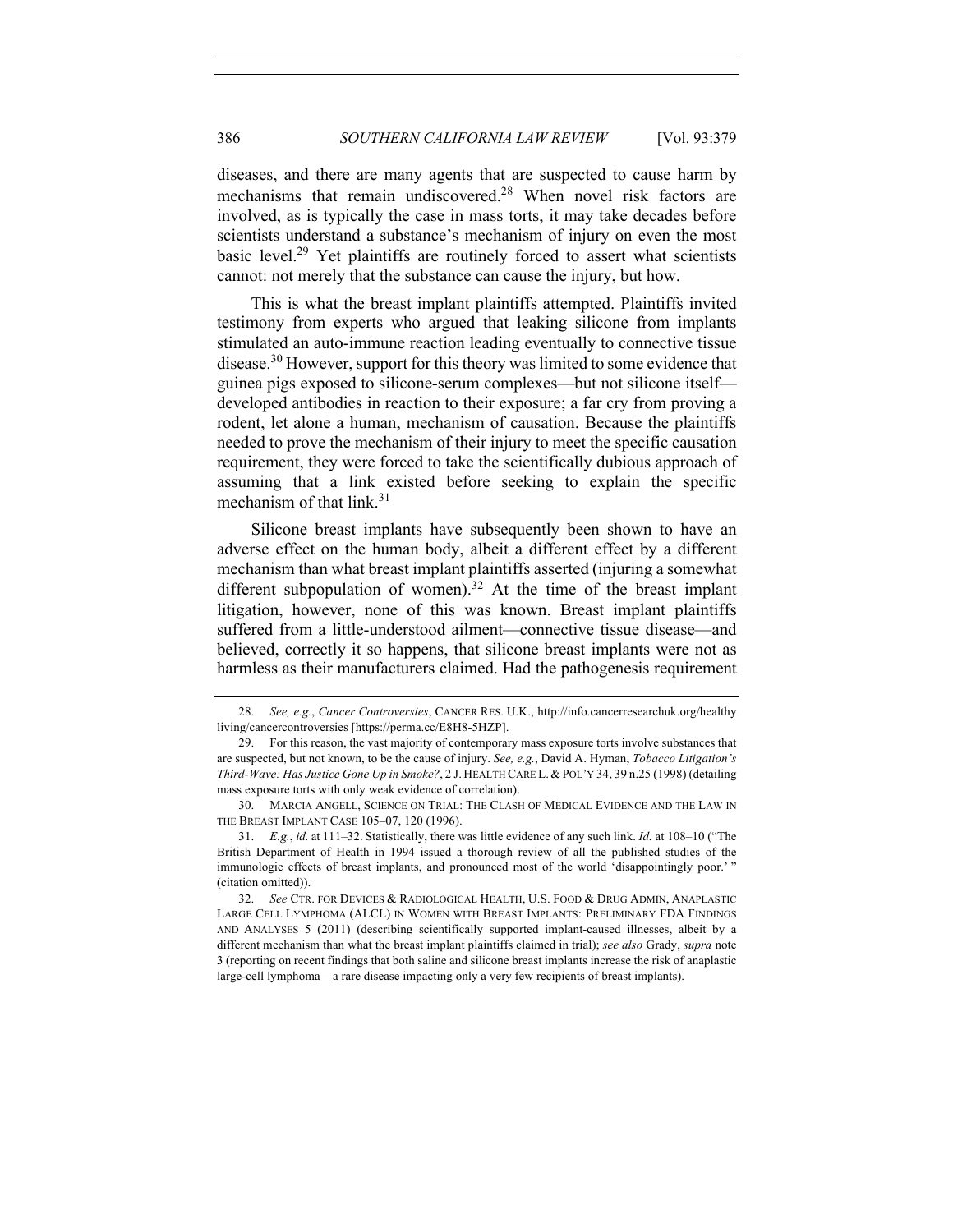been strictly applied in the breast implant litigation, no plaintiff would have recovered because no proof of specific pathogenesis existed.<sup>33</sup> That would have been fair for breast implant manufacturers. But a firm adherence to the pathogenesis requirement will also proscribe recovery in the vast majority of legitimate mass torts, including for virtually any substance that leads to an increased risk of cancer.34

# 2. The Benefits of Correlation

Science may often fall short of explaining the biological mechanism of causation, but it excels at discerning when a risk factor is *associated* with an increased risk of a particular ailment—albeit rarely in a manner that proves specific causation by a preponderance of the evidence. We can thank modern statistics and our fast-growing population for this ability: by observing sufficiently large groups of people, scientists can draw statistically meaningful conclusions regarding what patterns do and do not emerge.<sup>35</sup> This practice is known as epidemiology. In one of the earliest known epidemiological investigations, a local physician suspected that drinking water was a source of infection for a mid-nineteenth century London cholera outbreak and plotted the distribution of cholera cases onto a map showing the city's water pumps. This map revealed that a substantial number of choleric households clustered around one particular pump that the doctor believed to be a possible source of the outbreak. After ruling out several other potential sources of cholera in the area, the doctor removed the handle of the pump in question and stopped the cholera outbreak.<sup>36</sup>

In modern epidemiological studies, the disease incidence in a population exposed to the studied risk factor is compared with the incidence in an otherwise similar population that has not been exposed. <sup>37</sup> To ensure

<sup>33.</sup> And, this would likely have led to just results; over a decade later, no reliable evidence links silicone breast implants to connective tissue disease.

<sup>34.</sup> *See, e.g.*, *Cancer Controversies*, *supra* note 28 (noting the general lack of scientific evidence of pathogenesis for cancers).

<sup>35.</sup> *See* 3 DAVID L. FAIGMAN ET AL., MODERN SCIENTIFIC EVIDENCE § 23:4 (2012–2013 ed. 2012) (discussing use and non-use of epidemiology in the courtroom).

<sup>36.</sup> U.S. DEP'T OF HEALTH & HUMAN SERVS., PRINCIPLES OF EPIDEMIOLOGY IN PUBLIC HEALTH PRACTICE 1-7 to -9 (3d ed. 2006), https://www.cdc.gov/csels/dsepd/ss1978/SS1978.pdf [https://perma. cc/MLX3-DJQ9].

<sup>37.</sup> *See* ANGELL, *supra* note 30, at 97–100. Increasingly, epidemiologists now also rely on computational models, which are computer simulations that incorporate evidence (and assumptions) from a wide variety of sources, to predict risk in progressively more complex circumstances. *See, e.g.*, Madhave V. Marathe & Naren Ramakrishnan, *Recent Advances in Computational Epidemiology*, 28 IEEE INTELLIGENT SYSTEMS 96, 96–100 (2013). Computational models are most useful where traditional epidemiological methods fall short, and they can also be used to reconcile seemingly contradictory results or provide more refined estimates of harm than what would be possible through a single study of a real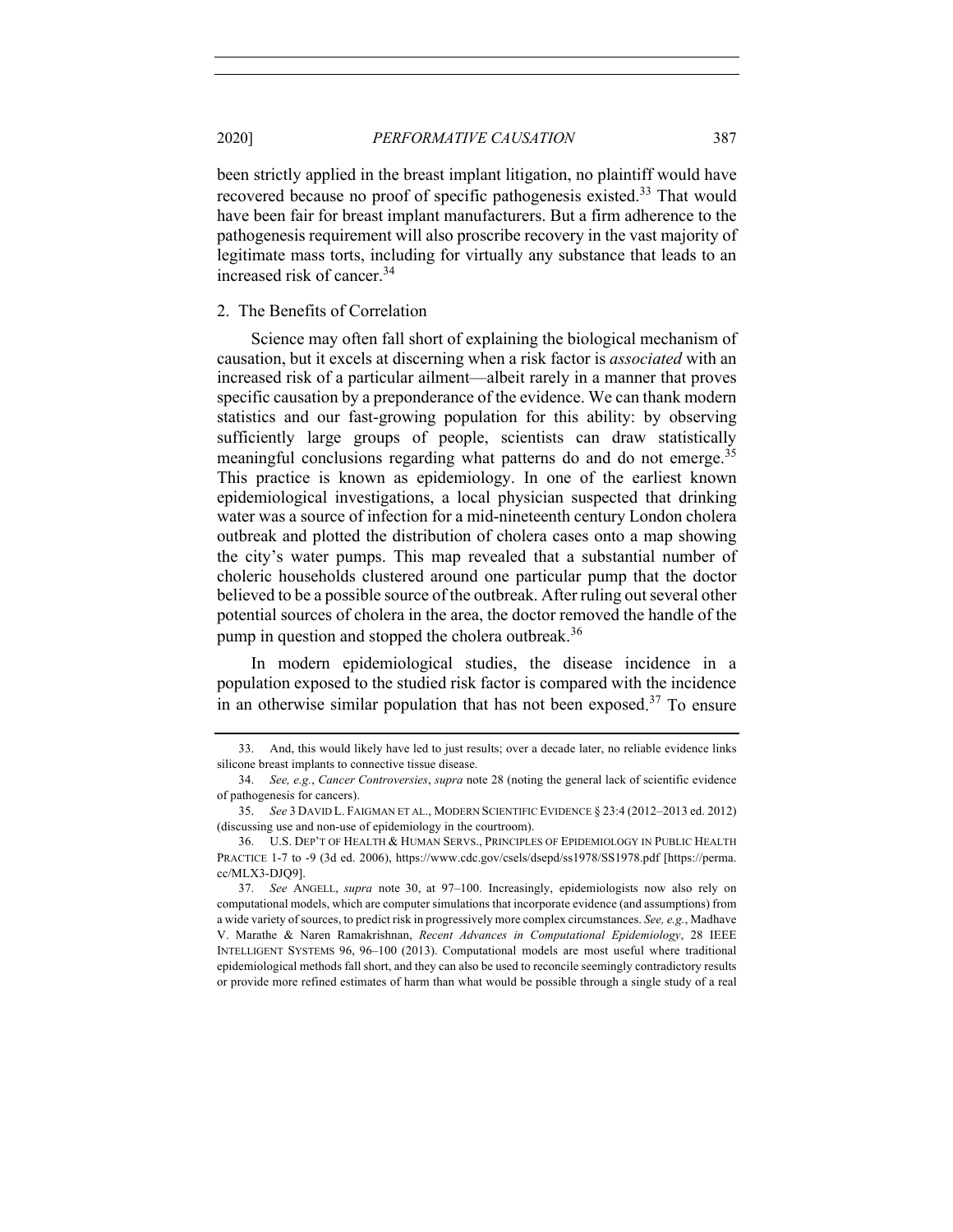that any observed differences are due to the risk factor, researchers attempt to account for all other variables that may influence the disease incidences in the populations—age, gender, race, income, and so forth—to ensure that any difference in the two populations' health outcomes is due to the risk factor rather than something else.<sup>38</sup> Thus, a significantly higher incidence of disease in the exposed population supports the inference that the risk factor causes the disease. Epidemiology is scientists' primary tool for supporting the inference of causation where the underlying mechanism of injury is unknown.39

In some instances, these correlative inferences may be sufficient to meet tort law's burden of proof for specific causation. For example, if 0.5 percent of the general population experiences a particular injury, but 50 percent of those exposed to a risk factor experience the injury, a court could plausibly find, on this evidence alone, that it is more likely than not that a given exposed plaintiff's disease was caused by the risk factor; for those exposed to the risk factor, 99 percent (49.5 out of 50) were likely made ill by the risk factor.<sup>40</sup>

For the most part, however, a statistically significant degree of correlation will be only sufficient to indicate *general* causation: that a defendant's substance caused some people injury.<sup>41</sup> This is not enough for

system. *E.g.*, Kim J. Boström et al., *A Computational Model Unifies Apparently Contradictory Findings Concerning Phantom Pain*, 4 SCI. REP., June 16, 2014, at 1, 1. This Article's discussion of epidemiology and its ultimate proposal are not wedded to any one particular method of population analysis. *See, e.g.*, *infra* note 122 (describing several relevant differences between computational models and more traditional epidemiological techniques and explaining why any increased reliance on computational modeling weighs more, rather than less, strongly in favor of the proposed reform).

<sup>38.</sup> *See* ANGELL, *supra* note 30, at 97–100*.* A well-designed epidemiological study will take into account many other possible risk factors. For example, women who receive breast implants may also be more likely to smoke. A higher cancer incidence in these women may therefore be due to the higher rate of smoking among this population rather than the breast implants. *Id.*

<sup>39.</sup> As previously discussed, correlative evidence must be strong to provide statistical proof of causation for any given plaintiff. *See* Steve C. Gold, *Causation in Toxic Torts: Burdens of Proof, Standards of Persuasion, and Statistical Evidence*, 96 YALE L.J. 376, 376-80 (1986) (discussing statistical proof of causation in detail).

<sup>40.</sup> For a similar calculation of causation probability, see Sanders, *supra* note 22, at 16 n.62. *Contra* James Robins & Sander Greenland, *The Probability of Causation Under a Stochastic Model for Individual Risk*, 45 BIOMETRICS 1125, 1126 (1989) (concluding that this practice could not be mathematically supported: "the probability of causation is nonidentifiable").

<sup>41.</sup> For example, an epidemiological study may reveal an illness rate of 12 percent for those exposed to a risk factor, but a rate of only 7 percent for those who are not exposed. This supports the inference that, of those exposed to the risk factor, 7 percent would have become sick regardless, but 5 percent likely had their illness "caused" by the risk factor. Despite the fact that such a study indicates a 71 percent increase in risk associated with the factor (from 7 percent to 12 percent)—which is unacceptably high, see Paul R. Hunter & Lorna Fewtrell, *Acceptable Risk*, *in* WATER QUALITY 207–25 (Lorna Fewtrell & Jamie Bartram eds., 2001)—no individual plaintiff will be able to rely on these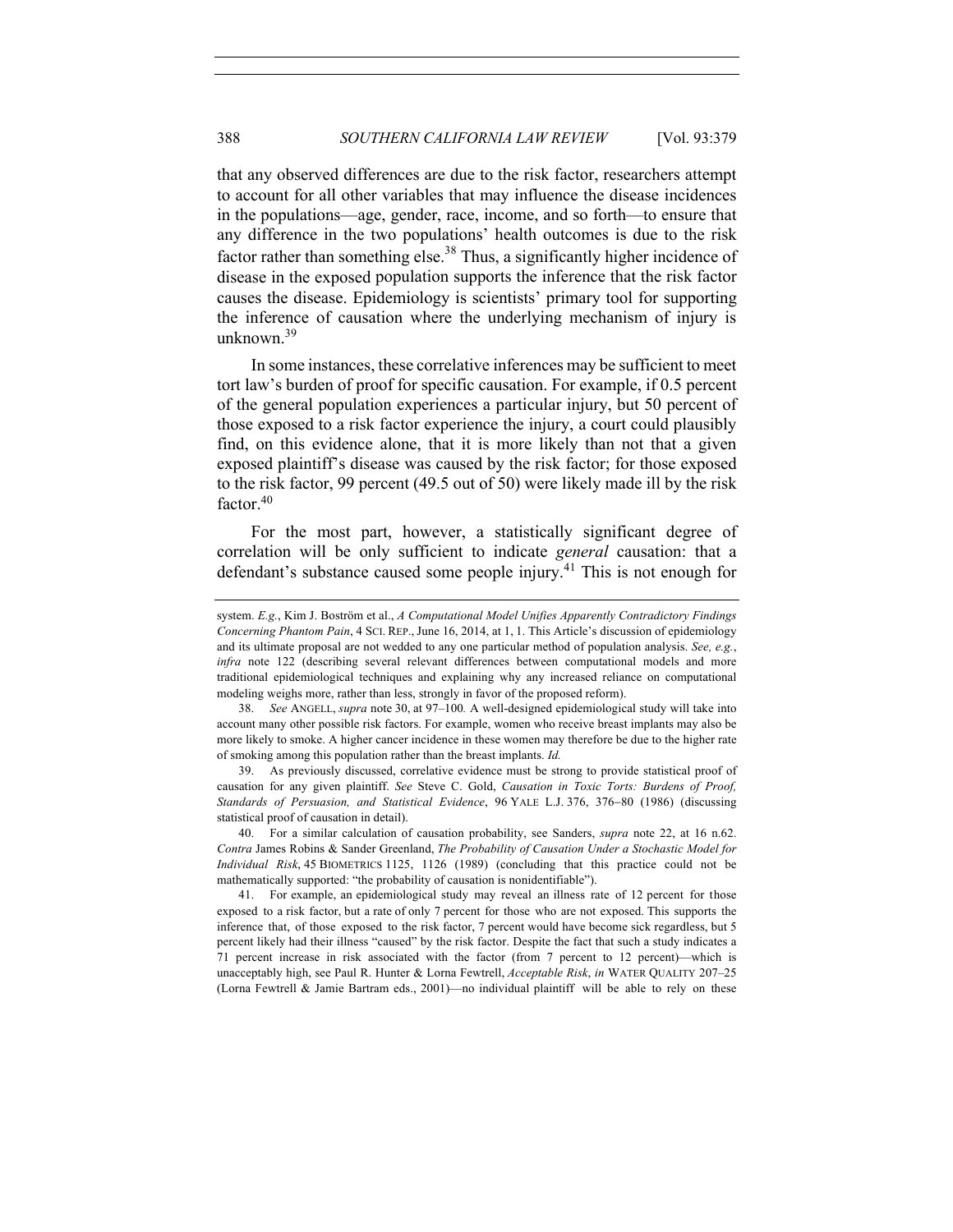tort law; a plaintiff must not merely prove that the defendant's substance could have caused her illness, but that it most likely did.<sup>42</sup>

# B. THE SCIENCE OF RESPONSIBILITY

The second prong of the specific causation requirement, responsibility, is no less of a challenge in the mass tort context than pathogenesis. Mass tort plaintiffs have typically been exposed to multiple similar or identical risk factors created by multiple potential defendants. A plaintiff may not sue just any producer of the harmful agent in question; common law permits recovery only once the plaintiff identifies who specifically was responsible for her injury.<sup>43</sup> In some instances, the plaintiff's exposure may have been sufficiently limited such that one particular manufacturer may be identified and named as the defendant. Often in mass torts, however, plaintiffs will be unable to single out just one manufacturer.<sup>44</sup>

In these instances, the plaintiff faces two choices. The plaintiff may name multiple defendants and hope for some form of market share or enterprise liability.<sup>45</sup> Or the plaintiff can narrow the field to the most likely manufacturer and name only that defendant. The former strategy carries a substantial risk of non-recovery, as few courts recognize theories of shared recovery and naming multiple defendants in this situation can be portrayed as an implicit concession that the plaintiff has only weak proof of specific responsibility.<sup>46</sup> On the other hand, plaintiffs pursuing the latter course risk suing the wrong party, something that may become apparent only after substantial resources have been devoted to the case.

results entirely to prove that she was injured by a preponderance of the evidence. In fact, it is *less* likely than not (five-twelfths or 42 percent probable) that any specific plaintiff exposed to this risk factor was injured as a result of her exposure.

General causation may be proven in far more minuscule percentages than this (for example, epidemiological studies may indicate, with 99 percent confidence, that exposure to a certain agent increases the risk of heart disease in a certain population from 40 percent to 41 percent).

<sup>42.</sup> *E.g*, Green et al., *supra* note 17, at 551; Sanders, *supra* note 22, at 14 ("Under traditional tort theory, a plaintiff must prevail by a preponderance of the evidence on both [specific and general causation] to succeed."); *see also infra* Part III (discussing epidemiology in more detail).

<sup>43.</sup> *See, e.g.*, Allen Rostron, *Beyond Market Share Liability: A Theory of Proportional Share Liability for Nonfungible Products*, 52 UCLA L. REV. 151, 151 (2004) (noting that market share liability, enterprise liability, and other theories that permit recovery without the identification of one specific responsible party have been "severely restricted" by courts and exploring potential applications of similar theories of liability).

<sup>44.</sup> See, for example, the DES litigation where plaintiffs could not distinguish one manufacturer's DES from another's.

<sup>45.</sup> *See* Sindell v. Abbott Labs., 607 P.2d 924, 937 (Cal. 1980) (pioneering market share liability).

<sup>46.</sup> Naming as few as two defendants implies a lack of confidence as to the culpable party. Even those plaintiffs who can cite to other factors that support specific responsibility will face an uphill battle when they name five, ten, or more defendants—as is often the case in mass torts.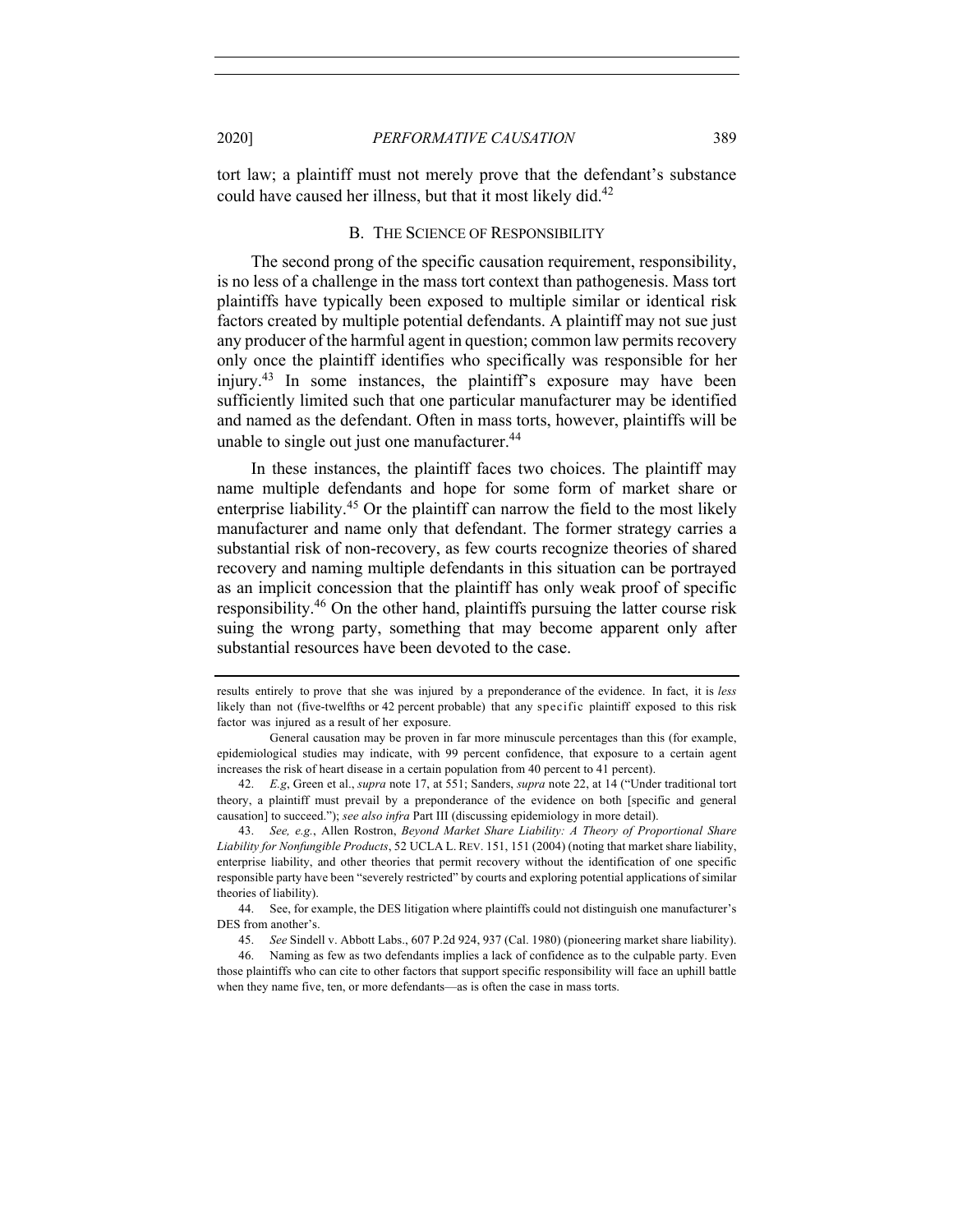Most problematically, even when a plaintiff correctly identifies the responsible party, it may be difficult to establish the requisite proof of responsibility in court.<sup>47</sup> Distribution chains and expense reports may not definitively reveal the culpable party or parties, forcing plaintiffs to turn to forensics to prove that the injurious substance originated from some specific defendant(s) in situations where there is a significant delay between exposure and onset of injury or where it is not clear which of many manufacturers of a fungible product is liable. Unfortunately, this is a proof that regularly falls outside of science's current capabilities. Injuries may bear telltale signs of their origin—asbestosis, for example, is more than merely an undifferentiated respiratory illness<sup>48</sup>—but rarely are those signs so specific as to indicate which particular manufacturer's product was responsible for the injury. Instead, it is common in the mass tort context for competing manufactures' products to not only be practically indistinguishable but also be chemically identical. Such was the case in the DES litigation, where one manufacturer's synthetic estrogen was no different from any other's.<sup>49</sup>

\*\*\*

The challenges associated with proving pathogenesis and responsibility compound: a plaintiff unable to conclusively demonstrate that one particular substance was the source of her injury will also struggle to prove that liability against a manufacturer of the substance is appropriate. Moreover, even when a plaintiff can meet the burdens of proof for specific pathogenesis and specific responsibility individually, the aggregated uncertainty may cause the plaintiff to fall short of proving specific causation; a jury may find that it is probable that the substance causes the plaintiff's injury (60 percent) and probable that the injurious substance was produced by the defendant (60 percent), but yet improbable that the defendant was responsible for the plaintiff's injury (60 percent multiplied by 60 percent equals 36 percent). Finally, courts treat the interaction between specific pathogenesis and specific responsibility in an inconsistent manner: where one court may separate these questions and find causation where it is more likely than not that the substance causes the plaintiff's injury, and where it is more likely than not that the defendant was responsible for that injury, others, as above, hold that the *combined* probability of causation must exceed 50 percent for

<sup>47.</sup> *E.g.*, *Sindell*, 607 P.2d at 929–30.

<sup>48.</sup> Asbestosis is uniquely characterized by pleural plaques and the recovery of asbestos bodies. Guidotti et al., *supra* note 26, at 692.

<sup>49.</sup> *See* Paul D. Rheingold, *Women, Health, and Law: Litigation Involving DES*, 1 WOMEN HEALTH, no. 5, 1975, at 26, 26–27.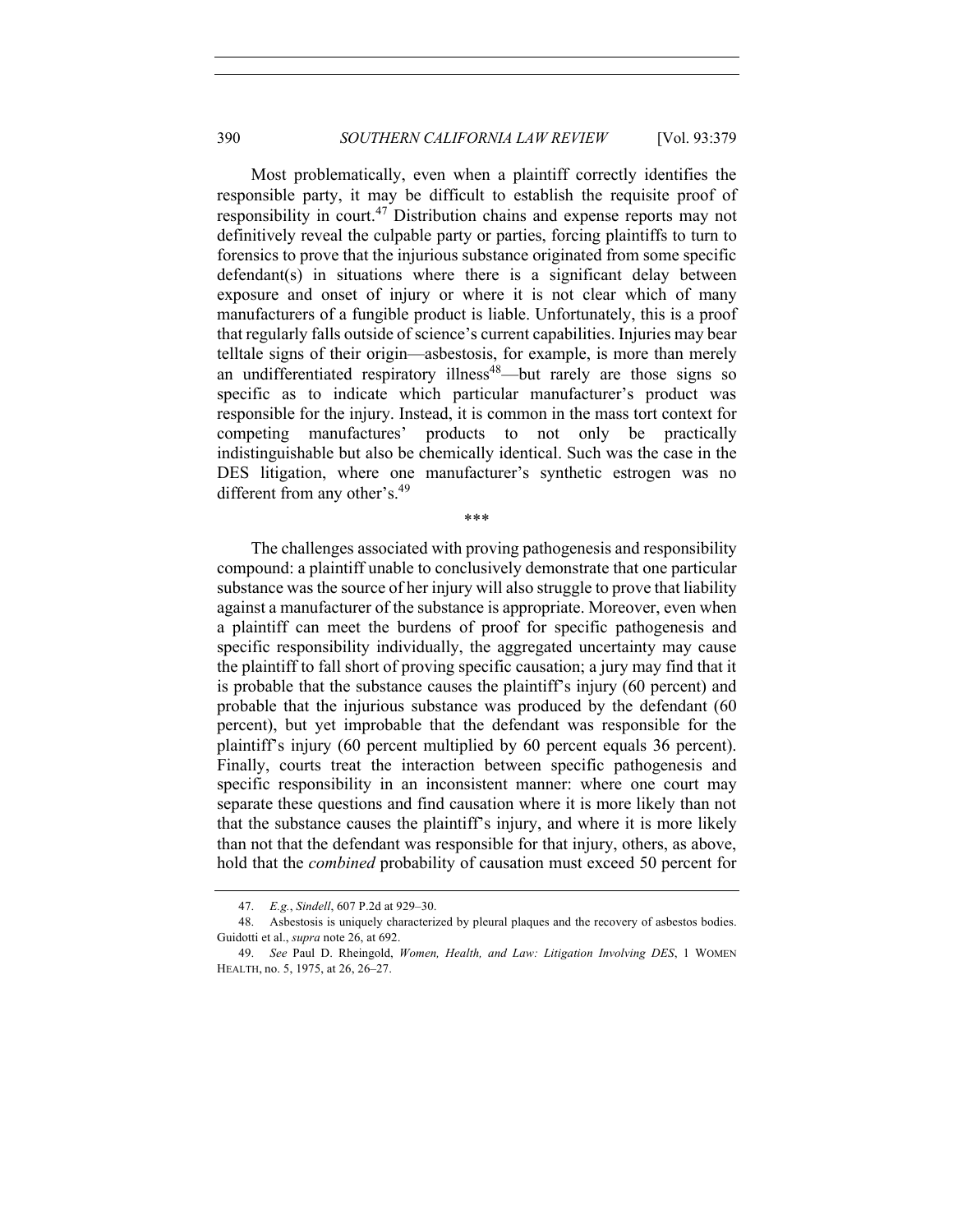a plaintiff to recover.<sup>50</sup>

## C. THE NESCIENCE OF MASS TORT LITIGATION

The challenge of proving specific causation, pathogenesis in particular, should have been too great for the breast implant plaintiffs.<sup>51</sup> There is no accepted scientific theory that explains how silicone breast implants might cause connective tissue disease and epidemiological studies have not supported more than a slight inference of even general causation.<sup>52</sup> Although plaintiffs' lawyers such as John O'Quinn found experts who would speculate on the mechanisms by which silicone might cause illness, the breast implant plaintiffs' general litigation strategy shied away from addressing the issue of specific causation.<sup>53</sup> Rather, plaintiffs' lawyers repeatedly drew jurors' attention to the manufacturers' failure to sufficiently test the safety of implants and to the severity of their clients' injuries.<sup>54</sup> Again and again, teary-eyed plaintiffs took the stand, leading one appellate judge to comment that "[e]ach of these women was at risk of encountering the same fate from which [the plaintiff] suffered"—"a painful and debilitating disease."<sup>55</sup> This strategy worked; plaintiffs repeatedly were awarded large sums by outraged jurors. In fact, jurors interviewed in one breast implant case in which a plaintiff was awarded \$1.5 million openly admitted they had no idea whether the implants had made the women sick.<sup>56</sup> Unable to find specific causation, given the scientific uncertainty surrounding breast implants and connective tissue disease, jurors responded by blatantly ignoring this required element of tort law.57

<sup>50.</sup> This problem is described in more detail in Michael Pardo's article. *See* Pardo, *supra* note 13, at 266–82.

<sup>51.</sup> Identifying which defendants were responsible was not a concern in this context. Because most plaintiffs only received one set of implants from a single implant manufacturer, it was generally clear which manufacturer was responsible for the implant that purportedly caused each plaintiff's injury. The cooperation between silicone providers and implant manufacturers made this even less of a problem; because many breast implant manufacturers were silicone-implant partnerships, it was generally clear who was responsible for what parts of the implants. *Compare* ANGELL, *supra* note 30, at 39 (describing few proof-of-responsibility issues in the breast implant context), *with* Rheingold, *supra* note 49.

<sup>52.</sup> Grady, *supra* note 3 ("A woman is more likely to be struck by lightning than get this condition." (quoting a statement from Allergan, a company that makes implants)).

<sup>53.</sup> ANGELL *supra* note 30, at 111–32. Moreover, O'Quinn and others have been criticized for putting "experts" on the stand with spurious theories for the purpose of confusing and overwhelming juries. *See, e.g.*, *id.* at 118.

<sup>54.</sup> *See id.* at 111–32.

<sup>55.</sup> *Id.* at 124 (quoting Judge Proctor Hug).

<sup>56.</sup> David E. Bernstein, *The Breast Implant Fiasco*, 87 CALIF. L. REV. 457, 497 (1999) (book review).

<sup>57.</sup> *Id.* It also may be that, given the choice between making an overwhelmingly complicated scientific judgment and ruling in favor of an (apparently) seriously wronged plaintiff, juries chose the latter path. *See, e.g.*, Valerie P. Hans, *Judges, Juries, and Scientific Evidence*, 16 J.L. & POL'Y 19, 20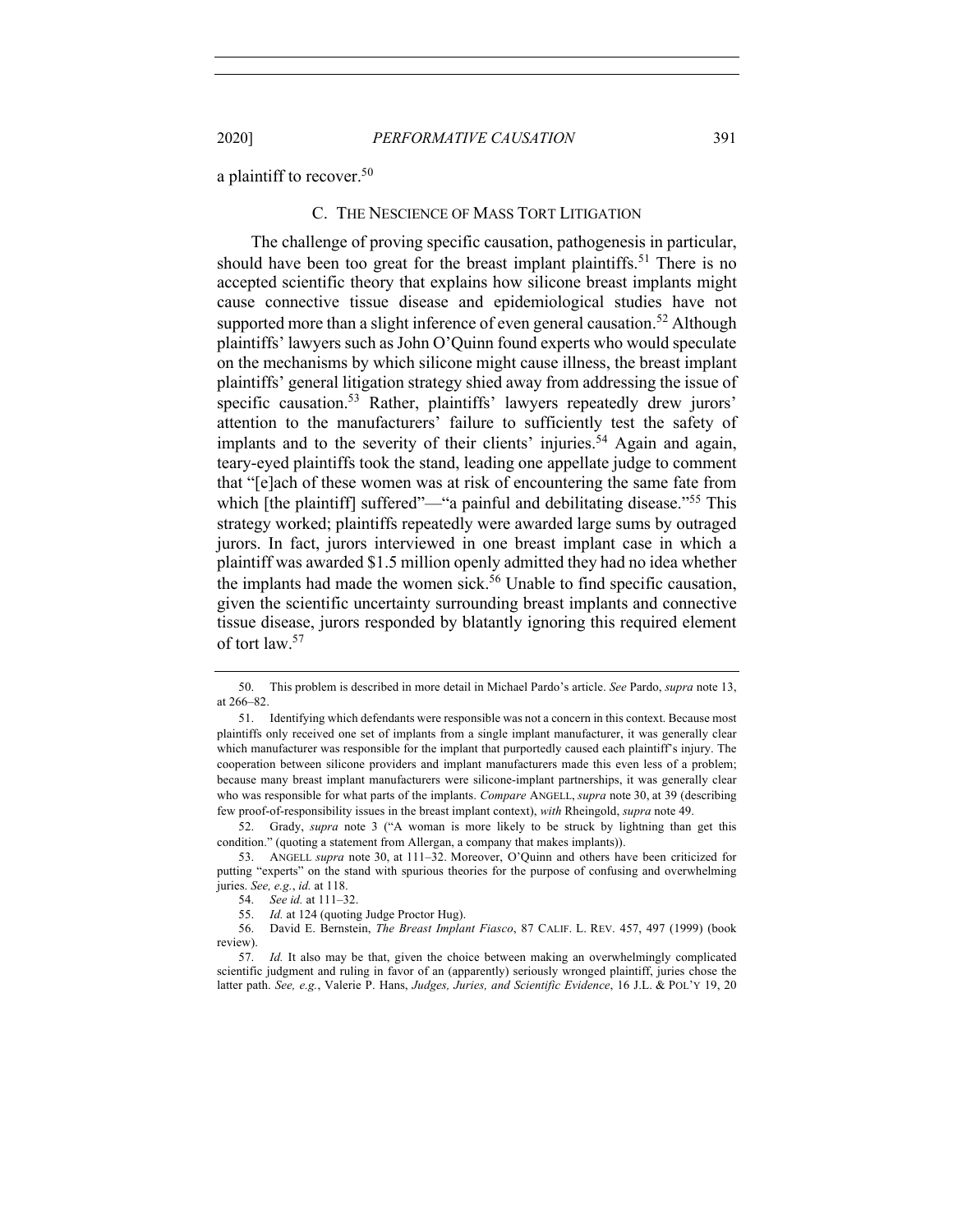John O'Quinn was not the first, nor will he be the last, to attempt to subvert the specific causation requirement by taking advantage of procedural shortcomings in the tort system's consideration of challenging scientific questions.<sup>58</sup> Given the frequent impossibility of proving specific causation in the mass tort context, plaintiffs' regular embrace of a strategy of nescience is not surprising.<sup>59</sup> Nor is its success. Mass tort juries, tasked to mete out justice in a system appearing to permit little, fall for this all too often.<sup>60</sup> The complexity of the science underlying specific causation and responsibility can serve as a license for jurors to rule according to their intuition of what is just, rather than what is scientifically supported. Even when defense experts conclusively demonstrate, say, that there is no scientific way to link the asbestos fibers recovered from an asbestosis plaintiff's lungs to the defendant manufacturer, jurors may nevertheless award judgment against the generally—but not specifically—culpable asbestos manufacturer, discussions of pleural thickening and carbon tracing be damned.<sup>61</sup>

Although judges well-versed in science, or especially vigilant, may effectively check such misjudgments through summary judgment, directed verdicts, or *judgments non obstante veredicto*, jury decisions are more often than not upheld.<sup>62</sup> Judges, like jurors, also may be won over by the appearance of a morally superior resolution, even absent the requisite proof of specific causation. Given the scientific obstacles that prevent plaintiffs

<sup>(2007);</sup> *see also* Sanders, note 22, at 9, 12.

<sup>58.</sup> See, for example, the substantial body of scholarship critical of *Daubert v. Merrell Dow Pharmaceuticals, Inc.*, 509 U.S. 579 (1993), and its progeny. One particularly worrisome development in this area is firms' attempts—some successful—to gain admittance of *proposed* expert testimony. *E.g.*, Mass. Mut. Life Ins. v. Residential Funding Co., 989 F. Supp. 2d 165, 169–70, 176 (D. Mass. 2013); Nat'l Credit Union Admin. Bd. v. RBS Sec., Inc., No. 11-2340-JWL, 2014 U.S. Dist. LEXIS 59893, at \*6–9 (D. Kan. Apr. 30, 2014) (granting a motion in limine for an expert who had proposed a sampling plan but had not yet performed the analysis).

<sup>59.</sup> Although he does not connect this problem with the specific causation requirement, Wex Malone famously detailed parallel strains of realism running throughout the tort system. John C. P. Goldberg & Benjamin C. Zipursky, *Concern for Cause: A Comment on the Twerski-Sebok Plan for Administering Negligent Marketing Claims Against Gun Manufacturers*, 32 CONN. L. REV. 1411, 1411– 12 (2000).

<sup>60.</sup> Although few of these cases ultimately proceed to trial, the few that are exert an enormous effect on the settlements reached in the remainder.

<sup>61.</sup> In the asbestos context, cases often involve substantial discussion of the asbestos products to which plaintiffs had been exposed. Because asbestosis appears to be a cumulative injury, plaintiffs able to show their continued contact with a number of defendants' asbestos, and no other asbestos, could establish the requisite degree of specific responsibility, even without scientific evidence of their asbestosis' pathogenesis. This sort of proof can be sufficient to meet the legal requirements of specific responsibility. When only one or several manufacturers of the asbestos that plaintiff encountered were joined, however, this indirect method of proving responsibility loses effectiveness. In the context of other non-cumulative diseases, exact pathogenesis might be required.

<sup>62.</sup> *E.g.*, Lynne Liberato & Kent Rutter, *Reasons for Reversal in the Texas Courts of Appeals*, 44 S. TEX. L. REV. 431, 440 (2003) (finding a jury reversal rate of approximately 25 percent in Texas). *Daubert* hearings can also be an effective tool for judges seeking to prevent juries from being misled.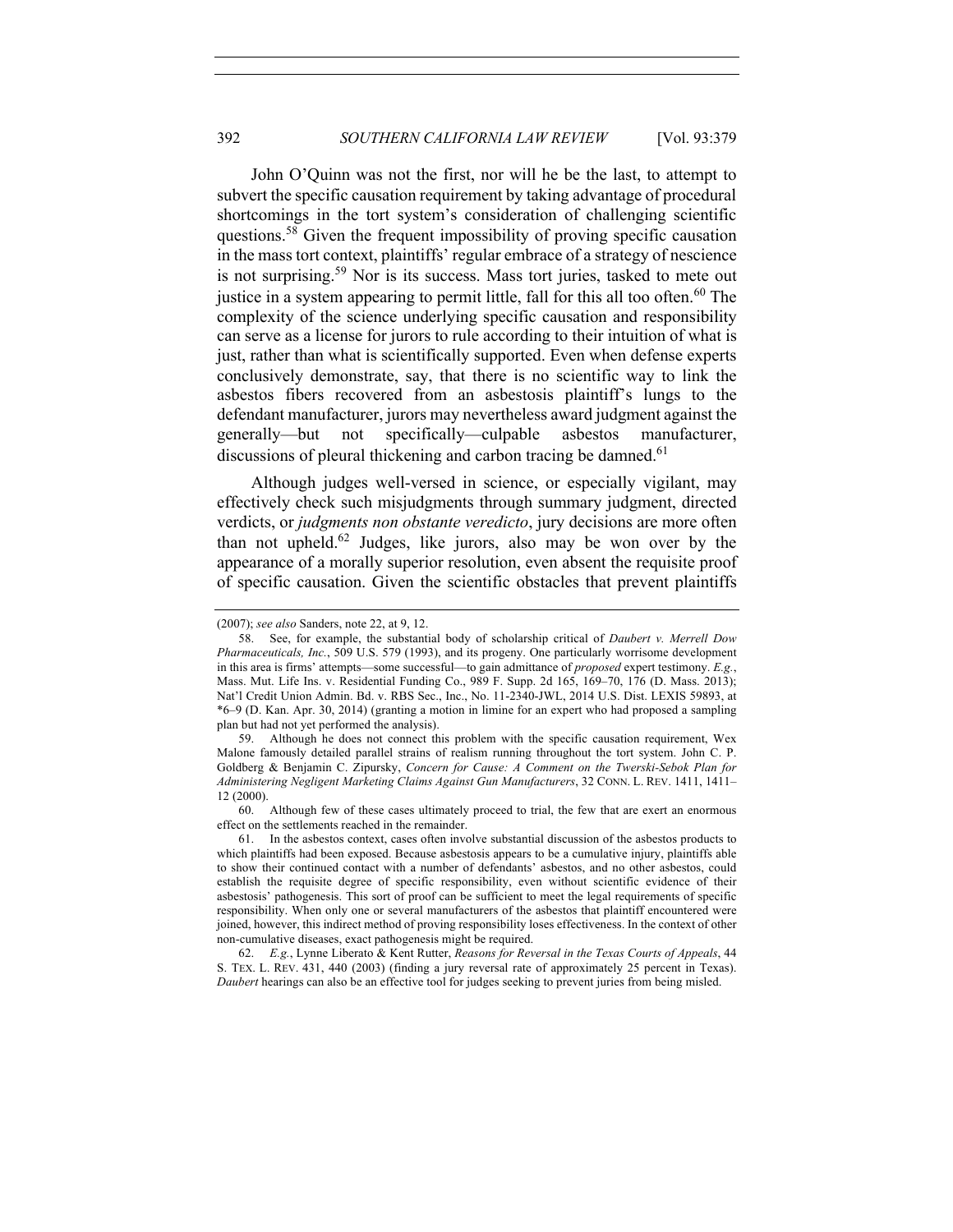from meeting their burden of proof, it is difficult to fault judges or juries, who typically are novices when it comes to science, for seeking what appears to be a just result even in the absence of these proofs. Rather than viewing the procedural defect of runaway judges and juries as the primary problem, we should consider these rogue justice-givers as a symptom of a far greater predicament: the requirements of specific causation are inconsistent with science's capabilities.<sup>63</sup>

# II. IS THIS A PROBLEM?

Just how big of a problem does this present? In some sense, the tort system appears to be self-regulating: because the specific causation requirement is unfair for mass tort plaintiffs, juries simply ignore it when awarding judgments—and punish those who are irresponsible, even if that irresponsibility may not have led to the injury in question. Not all decisionmakers, however, are so disinclined to follow the letter of the law; plaintiffs have repeatedly been denied judgment solely on the basis of failing to meet the specific causation requirement.<sup>64</sup> This disconnect between law and science has therefore furthered horizontal inequity, especially in the context of mass torts. As a consequence, neither corrective justice nor utilitarian goals—widely viewed as the competing primary justifications for tort law—are being met in this context.

# A. CORRECTIVE JUSTICE AND THE SPECIFIC CAUSATION REQUIREMENT

The specific causation requirement impedes, in practice, corrective justice in the context of mass torts. In the corrective justice view, the tort system serves a primarily moral function: to right wrongs perpetrated against plaintiffs by defendants. <sup>65</sup> The very concept of liability itself supports this normative relationship, and the court—"justice ensouled"<sup>66</sup>—ensures that there is a connection between the injury and the remedy.<sup>67</sup> In addition to rights-protection, corrective justice seeks to promote values of fairness and coherence.68 Additionally, most corrective justice theorists assign some value to deterrence; the tort system should not merely correct past wrongs

<sup>63.</sup> Although this was not the case in the breast implant litigation, the cost of the specific causation requirement's limitations is likely disproportionately borne by mass tort victims.

<sup>64.</sup> *E.g.*, Felicity Barringer, *Exposed to Solvent, Worker Faces Hurdles*, N.Y. TIMES, Jan. 25, 2009, at A16 (describing the legal difficulties facing plaintiffs with Parkinson's disease who had strong evidence of general causation but not specific causation in Trichloroethylene litigation).

<sup>65.</sup> *E.g.*, Ernest J. Weinrib, *Corrective Justice*, 77 IOWA L. REV. 403, 409 (1992).

<sup>66.</sup> RONNA BURGER, ARISTOTLE'S DIALOGUE WITH SOCRATES ON THE NICOMACHEAN ETHICS 253 n.46 (2008) (quoting Aristotle).

<sup>67.</sup> Weinrib, *supra* note 65, at 410.

<sup>68.</sup> *Id.* at 404, 416–17.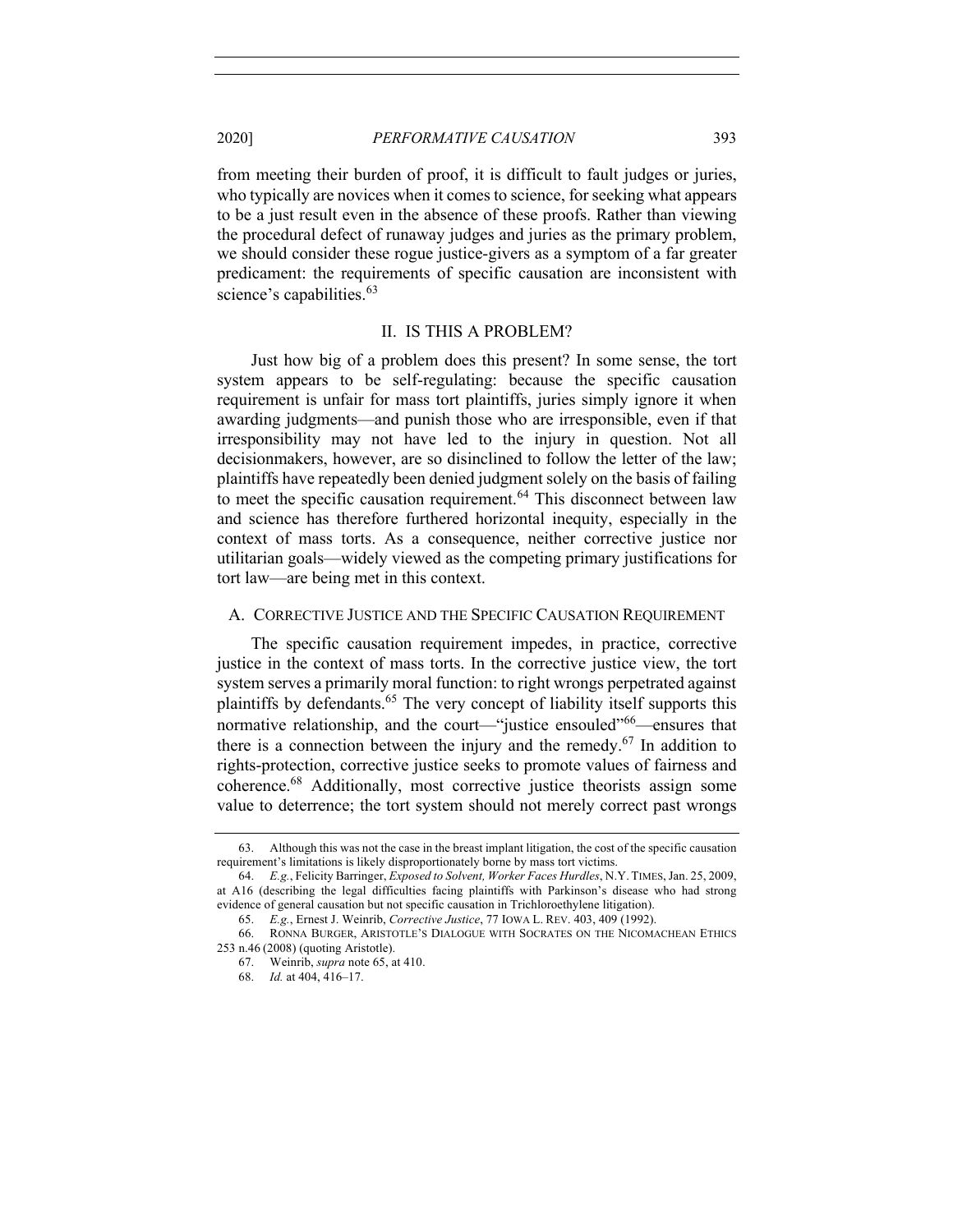but should seek to prevent future wrongs.<sup>69</sup>

As Ernest Weinrib,<sup>70</sup> Jules Coleman,<sup>71</sup> and others have recognized, the specific causation requirement serves a corrective justice function in theory: it safeguards the link between culpable defendants and wronged plaintiffs. Pathogenesis ensures that plaintiffs who have not been wronged do not recover and responsibility prevents defendants from being punished for the wrongs of others. In practice, however, the specific causation requirement has the effect of substantially reducing corrective justice whenever statistical proof of causation is necessary. Tasked with asserting an impossible-to-meet legal standard, courts are transformed from arbiters of justice to enforcers of the status quo. So long as wronged plaintiffs cannot meet the specific causation requirement, culpable defendants legally should—and often do escape liability.

Moreover, a tort system that provides no means of recovery for most of an entire class of injured plaintiffs is neither fair nor coherent.<sup>72</sup> The specific causation requirement forces many plaintiffs to choose between deception and non-recovery, even when they are otherwise morally deserving of recovery. Such a system recognizes the validity of some plaintiffs' injuries and the culpability of some defendants with one hand (as general causation may often be satisfied) while formally denying the possibility of any recovery with the other (because specific causation cannot).<sup>73</sup> In practice, corrective justice is often only a possibility for those mass tort plaintiffs who are able to hijack the justice system, leading to substantial horizontal inequity.<sup>74</sup> And similarly situated plaintiffs are treated differently as courts that side with mass tort plaintiffs often overcompensate those plaintiffs, seeking to adequately punish the defendants who they perceive as largely escaping culpability.<sup>75</sup> This also leads to inconsistent deterrence: defendants

<sup>69.</sup> *Id.* at 409 n.24; *e.g.*, Gary T. Schwartz, *Mixed Theories of Tort Law: Affirming Both Deterrence and Corrective Justice*, 75 TEX. L. REV. 1801, 1801 (1997); Ernest J. Weinrib, *Deterrence and Corrective Justice*, 50 UCLA L. REV. 621, 623 (2002).

<sup>70.</sup> Weinrib, *supra* note 65, at 418.

<sup>71.</sup> Jules L. Coleman, *Risks and Wrongs*, 15 HARV. J.L. & PUB. POL'Y 637, 645 (1992).

<sup>72.</sup> This Article's introduction illustrates the additional incoherence introduced by background risk's role in statistical proof of causation. A plaintiff injured by a substance that increases her injury risk from 1 percent to 3 percent will achieve recovery (because it is more likely than not—67 percent probability—that her injury was caused by the substance) while a plaintiff injured by a substance that increases her injury risk from 30 percent to 50 percent will not (because it less likely than not—40 percent probability—that her injury was caused by the substance). For reasons unrelated to the strength of the statistical study *or even to the substance's harmfulness*, only one plaintiff will recover.

<sup>73.</sup> *Cf.* Christopher H. Schroeder, *Corrective Justice and Liability for Increasing Risks*, 37 UCLA L. REV. 439, 465–69, 473–78 (1990) (objecting to the moral luck inherent in the tort system on Kantian grounds).

<sup>74.</sup> This could lead to race- and gender-based systemic disparities in recoveries as the "attractiveness" of a plaintiff becomes more important relative to more neutral questions of causation.

<sup>75.</sup> Barbara J. Rothstein et al., *A Model Mass Tort: The* PPA *Experience*, 54 DRAKE L. REV. 621,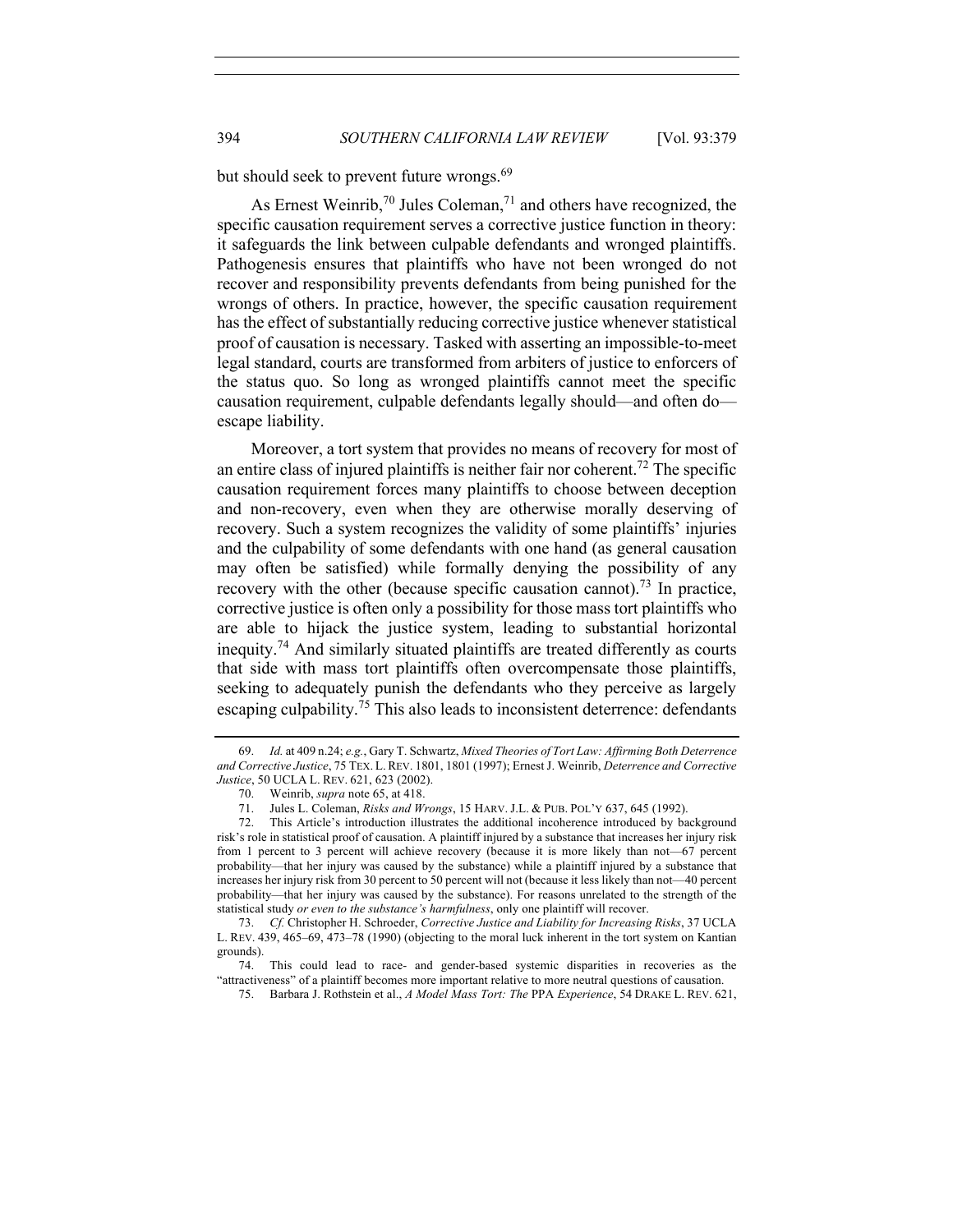cannot properly price the cost of their malfeasance in the face of an unpredictable judicial system. Designed to promote corrective justice, the specific causation requirement instead stands firmly in the way of the ideology's principal aims in the mass tort context.<sup>76</sup>

## B. UTILITARIANISM AND THE SPECIFIC CAUSATION REQUIREMENT

Specific causation also interferes with the tort system's fulfillment of utilitarian goals.<sup>77</sup> Utilitarianism seeks to maximize the utility of society as a whole.<sup>78</sup> The utilitarian theory of torts posits that the purpose of the tort system is to optimally deter future injuries; the threat of tort recovery should deter rational economic actors from pursuing harmful practices.<sup>79</sup> Although this deterrence could be achieved through a purely administrative system, optimal deterrence is best accomplished in a world in which the government lacks perfect information by leaving risk assessment to the market: economically rational actors will implement safety measures justified by the risk and cost of an injury.<sup>80</sup> Additionally, because litigation expenses are not utility-enhancing, the utilitarian conception of tort law values systemic efficiency in addition to optimal deterrence. Finally, utilitarian theories of tort law generally do not abandon notions of defendant culpability and plaintiff remuneration entirely; so long as sub-optimal conduct is efficiently deterred, society is best served by transferring wealth from culpable defendants to make injured plaintiffs whole. Similarly, utilitarianism recognizes that loss is best born by large corporate defendants, which can

<sup>622 (2006).</sup>

<sup>76.</sup> *Cf.* Donald G. Gifford & Christopher J. Robinette, *Apportioning Liability in Maryland Tort Cases*: *Time to End Contributory Negligence and Joint and Several Liability*, 73 MD. L. REV. 701, 726– 27 (2014) (describing an analogous situation that arose over fifty years ago in the context of contributory negligence, concluding, similarly, that "[t]he doctrine of contributory negligence as a total bar to recovery, considered harsh and unfair by many juries, undermines the rule of equal justice under law as well as respect for the rule of law" (footnote omitted)).

<sup>77.</sup> Utilitarianism is but one of a number of theories focused in one way or another on maximizing the overall happiness, wealth, utility, et cetera of society. *E.g.*, Louis Kaplow & Steven Shavell, *Fairness Versus Welfare*, 114 HARV. L. REV. 961, 988 (2001); Richard A. Posner, *Utilitarianism, Economics, and Legal Theory*, 8 J. LEGAL STUD. 103, 104–05 (1979) (distinguishing between classical utilitarianism and wealth maximization, while advocating for the latter).

<sup>78.</sup> Utilitarians commonly express utility in economic terms. This is not to say that utility includes only purely economic benefits and loss. Rather, a predominant belief among utilitarians is that an economic value may be assigned even "non-economic" costs such as pain and suffering. *See, e.g.*, Kaplow & Shavell, *supra* note 77, at 992 n.61; Posner, *supra* note 77, at 104.

<sup>79.</sup> Guido Calabresi, *The New Economic Analysis of Law: Scholarship, Sophistry, or Self-Indulgence?*, 68 PROC. BRITISH ACAD. 85, 97–99 (1981); Kaplow & Shavell, *supra* note 77, at 1098. Put in a purely economic parlance, the utilitarian conceives that torts are a means of internalizing negative externalities. The utilitarian approach to tort law is often referred to as the "instrumental" approach. ROBERT SAMUEL SUMMERS, INSTRUMENTALISM AND AMERICAN LEGAL THEORY *passim* (1982).

<sup>80.</sup> When society desires above-economic rational safety measures, administrative regulation presents an attractive approach: elected legislatures rather than the free market would then outline society's over-deterrence priorities.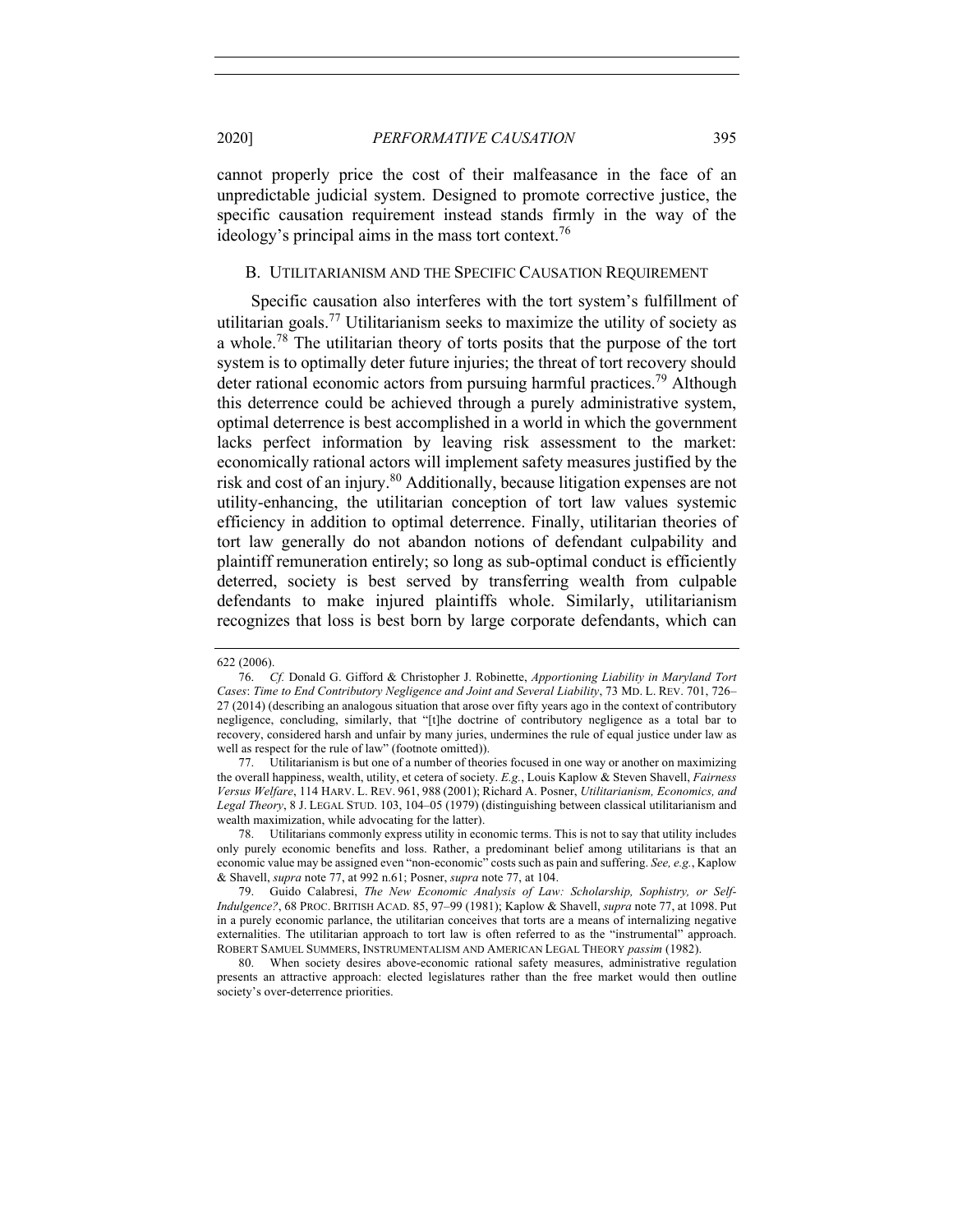efficiently redistribute that loss.

The specific causation requirement directly undercuts utilitarian goals by removing mass tort resolution from the market's hands, leading to suboptimal deterrence. Because few mass tort plaintiffs can meet the requirement, litigation is rarely a viable option for recovery. Manufacturers, who would place more emphasis on testing or safety were they responsible for the costs of their carelessness, instead disregard avoidance measures in favor of marginally increased profits. Losses that would be best borne by manufacturers are passed along to private citizens.

Moreover, mass tort plaintiffs who successfully recover typically do so by avoiding the specific causation requirement, leading to haphazard and unpredictable patterns of recovery. Neither the most deserving nor the most injured plaintiffs will necessarily recover, nor will the most culpable defendants regularly face liability. $81$  As a result, accurate liability assessment has become virtually impossible in much of the mass tort context, leading to non-optimal levels of deterrence. One other consequence of this unpredictability is that it encourages trials rather than far more efficient settlements; agreeing on a settlement amount is more challenging when the potential judgment ranges from nothing whatsoever to an unprecedentedly large windfall. $82$ 

Finally, because the specific causation requirement encourages plaintiffs to shift the court's attention away from specific causation and toward other issues, via performative causation, it can increase expert witness costs: plaintiffs will put experts on the stand, not merely to establish causation, but also to testify on whatever other issues to which the plaintiffs hope to divert the jury's attention. Defendants, in turn, will be forced to respond to these new brummagem theories with experts of their own.

No differently than with corrective justice, the specific causation requirement directly impedes the utilitarian goals of the tort system.

<sup>81.</sup> "Deserving" and "culpable" are used here to refer to respective strengths of the case in question, and not to the underlying moral claims.

<sup>82.</sup> When considering whether to settle, defendants and plaintiffs each evaluate the probability and likely amount of judgment: the present case value. Settlements are reached when the lower end of defendant's case value range corresponds with the upper end of plaintiffs' case value range. John Bronsteen, *Some Thoughts About the Economics of Settlement*, 78 FORDHAM L. REV. 1129, 1137 (2009). The greater the variability in award amounts, the less incentive either party has to settle; a defendant who believes that a non-judgment is likely may only be willing to settle for a minimal sum, while a plaintiff who sees a possibility of an enormous award may not settle for anything less than a generous amount.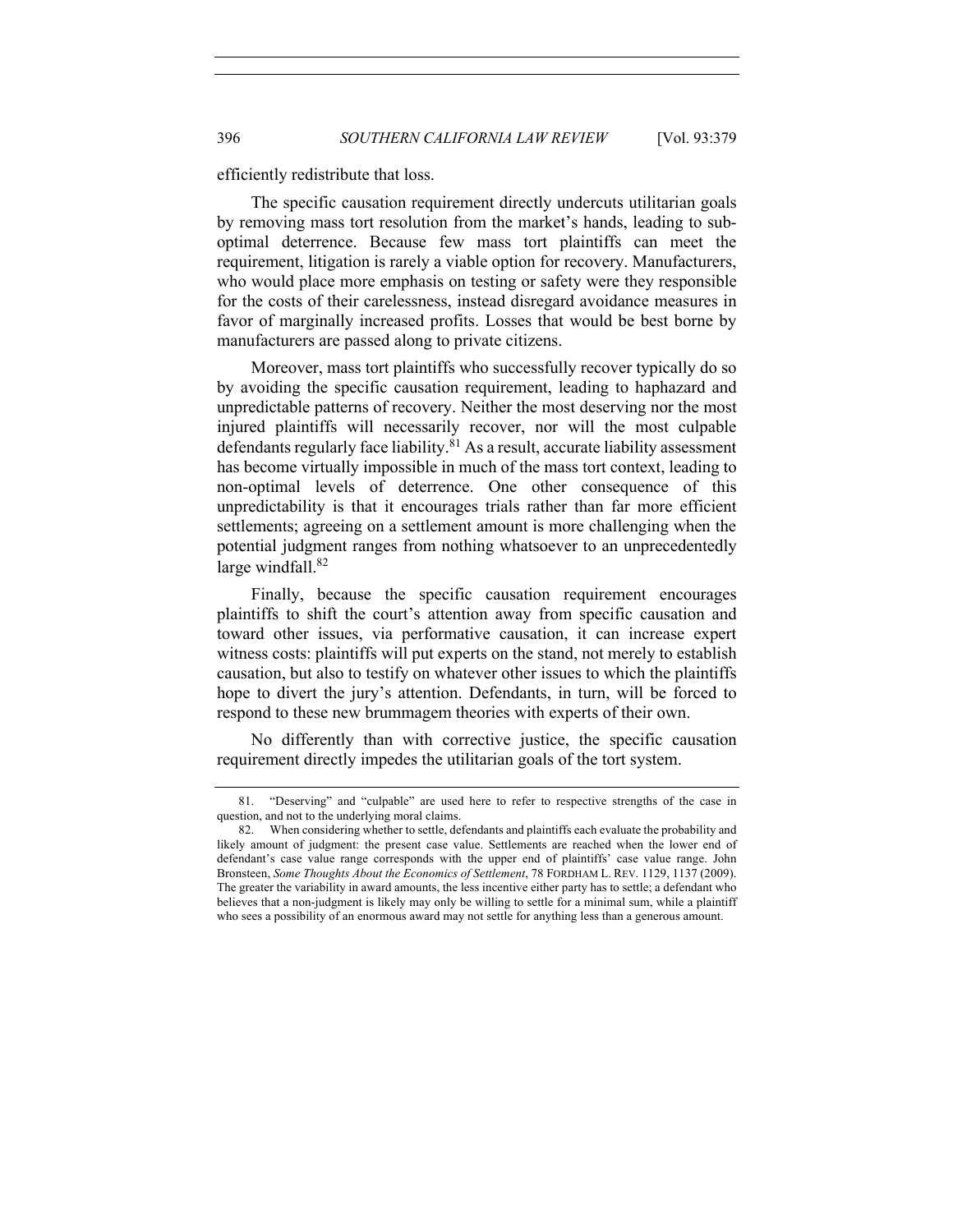# III. SUBSTANTIVE RESOLUTIONS OF THE SPECIFIC CAUSATION REQUIREMENT

Thus, in the mass tort context, neither corrective justice nor utilitarian ends are well served by the current iteration of the specific causation requirement. As this Part discusses, there are two promising substantive directions for addressing these problems: reforming general causation and reforming specific causation. Because, however, only the latter approach will avoid further encouraging performative causation, it represents the preferable option. This Part proposes, specifically, replacing the specific causation requirement with epidemiology-based proportional damages; instead of tying all-or-nothing recovery to each individual plaintiff's satisfaction of the preponderance requirement, plaintiffs should be permitted to recover in proportion to the likelihood that their injury was caused by the agent in question. Part IV of the Article concludes by addressing the procedural consequences of such a reform, and by proposing a novel system for proportional recovery.

# A. REFORMING THE GENERAL CAUSATION REQUIREMENT

Several scholars have proposed reforming general causation in the mass tort context, albeit in response to different challenges. Although reforming general causation would substantively resolve problems with the specific causation requirement, $83$  it would further encourage performative causation, prompting spurious mass tort lawsuit and subverting the compensatory goals of the tort system in the process. Neither corrective justice nor utilitarian goals would be furthered by such a reform.

In *Eliminating General Causation: Notes Towards a New Theory of Justice and Toxic Torts*, the late Margaret Berger explored the current judicial standards' inadequate deterrence of toxic torts.<sup>84</sup> Because a plaintiff will face great difficulty establishing general causation for a product about which little is known, the general causation requirement creates a perverse incentive for corporations "not to know and not to disclose" the possible risks of their products.<sup>85</sup> Berger suggests that liability should therefore spring from defendants' development and disclosure of the information necessary to assess serious latent risks, essentially creating a rebuttable presumption of causation: a defendant who negligently develops or discloses information on its product's risks must prove that the plaintiff's "adverse health reactions

85. *Id.*

<sup>83.</sup> Eliminating the general causation requirement would also relieve plaintiffs from proving specific causation.

<sup>84.</sup> Margaret A. Berger, *Eliminating General Causation: Notes Towards a New Theory of Justice and Toxic Torts*, 97 COLUM. L. REV. 2117, 2119 (1997).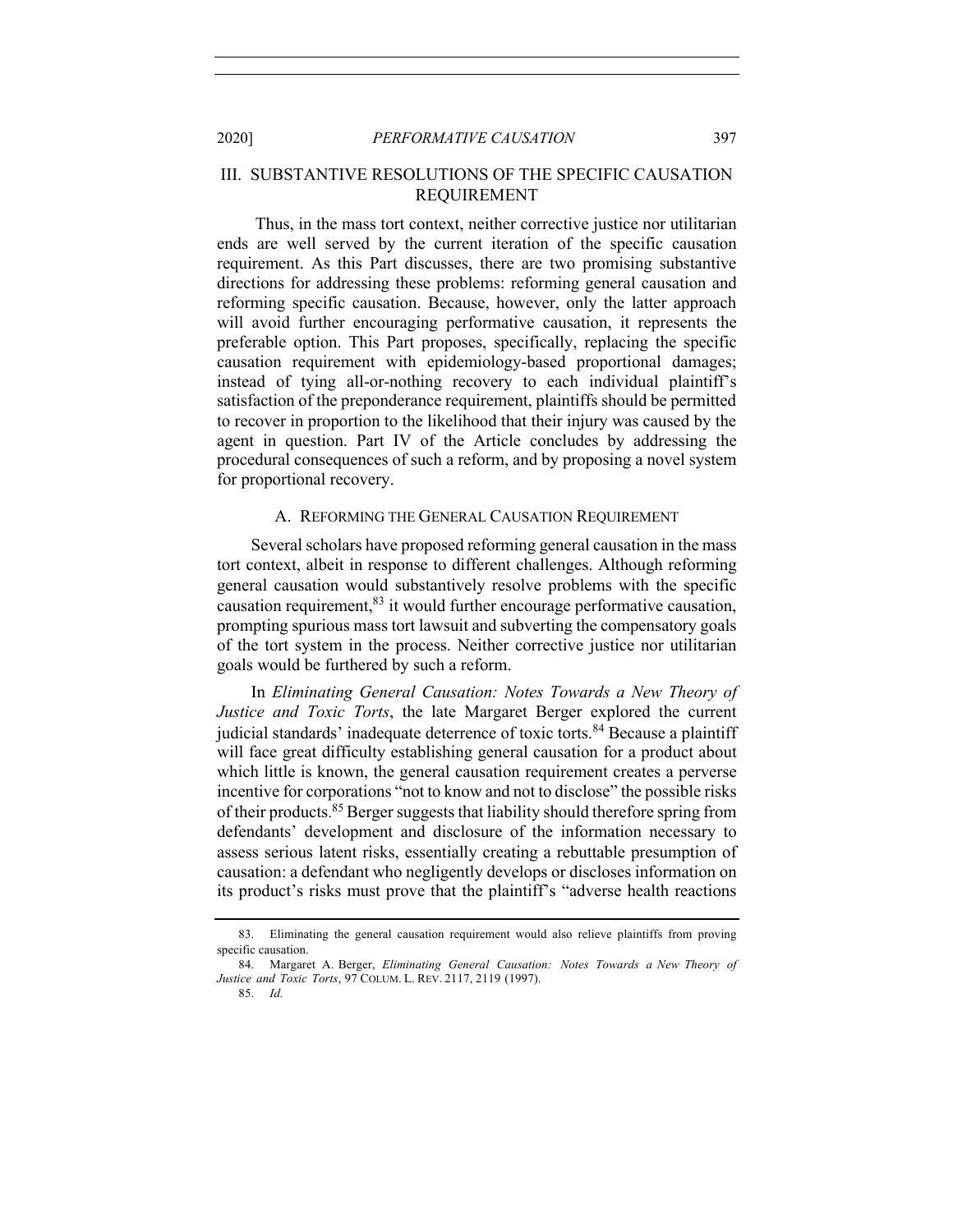could not plausibly arise from exposure to defendant's product," or "reduce damages by proof that a particular plaintiff's injury is attributable . . . to another cause."<sup>86</sup>

Wendy Wagner and Heidi Li Feldman, in two separate articles, have similarly suggested that the burden of proof should shift in the mass tort context. <sup>87</sup> First, like Berger, Wagner focuses on the products testing conducted by the defendant. The burden of proof should be reversed, according to Wagner, in instances when a defendant negligently failed to test a potentially dangerous substance sufficiently before exposing a significant number of people to that product.<sup>88</sup> So long as a plaintiff shows that her exposure to the product was foreseeable and that the defendant did not adequately test the safety of that product, a plaintiff need only prove that "it is not biologically implausible that exposure to the product caused plaintiff's harm" to shift the burden of proof to the defendant.<sup>89</sup> The defendant would then bear the burden of rebutting the presumption of causation. This reform, Wagner suggests, not only would encourage manufacturers to thoroughly research the safety of their products, but it would also do so without deviating significantly from common law tort requirements. $90$ 

Even more radically, Feldman suggests that "whenever the plaintiff could establish strong uncertainty about general causation," the burden of proof on causation would shift in the toxic tort context.<sup>91</sup> This shift would provide a powerful incentive for manufacturers to investigate the negative effects of their substances before widely distributing them.<sup>92</sup> By changing the burden of proof in these situations, Wagner and Feldman's proposals would discourage defendants from releasing products that had not been proven sufficiently safe or, at the very least, exhaustively tested.<sup>93</sup>

<sup>86.</sup> *Id.* at 2144–45.

<sup>87.</sup> *Cf.* Liriano v. Hobart Corp., 170 F.3d 264, 271 (2d Cir. 1999) (Calabresi, J.) (holding that once the defendant violated a standard of care designed to protect the class of people that included the plaintiffs, the burden of persuasion on causation shifted to the defendant); Martin v. Herzog, 126 N.E. 814, 820 (1920) (Cardozo, J.) (same).

<sup>88.</sup> Wendy E. Wagner, *Choosing Ignorance in the Manufacture of Toxic Products*, 82 CORNELL L. REV. 773, 834 (1997).

<sup>89.</sup> *Id.* at 835 n.230.

<sup>90.</sup> *Id.* at 839–40.

<sup>91.</sup> Heidi Li Feldman, *Science and Uncertainty in Mass Exposure Litigation*, 74 TEX. L. REV. l, 45 (1995); *see also* Ariel Porat & Alex Stein, *Liability for Uncertainty: Making Evidential Damage Actionable*, 18 CARDOZO L. REV. 1891, 1892 (1997) (applying game theory in concluding that the "risk of non-persuasion" should be shifted to "promote both efficiency and fairness").

<sup>92.</sup> Feldman*, supra* note 91, at 45 (suggesting, alternatively, awarding half damages whenever the plaintiff established "strong uncertainty about causation, and the defendant could not eliminate it").

<sup>93.</sup> One of the indignities of the current system is that it places the burden on plaintiffs of proving something to which defendants have superior access. The resulting incentive for defendants to "choose ignorance," discussed by Berger, Wagner, and Feldman, is a separate policy problem from that described in this Article—although it can contribute to the specific causation requirement's challenges by robbing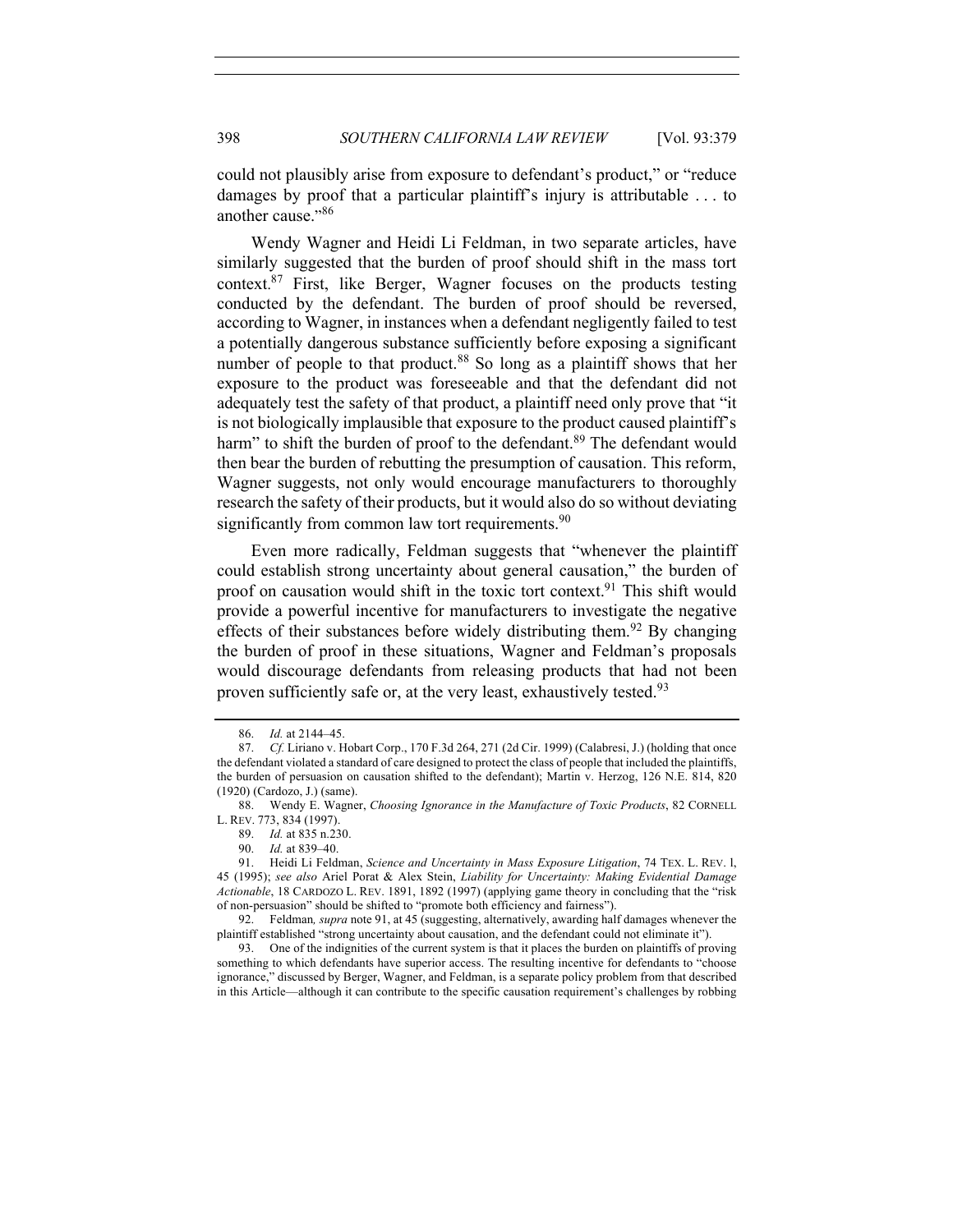However, Berger, Wagner, and Feldman's proposals do not actually resolve the specific causation's incompatibility with scientific proof but instead shift its cost from plaintiffs to defendants. Defendants, undoubtedly, can do more to ensure the safety of the products that they introduce to the market; the specific causation requirement's limitations likely cut toward sub-optimal deterrence. So, to the extent that these proposals incentivize responsible corporate behavior, they represent a step in the right direction. But the scientific barriers that inhibit plaintiffs from proving causation will similarly prevent defendants from disproving it. And where a prospective defendant fails to meet its testing requirement or where there is uncertainty about general causation (as there often will be), these proposals will provide a boon to plaintiffs. Moreover, any additional testing resulting from these proposals is unlikely to take the form of the rigorous, but expensive, epidemiological research that might reveal possible latent defects: defendants will likely implement testing procedures sufficient to meet their testing burden but insufficient to discern possible additional risks.

Instead, the greatest impact of reforming general causation will be on the amount of litigation brought by plaintiffs. Relieving plaintiffs from proving a principal tortious element, causation, will lend viability to countless specious lawsuits. This is problematic viewed under either a corrective justice or utilitarian lens. Juries, often innately suspicious of corporate greed, will have little difficulty finding some evidence of corporate negligence, even when none exists; in the hindsight following a mass tort, the failure to take any corporate action that could have forestalled disaster will look like negligence. Thus, almost every person who sustains an injury of uncertain cause will have a viable tort claim against any one of the many manufacturers of products with which she regularly interacts. Even those plaintiffs who have suffered no wrong will recover, and the deterrence value of tort suits will be distorted.

This is essentially what happened in the breast implant litigation. The extreme scientific uncertainty surrounding the health effects of breast implants was used to great effect by plaintiffs' lawyers to shift the question from causation—both specific and general—to defendants' negligence and plaintiffs' injuries. Plaintiffs able to show these latter two elements, even in the absence of any strong proof of causation, were often able to recover large

those few plaintiffs who might have been able to prove a pathogenic mechanism of the evidence necessary for that proof. Nevertheless, because this Article's proposed reform assigns recovery based on data that is not exclusively controlled by prospective defendants—epidemiology generally relies on publicly available population-level evidence, see *infra* Section III.B, it will also mitigate the "choosing ignorance" problem.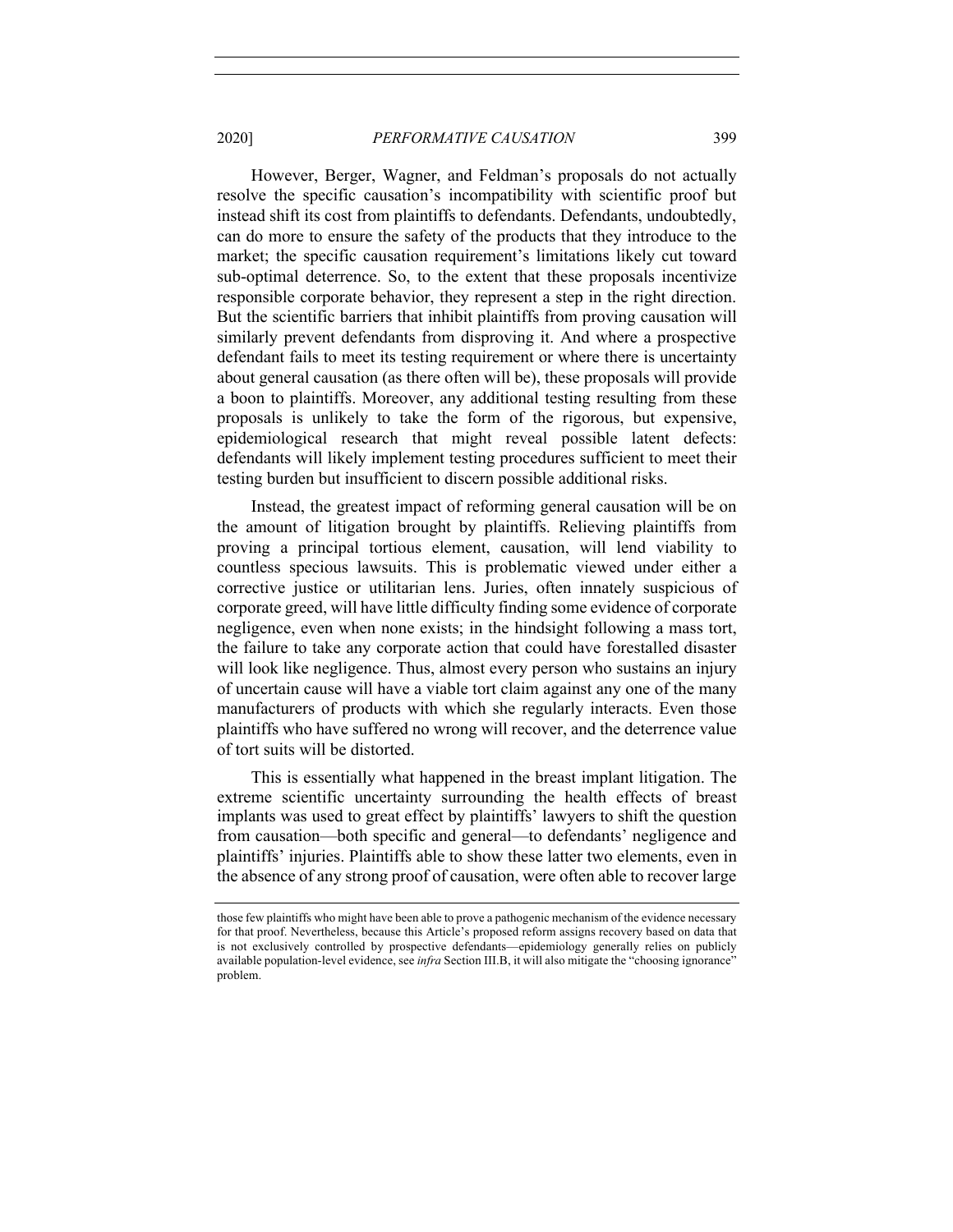verdicts.<sup>94</sup> The burden of proof had effectively shifted. Decades of epidemiological research, however, now indicate that it is unlikely that more than a handful of these plaintiffs were actually injured by their implants.<sup>95</sup> Moreover, there is no indication that Berger, Feldman, or Wagner's goal of pre-market safety research was accomplished. Breast implant safety appears to be no more of a concern for manufacturers today than before the lawsuits: one need only look to the recent European scandal involving the use of industrial rather than medical-grade silicone in breast implants to see the continuingly cavalier attitude of implant manufacturers toward their customers' health.96 Rather, implant litigation has left, strewn in its wake, bankrupt defendants, unjustly enriched plaintiffs and plaintiffs' lawyers, and a lingering hysteria about the use of silicone in medical devices.<sup>97</sup>

The breast implant litigation is far from unique as an example of lawsuits gone awry and jurors run amok.<sup>98</sup> The combination of prejudiced media coverage, politics, public outrage, and financial incentives will regularly encourage attorneys and their clients to pursue claims with little scientific basis.<sup>99</sup> The general causation requirement is often the only barrier standing between a hysterical public and socially-costly litigation. Removing this barrier will only increase the frequency of spurious cases, thus imposing a substantial burden on society by way of a strained judicial system, a decreased confidence in science, and a host of recoveries and settlements where the plaintiff's injury has not been caused by the defendant's negligence. Although the benefits of a relaxed general causation requirement may be great, so too would the costs.

# B. REFORMING THE SPECIFIC CAUSATION REQUIREMENT

Instead, corrective justice and utilitarian aims will be best served by reforms to the specific causation requirement.

This is the conclusion reached by David Rosenberg in *The Causal Connection in Mass Exposure Cases: A "Public Law" Vision of the Tort* 

<sup>94.</sup> ANGELL, *supra* note 30, at 122–23.

<sup>95.</sup> Grady, *supra* note 3.

<sup>96.</sup> *See France Breast Implant Scandal Spurs Criminal Complaint*, CBS NEWS (Dec. 27, 2011 3:48 PM), http://www.cbsnews.com/8301-504763\_162-57348842-10391704/france-breast-implantscandal-spurs-criminal-complaint [https://perma.cc/VBR7-2SWW].

<sup>97.</sup> This final consequence may well be the most serious; silicone is a crucial element in numerous medical devices, but the breast implant litigations have driven many of the leading manufacturers out of the silicone medical device market. *E.g.*, ANGELL, *supra* note 30, at 31–32.

<sup>98.</sup> *See generally* PHANTOM RISK: SCIENTIFIC INFERENCE AND THE LAW (Kenneth R. Foster et al. eds., 1993) (detailing numerous other such cases).

<sup>99.</sup> *Id.* at 32–36.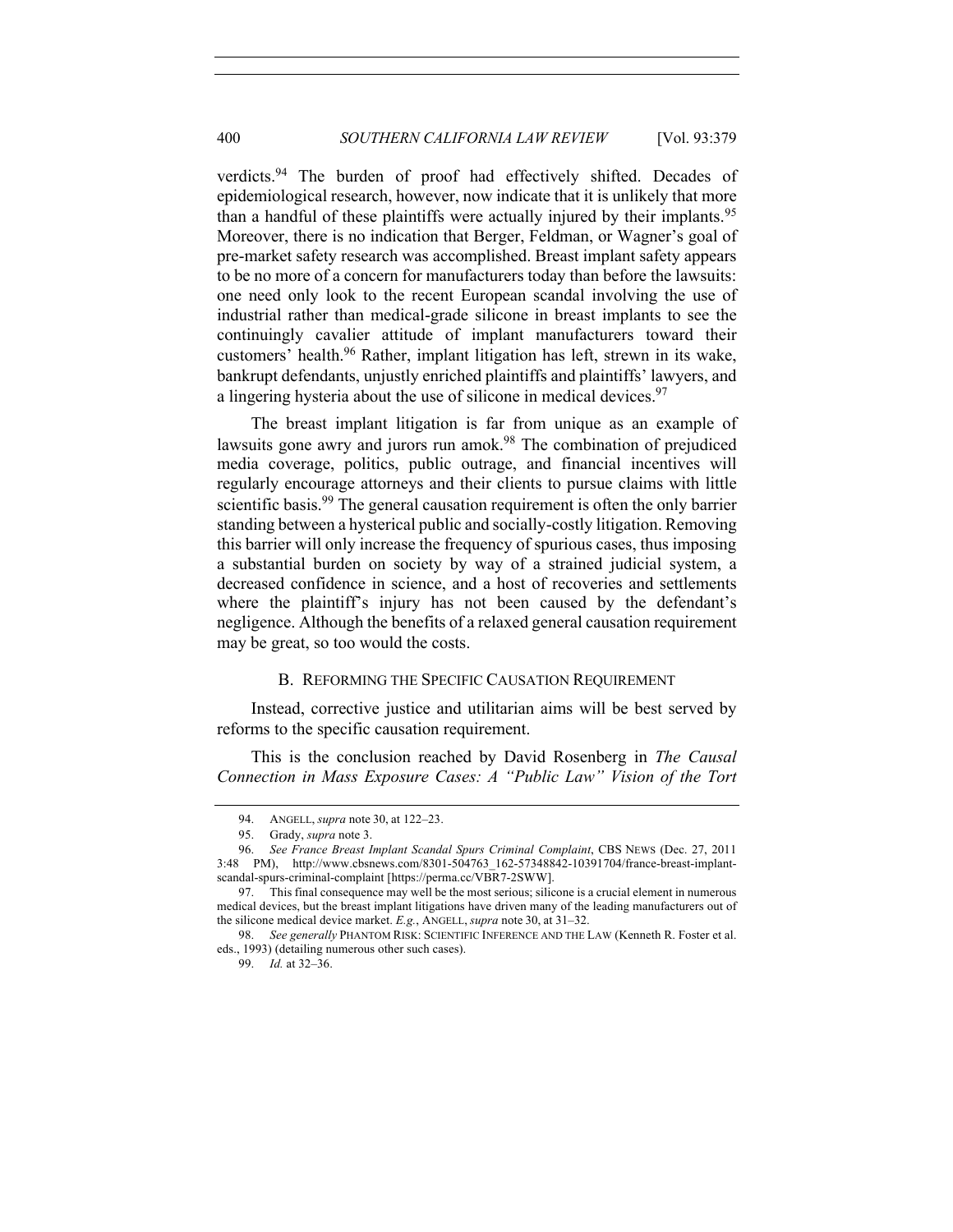*System*. <sup>100</sup> In his influential article, Rosenberg proposed, for somewhat different reasons than those suggested in this Article, that the specific causation requirement in mass torts should be replaced by class-action based proportional recovery: otherwise, "a claim's deterrence value is . . . a 'public good' that the private claims market fails to maximize because plaintiff attorneys gain nothing from its production."101

The basic substantive contours of this insight remain largely applicable—although, as Part IV discusses, a different procedural vehicle for proportional recovery is now needed. As this Section will describe, despite the numerous scientific advances in the decades since mass torts first emerged as a societal problem, there remains a large and seemingly insurmountable gulf between the needs of the tort system and the tools offered by science. The requirements of the law should reflect the strengths and weaknesses of science's current capabilities.<sup>102</sup>

# 1. Epidemiology's Capabilities and Limitations

First, what are those capabilities? In most instances, epidemiology represents science's gold standard for proving general causation. Epidemiology will typically indicate whether some effect—any effect—is present via a measure of certainty known as a "p-value."<sup>103</sup> Specifically, the p-value represents the likelihood that the observed effect is due to random chance rather than the hypothesized cause.<sup>104</sup> When the p-value is sufficiently low (indicating a low likelihood that the observed correlations are coincidental), the results are reported as "statistically significant."<sup>105</sup> Statistical significance generally requires a p-value of less than 0.1 or 0.05, indicating a 90 or 95 percent likelihood, respectively, that the observed effect was not due to chance—far exceeding the greater than 50 percent preponderance standard used in civil law.106

<sup>100.</sup> David Rosenberg, *The Causal Connection in Mass Exposure Cases: A "Public Law" Vision of the Tort System*, 97 HARV. L. REV. 849, 925 (1984) (proposing, however, that this would best be achieved by class actions); *see also* Saul Levmore, *Probabilistic Recoveries, Restitution, and Recurring Wrongs*, 19 J. LEGAL STUD. 691, 694 (1990) (arguing for probabilistic recovery in *all* circumstances to minimize error); *cf.* Glen O. Robinson, *Probabilistic Causation and Compensation for Tortious Risk*, 14 J. LEGAL STUD. 779, 783 (1985) (arguing for probabilistic recovery in the context of increase-in-risk claims).

<sup>101.</sup> Rosenberg, *supra* note 100, at 900–01.

<sup>102.</sup> *See supra* Parts I–II.

<sup>103.</sup> *See supra* Section I.A.2; U.S. DEP'T OF HEALTH & HUMAN SERVS., *supra* note 36, at 6-42.

<sup>104.</sup> U.S. DEP'T OF HEALTH & HUMAN SERVS., *supra* note 36, at 6-42.

<sup>105.</sup> *Id.* at 6-42 to -43.

<sup>106.</sup> *Id.* at 6-44. It is important to note that these numbers measure subtly different things. A study with a p-value of less than 0.05 could nevertheless fail to meet the preponderance burden if a factfinder determined that the study was unreliable for other reasons.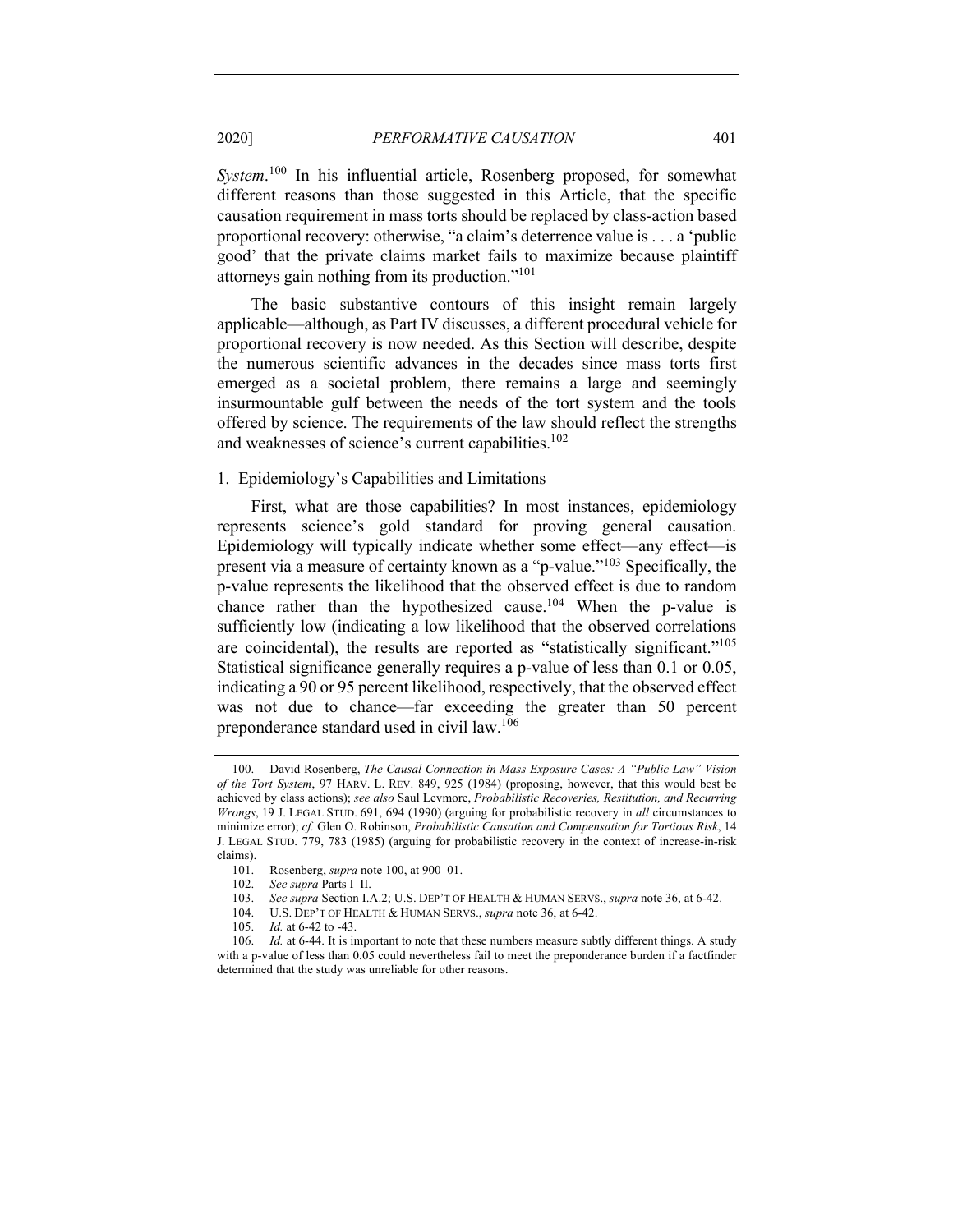In addition to reporting whether some effect is present, modern epidemiology can also indicate the size of the observed effect.<sup>107</sup> This is reported as a "point estimate," which is a number that represents the study's best guess as to the magnitude of the observed effect.<sup>108</sup> Point estimates are typically reported together with a "confidence interval," which denotes a possible range of effect sizes at a given level of precision. <sup>109</sup> So, for example, a study might report a point estimate (or best guess) of 6.2, with a 95 percent confidence interval of [5.5, 6.8], which indicates with 95 percent certainty that the true observed effect value falls somewhere between 5.5 and  $6.8$ .<sup>110</sup>

Epidemiology can therefore indicate the likelihood that there is some non-random effect (represented by the "p-value"), the size of that causative effect (represented by the "point estimate"), and the precision of the estimate of the causative effect (represented by the "confidence interval"). Each of these pieces of information could be of immense value in determining if, and how much, an injured party is entitled to recover.

There are, however, a number of limitations that shape how epidemiology can be used. Most fundamentally, because epidemiology describes population-level effects, even well-conducted and carefully considered studies can be poorly suited for determining the specific cause of any given individual's illness.<sup>111</sup> A study that reveals that 8 percent of the general population experiences a disease, but 10 percent of those exposed to the defendant's product experiences that disease would support a finding that a substantial percentage of the plaintiff group—20 percent—experienced *but for* causation.<sup>112</sup> But such a study provides no guidance for determining *which* specific plaintiffs are entitled to recovery: the epidemiological evidence provides highly specific salient information about the group as a

<sup>107.</sup> *Id.* at 4-56. Because statistical significance is influenced by the size of studied population and the size of the observed effect, effect size does not predetermine statistical significance. This is the source of a key misconception about epidemiological findings. *See, e.g.*, Melissa Moore Thompson, *Causal Inference in Epidemiology: Implications for Toxic Tort Litigation*, 71 N.C. L. REV. 247, 252 (1992) ("A large risk ratio signifies a strong association, which is highly indicative, although not determinative, of a causal relationship.").

<sup>108.</sup> U.S. DEP'T OF HEALTH & HUMAN SERVS., *supra* note 36, at 4-56.

<sup>109.</sup> David H. Kaye & David A. Freedman, *Reference Guide on Statistics*, *in* REFERENCE MANUAL ON SCIENTIFIC EVIDENCE 211, 243–46 (3d ed. 2011).

<sup>110.</sup> *Id.* Confidence intervals are generally reported at precisions, typically called "confidence levels," of 68 percent, 95 percent, or 99.7 percent. *Id.* at 244. When zero, the value for no observed effect, is contained within a given confidence interval, the result is not statistically significant at that level of precision.

<sup>111.</sup> Specifically, epidemiology is best suited to identifying effects on larger groups. Epidemiology may not indicate whether, for example, thirty-seven-year-old males of Eastern European ancestry are adversely affected by their exposure to a substance that has seen only regional exposure. *See, e.g.*, Green et al., *supra* note 17, at 551.

<sup>112.</sup> Out of every ten people exposed to the disease, two appear to have been injured as a result of that exposure.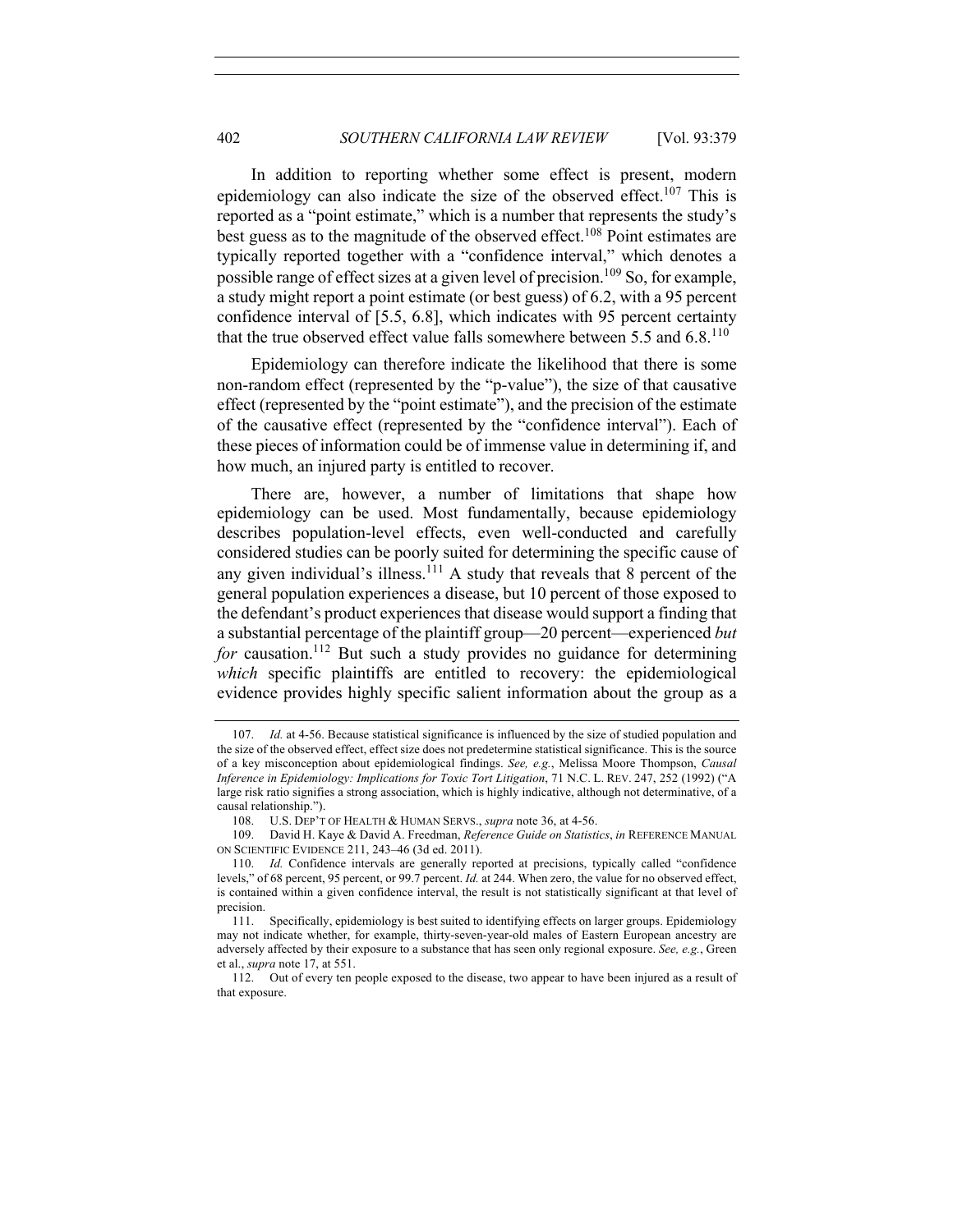whole but says little about any given individual within the group. This is the crux of the specific causation requirement's shortcomings: the strongest tool available for determining causation in mass torts will, even when providing detailed information with a high degree of confidence, usually fall short of finding specific pathogenesis.

Moreover, epidemiology's provision of useful information—notably, the calculation of the p-value and the confidence interval—is dependent on large study populations.<sup>113</sup> Studies of small populations are less likely to reveal an effect, and even when such a study shows that *some* statistically significant effect is present, it may not be able to specify the extent of that effect (for example, whether the substance in question causes a 10 percent or 20 percent increase in the prevalence of the injury in question).<sup>114</sup> However, because mass torts typically involve hundreds, thousands, or even millions of injured potential plaintiffs, population size will not necessarily limit epidemiology's usefulness in this context. Nevertheless, any application of epidemiology should be designed both to maximize the size of the populations studied and to ensure as close of a relation between the population studied and the recovery group as possible. Private law solutions, which often restrict recovery to only those injuries that spring from a single defendant or occur in a single state, unnecessarily constrain study sizes, potentially undermining the reliability of the scientific evidence.<sup>115</sup>

Finally, epidemiological studies incorporate numerous assumptions about the data—that the effect has a specific size, that certain other causes may also contribute to that effect, that the effect may be generalized to other populations, and so forth—which present opportunities for bias or other validity problems to taint a study's findings.<sup>116</sup> The ultimate validity of any

<sup>113.</sup> Kaye & Freedman, *supra* note 109, at 243.

<sup>114.</sup> So, for example, one study on the impact of textured breast implants on a rare cancer observed a population of only *eleven* women with the cancer (because there were only eleven cases of this cancer in the Netherlands in seventeen years). Daphne de Jong et al., *Anaplastic Large-Cell Lymphoma in Women with Breast Implants*, 300 J. AM. MED. ASS'N 2030, 2030 (2008). Although the findings suggested that the breast implants increased women's risk of the cancer, the small sample size resulted in an unusably large confidence interval: the 95 percent confidence interval indicated that the textured breast implants in question increased the risk of the cancer by between 2.1 and 156.8 times. *Id.*

<sup>115.</sup> *See infra* Part IV. In such circumstances, either a larger study will have to be generalized to the sub-population in question, which may or may not respond in the same manner as the larger group, or studies of the smaller group in question could be conducted, which could lead to unacceptably large confidence intervals or even p-values that do not meet the threshold of statistical significance.

<sup>116.</sup> Some of these problems include confounding bias, selection bias, and information bias. For example, confounding bias occurs when two seemingly independent factors are statistically associated, which can lead "the effect [of one to] be confused with or distorted by the effect of the other." ROBERT W. FLETCHER & SUZANNE W. FLETCHER, CLINICAL EPIDEMIOLOGY 8 (4th ed. 2005). The Bendectin litigation presents a clear example of confounding bias: "there was no mechanism to control 'for age or for other drugs,'" meaning "[e]ither of these factors could have increased the rate of birth defects, thereby skewing [the] study results." Thompson, *supra* note 107, at 260 (footnote omitted). Selection bias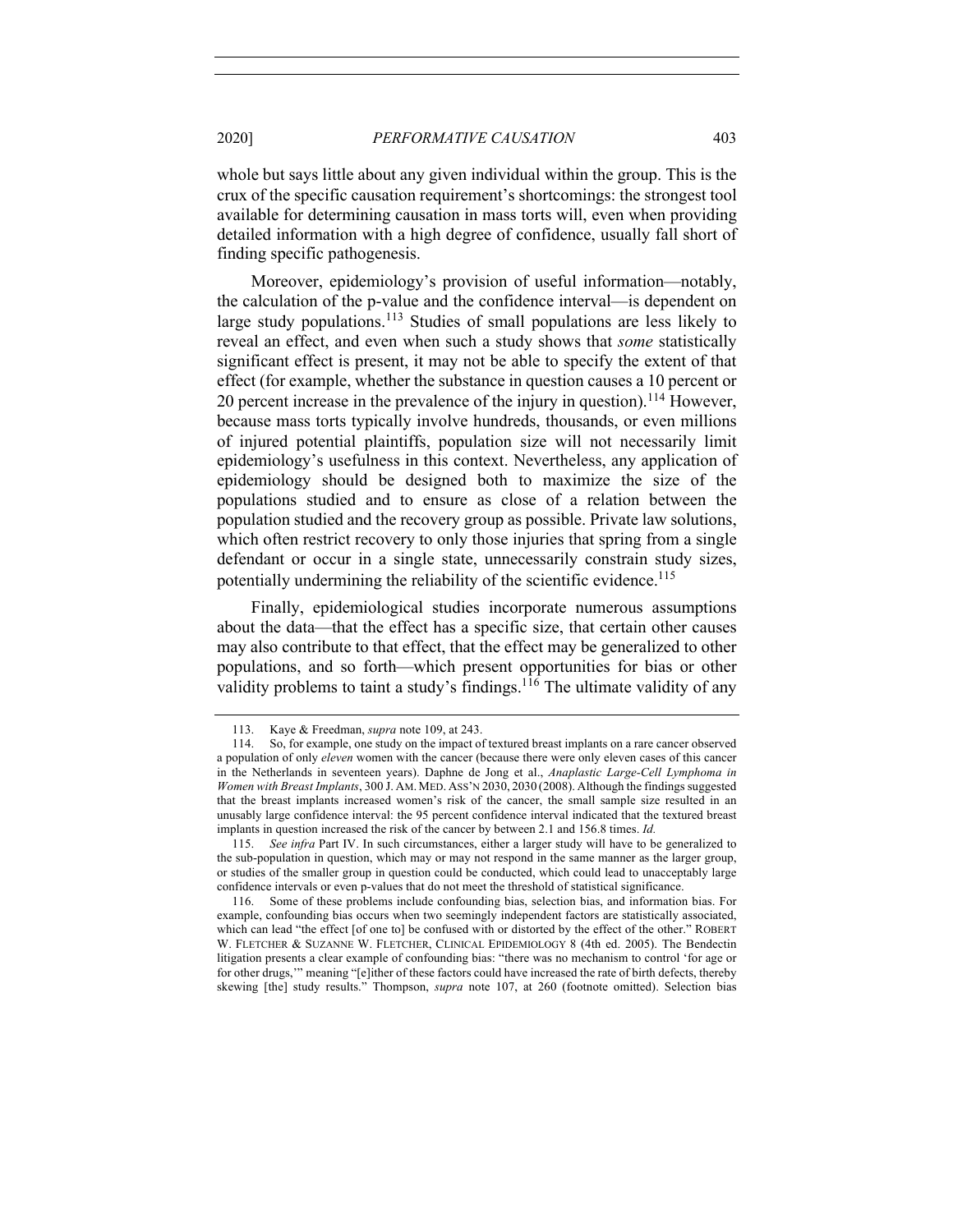study depends on the accuracy of these assumptions, which often manifest in subtle or complicated ways.<sup>117</sup> Among other things, this means that a study may report statistically significant effects and narrow confidence intervals and yet fail to accurately reflect the truth of what is being observed. Thus, even seemingly valid studies can be misleading and put to misuse. For example, a second scientist studying the mid-nineteenth century London cholera outbreaks believed that cholera was spread by bad air and, therefore, that elevation was a principal factor in the outbreak (because he believed that the soil at low elevations contained more of the organic material that produced the supposed air contamination in question).<sup>118</sup> His epidemiological analysis was remarkably sophisticated for its time, considering, among other things, the possible role of water in the outbreak. But because of a poor assumption that he made—how he defined his water sources—his results led him to incorrectly conclude that elevation was indeed the prime factor in the outbreak: one subtly mistaken assumption tainted the results of what was otherwise a seemingly valid study.<sup>119</sup> Although there are now well-established standards for evaluating and using the results of epidemiological studies, there continue to be numerous ways in which epidemiology can mislead.<sup>120</sup>

Yet epidemiology's reliance on assumptions is not all bad. When incorporated correctly, assumptions in epidemiology enable researchers to test and control for a wide range of hypotheses, leading to highly refined statistical results that provide well-specified answers to questions that are

describes problems with the selection of the study groups. Again, in the Bendectin litigation, "some patients were included as both Bendectin [patients] and controls." *Id.* (citation omitted) (alteration in original). Information bias arises when there are "errors in obtaining . . . needed information." *Id.* at 261 (citation omitted) (alteration in original). The Bendectin litigation provides a possible illustration of this, too: "[p]atients [who] were supposed to have used Bendectin . . . may not have in fact ingested it because there was nothing to record that they had ever been administered the drug." *Id.* (citation omitted) (alteration in original). These potential limitations are not unique to epidemiological research: validity and bias problems are pervasive throughout all scientific research.

<sup>117.</sup> For example, in the breast implant context, scientists posited that age, body mass index, smoking, and the use of post-menopausal hormones were each associated with the risk of connectivetissue diseases and therefore controlled for these risk factors in their statistical analysis. I-Min Lee et al., *Prospective Cohort Study of Breast Implants and the Risk of Connective-Tissue Diseases*, 40 INT'L J. EPIDEMIOLOGY 230, 232–38 (2011).

<sup>118.</sup> P. Bingham et al., *John Snow, William Farr and the 1849 Outbreak of Cholera that Affected London: A Reworking of the Data Highlighting the Importance of the Water Supply*, 118 PUB. HEALTH 387, 387-88 (2004).

<sup>119.</sup> Modern statistical analysis of Dr. Farr's results actually indicates a stronger association between water and cholera. *Id.* at 392. Nevertheless, Dr. Farr's well-reasoned, careful, but ultimately misleading study highlights the need to use care in employing the results of an epidemiological study.

<sup>120.</sup> *See, e.g.*, Rosen v. Ciba-Geigy Corp., 78 F.3d 316, 318 (7th Cir. 1996) (Posner, J.) ("[I]t is a daunting task for judges who do not have a scientific background (and most do not) to decide whether a scientist's testimony is real science or not."). These risks are only heightened when computational models are used. *See infra* note 122.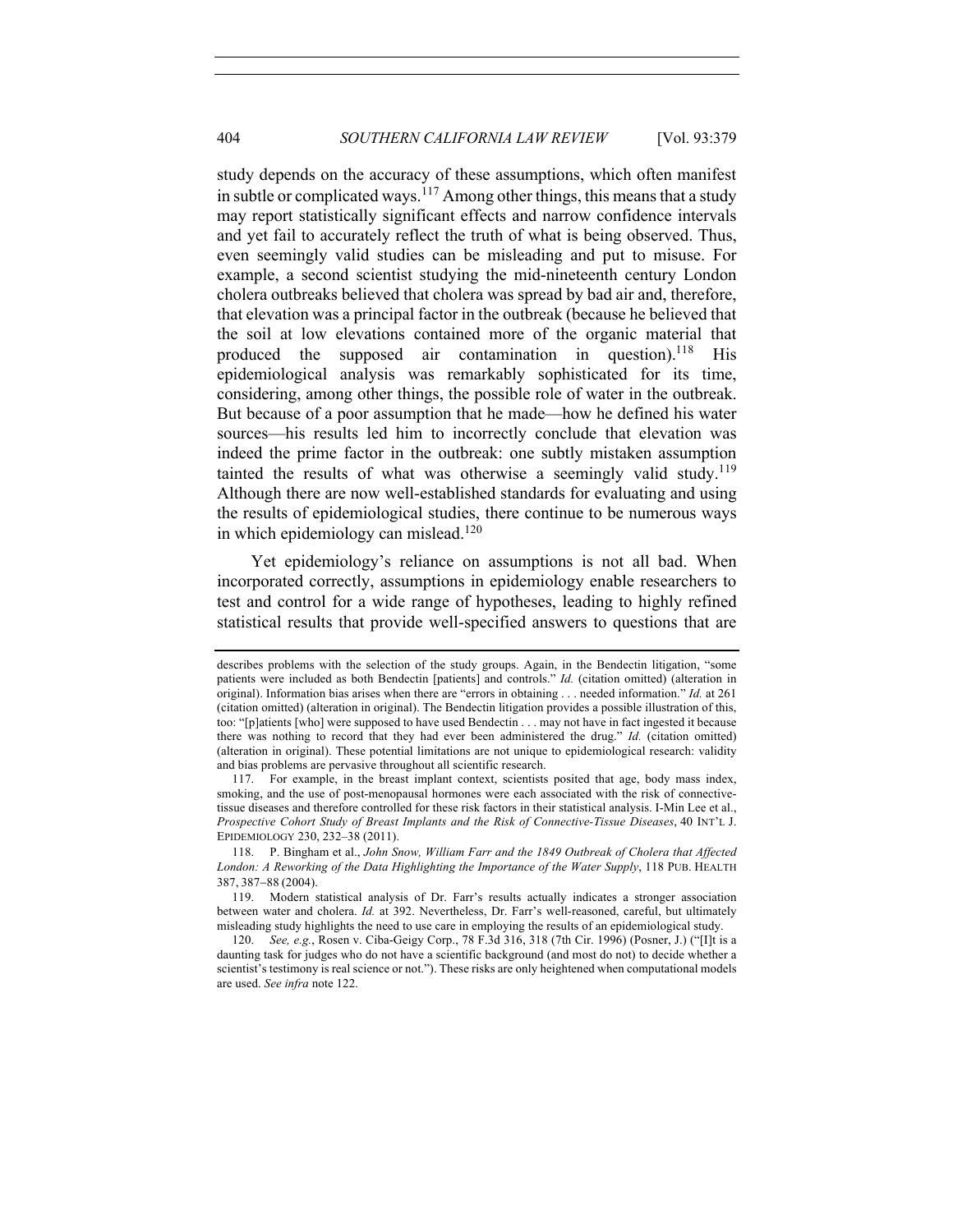otherwise difficult to address. As a result, epidemiology is most helpful in the increasingly common circumstance in which a disease outbreak is complicated—like, in the context of breast implants, where it was not initially known which of many possible diseases (with multiple known and unknown causes) breast implants could cause. Epidemiology's usefulness in yielding complicated information about a complicated reality is a strength well-matched for the challenges of the modern world. Thus, notwithstanding its limitations, epidemiology has grown to be one of scientists' most powerful analytical and descriptive tools—and epidemiology is often scientists' only tool for ascertaining causation.

Given the complexity and subtlety—and importance—of the assumptions underlying epidemiology, epidemiological research should be evaluated by experts.<sup>121</sup> As the breast implant litigation and other mass torts have shown, the challenge of weighing the strength and validity of epidemiological studies is regularly too great for private law adjudicators. Because judges and juries typically have little post-secondary scientific training and do not possess the scientific fluency to accurately evaluate when a study is well designed or what it does and does not imply about a particular population, they are susceptible to bad science and emotional manipulation.<sup>122</sup> This risk is heightened in the context of epidemiology, where unremarkable but inaccurate assumptions can undermine a study's otherwise valid results.123 Allowing expert scientists, rather than lay judges or juries, to evaluate and apply evidence provided by epidemiological research will diminish the risk of recoveries based on infirm or misleading epidemiological studies.

## 2. Epidemiology and Pathogenesis

Together, epidemiology's fundamental strengths and limitations point to several substantive conclusions (as well as several procedural considerations, which will be discussed in Part IV). First and foremost, an epidemiology-based replacement for the specific causation requirement should not treat recovery as a question with only two possible answers, complete recovery or complete non-recovery. Epidemiological studies can indicate not merely that the substance could have caused the illness, but also the probability that it did. This advantage of epidemiological research is

<sup>121.</sup> *See infra* Part IV.

<sup>122.</sup> *See, e.g.*, Hans, *supra* note 57, at 19–46.

<sup>123.</sup> Because the assumptions that go into designing a computational model are often both complicated and non-obvious, increased reliance on computational models by lay judges and juries is likely to result in an even greater misuse of science in the courtroom.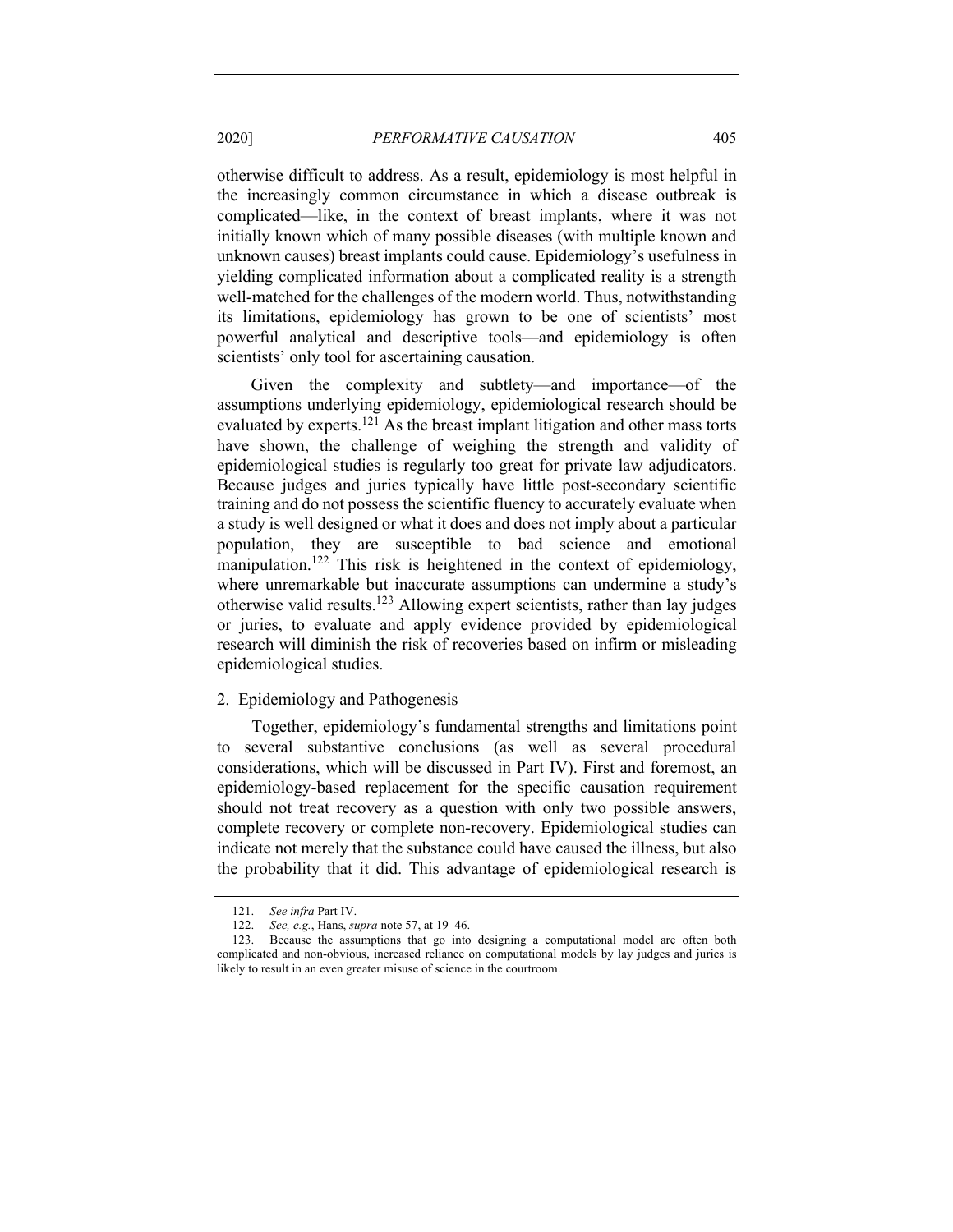squandered by the contemporary tort system when causation is viewed as an all-or-nothing proposition.

But what would it look like to substantively tailor recovery to epidemiology? Epidemiology-based recovery could start with establishing a statistically significant modicum of general causation.<sup>124</sup> Once it has been established that a plaintiff was exposed to a product that *can* cause the injury in question, the plaintiff's recovery could be based on the probability that her injury was caused by exposure and not something else, as determined by an expert reviewer.<sup>125</sup> For example, take a group of one hundred plaintiffs where each plaintiff experienced an illness incurring an average of \$10,000 in medical costs. When, as described above, an epidemiological study indicates that 20 percent of injuries to exposed parties were caused by the defendant, a typical plaintiff would recover 20 percent of her total damage, or \$2,000 (20 percent multiplied by  $$10,000$ ).<sup>126</sup> Each plaintiff's recovery could then be reduced or increased by a showing of other exogenous risk factors that influence the likelihood that the injury was caused by defendants.<sup>127</sup>

A defendant's liability could be similarly calculated. Ideally, a defendant's total liability should reflect the harm caused by that defendant. This, too, can be calculated using epidemiology. In the above example, the total injury experienced by exposed parties would be \$1 million (100 plaintiffs multiplied by \$10,000). Where, continuing in the above example, epidemiology indicates that the defendant is responsible for 20 percent of this injury, the defendant should be liable for 20 percent of the total damage, or \$200,000 (20 percent multiplied by \$1 million).<sup>128</sup>

<sup>124.</sup> In other words, the operative question is the degree of certainty about *some* effect, rather than the effect size. Whether a relative risk of 1.1 or 2.1 is observed, general causation will be established when a well-conducted study observes a statistically significant effect. This is consistent with the test for general causation used by courts reviewing such evidence today. *See, e.g.*, *In re* Lipitor (Atorvastatin Calcium) Mktg., Sales Practices & Prod. Liab. Litig., 150 F. Supp. 3d 644, 649 (D.S.C. 2015); Henricksen v. Conoco Phillips Co., 605 F. Supp. 2d 1142, 1158 (E.D. Wash. 2009). For more on statistical significance, see *infra* Section IV.A.

<sup>125.</sup> This is similar to Mark Geistfeld's "evidential grouping" proposal. Mark A. Geistfeld, *The Doctrinal Unity of Alternative Liability and Market-Share Liability*, 155 U. PA. L. REV. 447, 469 (2006).

<sup>126.</sup> *Cf.* Steve C. Gold, *When Certainty Dissolves into Probability: A Legal Vision of Toxic Causation for the Post-Genomic Era*, 70 WASH. & LEE L. REV. 237, 281–82 (2013) [hereinafter Gold, *When Certainty Dissolves into Probability*] (arguing, somewhat analogously, for damage apportionment in toxic torts based on increase-in-risk contributions); Gold, *supra* note 39, at 393–401 (advocating for the substantial factor test over but for causation in the toxic torts context while arguing, similarly, that liability should be discounted based on uncertainty).

<sup>127.</sup> Proportional recovery such as this has been used in the class action context by Judge Weinstein. This also bears some similarity to recovery in medical malpractices cases for loss of chance. *See, e.g.*, Matsuyama v. Birnbaum, 890 N.E.2d 819, 828–36 (Mass. 2008).

<sup>128.</sup> Insurance funds or damage scheduling could be approximated using similar tools. Rosenberg, *supra* note 100, at 916-24.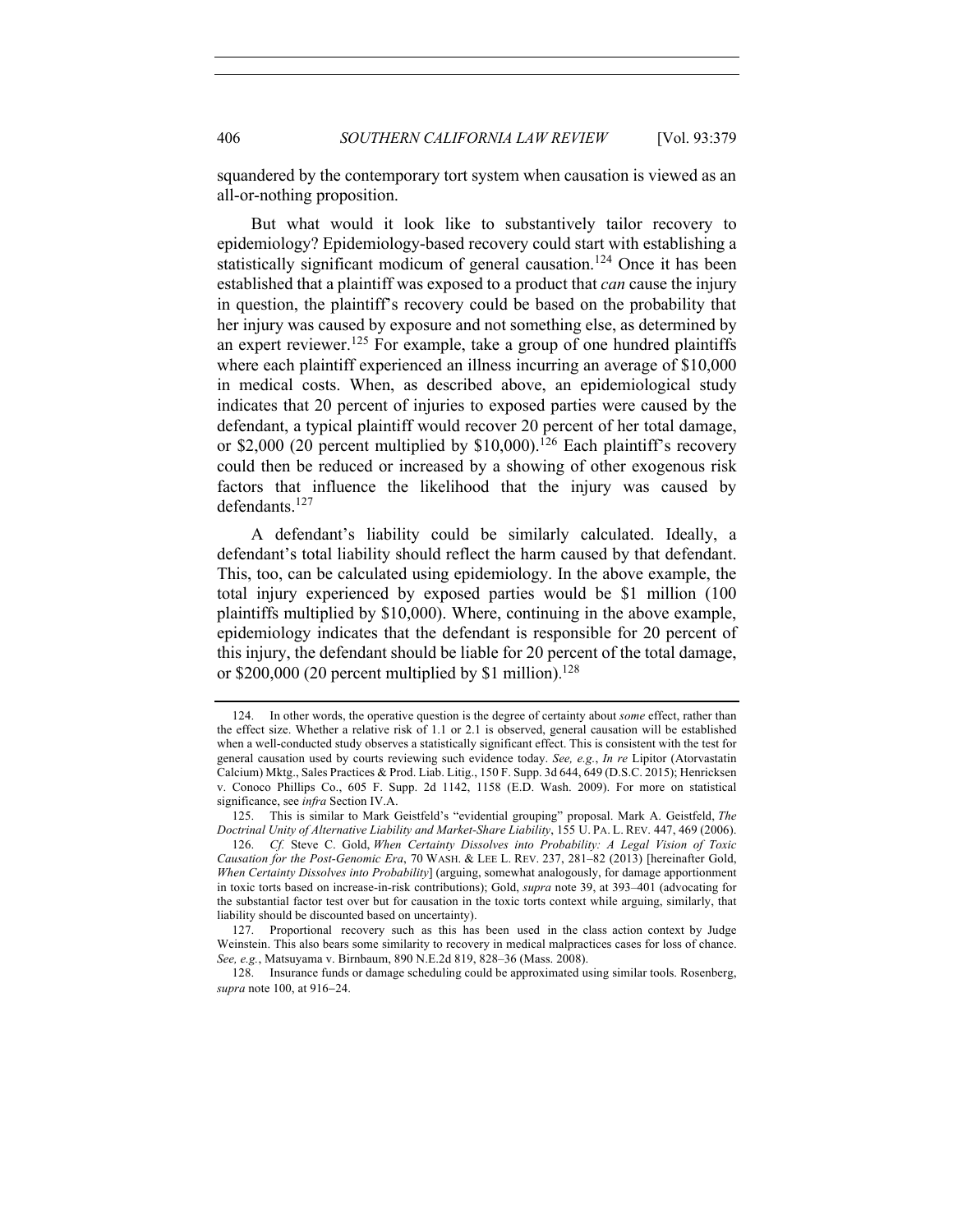Such a system satisfies both corrective justice and utilitarian ideals of the tort system.

At first glance, this solution may not appear to be fully adequate from a corrective justice perspective. For the most part, plaintiffs' injuries either will be caused by the defendant or they will not be; either the defendant's substance was the but for cause of the illness or something else was. Proportional recovery provides a plaintiff who would have experienced the injury regardless of her exposure with some recovery, while providing a plaintiff whose injury was caused by the defendant with only a partial recovery. This seems overly generous and yet inadequate.

The reality of science's limitations, however, restricts the availability of superior alternatives. For plaintiffs, in circumstances in which it is impossible to distinguish between injuries that are only apparently caused by the defendant and injuries that are actually caused by the defendant, what is the more just outcome: inconsistently disbursing recovery to some, but not all, plaintiffs without regard to proof of specific causation—the status quo or providing plaintiffs with recovery proportional to the probability that their injury was caused by a defendant?<sup>129</sup> This latter route essentially assigns plaintiffs the moral right to the probability that they were wronged; a plaintiff whose cancer was 10 percent likely due to the defendant's misconduct has a moral right to recovery proportional to that probability, and no more. In a world in which it is impossible to determine which plaintiff was actually injured by the defendant, how can any individual stake a moral claim to full recovery in lieu of others? Would it be fair to award a plaintiff who we are 90 percent confident was *not* injured by the defendant more than a fraction of a full recovery? And would it be fair for a defendant, who almost certainly caused injuries to 10 percent of exposed parties, to escape liability altogether? Proportional recovery assigns a defendant liability for the exact amount of injury that the defendant caused—a morally attractive option; culpability is determined by the total amount of harm for which the defendant was responsible. Such an outcome is both fair and coherent.<sup>130</sup>

<sup>129.</sup> A third alternative would be to provide full recovery to all plaintiffs. This runs into conceptual problems, however, when determining whether only injured plaintiffs can recover. If plaintiffs' moral claim to recovery springs from their exposure, non-injured plaintiffs can stake as powerful a claim as injured plaintiffs; the wrong, after all, is the potentially harmful exposure and not the resulting—or not injury. This would leave manufacturers open to such sweeping liability that, even were it preferable from some corrective justice stance, it is untenable from a utilitarian perspective.

<sup>130.</sup> At the very least, the proposal yields fairer and more coherent outcomes than the status quo. To use just one example, southwest residents located downwind of Nevada bomb test fallout experienced increased rates of leukemia but could not prove that the radiation was the *but for* cause of their leukemia: prohibiting recovery for all such plaintiffs, as the status quo does, is far from a triumph of corrective justice.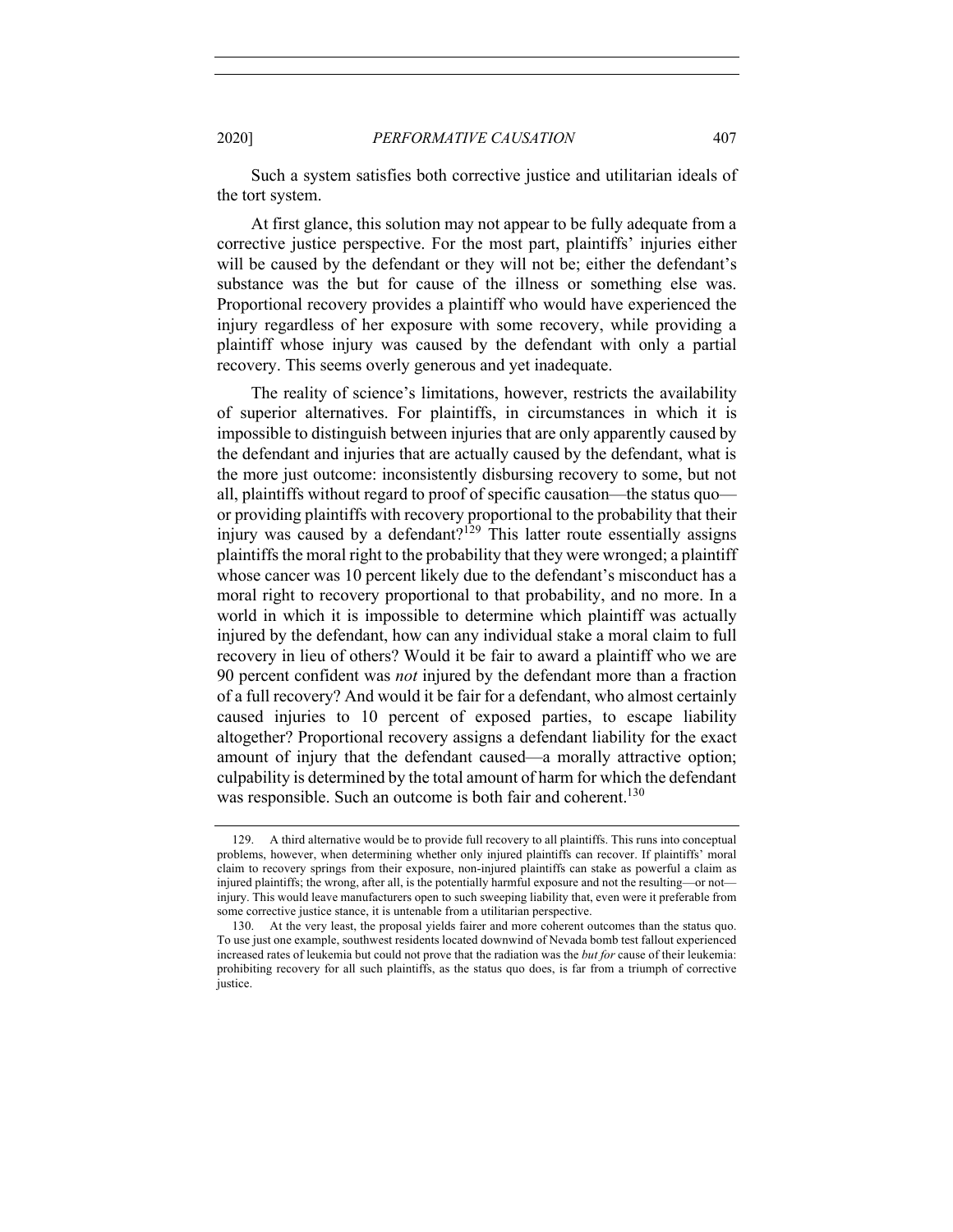From a utilitarian perspective, proportional recovery is a much more unambiguously attractive option. The total liability imposed under the proposed system will reflect the actual amount of harm inflicted by defendants and, therefore, it will fully internalize the effects of the mass injury. Defendants, the most efficient redistributors of loss, bear the brunt of the harm. What unrecovered injury loss remains is spread evenly across all plaintiffs and is not haphazardly borne only by litigants with less talented, or less lucky, lawyers. Plaintiffs, in turn, see their individual recoveries adjusted by their exogenous risk factors and thus are individually optimally deterred from undertaking risky activities; plaintiffs engaging in numerous risky practices who happen to also be exposed to a harmful substance do not reap a windfall for their exposure (which may well not be the cause of their resulting illness).<sup>131</sup>

## 3. Market Share Liability and Specific Responsibility

This proportional approach also represents an attractive solution to the proof problems associated with the responsibility prong of the specific causation requirement. One version of proportional liability particularly well-suited to mass injuries is market share liability, in which liability is apportioned among companies according to their respective shares of the market.<sup>132</sup> The specific formula of apportionment, however, is not crucial so long as defendants are held liable in proportions that reflect the likelihood that a given injury was caused by their particular product.

To ensure that no innocent party is held culpable, suit should be permitted against only those parties who could possibly be responsible like, for example, defendants that produce an agent for which general causation is proven.133 So long as a defendant may have injured a single plaintiff, however, that defendant could be held liable. Liability should then be adjusted upward or downward from a defendant's market share according to specific aggravating or mitigating factors, so that particularly reckless

<sup>131.</sup> Proportional recovery presents an attractive mechanism for addressing other causation problems as well. *See, e.g.*, Pardo, *supra* note 13, at 237–38, 253–58 (discussing, among other things, the red-bus-blue-bus problem).

<sup>132.</sup> Sindell v. Abbott Labs., 607 P.2d 924, 937 (1980); Rostron, *supra* note 43, at 151 (developing a working theory of proportional liability to "make a reasonable and fair allocation of liability among the defendants").

<sup>133.</sup> Proportionality could also apply to general causation, with recoveries discounted by the extent to which general causation is unclear. But this Article proposes, instead, following science's lead and permitting recovery only when a linkage between the substance and the injury is proved to a statistically significant degree, 90 or 95 percent confidence. *See infra* Section IV.A; RONALD A. FISHER, STATISTICAL METHODS FOR RESEARCH WORKERS 80 (14th ed. 1970). Adopting statistics' higher degree of certainty for proportional recovery would lend credibility to the new system while substantially decreasing the possibility of non-deserving plaintiffs recovering.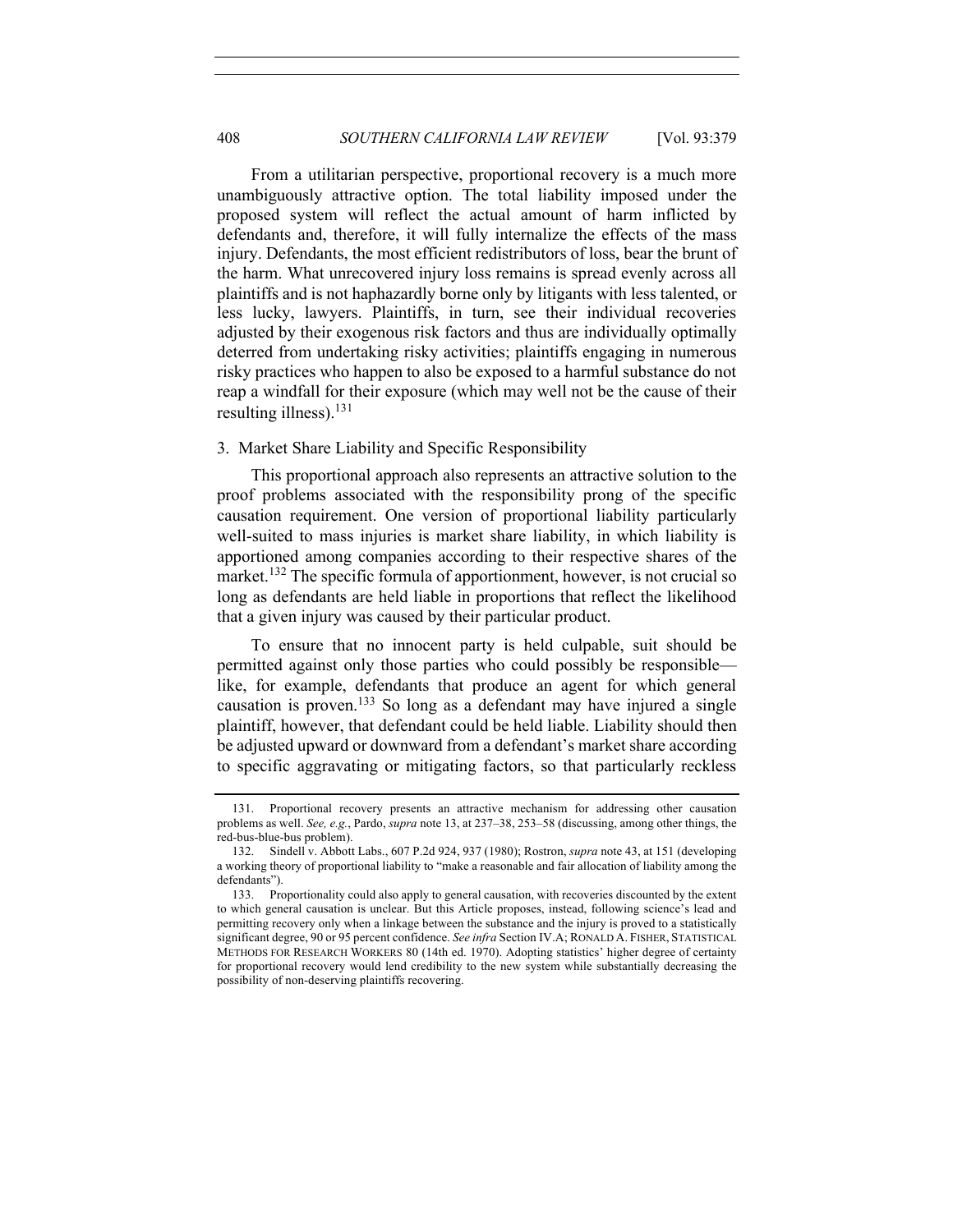defendants are responsible for more of the recovery than careful defendants.134

A modified form of market share liability could satisfy tort law's competing justifications. From a corrective justice perspective, modified market share liability coupled with epidemiology-based group recovery ensures that a defendant is only held liable for the amount of injury for which it is likely responsible.<sup>135</sup> Although a proportional recovery system assigns some amount of responsibility to defendants for the mere production of a potentially harmful product, regardless of whether that product in fact caused harm, truly innocent defendants will not be punished: when epidemiological studies show a product not to be harmful, parties will not be held responsible for damage allegedly flowing from that product.<sup>136</sup> Where there is no better way of determining individual liability than by using clues such as market share, modified market share grouped recovery is the preferable corrective justice reform.<sup>137</sup> Other attempts at determining culpability—such as a strictly enforced specific responsibility requirement—will either lead to severe under-apportionment of liability or, more likely, highly unpredictable recovery. Some culpable defendants may escape liability altogether while other defendants are required to bear the entire cost of the societal injury themselves. Modified market share liability establishes liability as accurately—and therefore as fairly—as is possible.<sup>138</sup>

Moreover, modified market share liability furthers utilitarian goals. Defendants collectively will be optimally deterred, as defendants' aggregated total liability will be accurately based on epidemiological

136. A liability system of this nature would incentivize pre-market investigation in a similar manner to the general causation requirement reforms discussed above.

138. *E.g.*, Geistfeld, *supra* note 125, at 487.

<sup>134.</sup> Mitigating factors might include extra safety precautions imposed by the manufacturer, warning labels, or a concentrated distribution in areas with relatively few reported injuries. One aggravating factor could include a particularly virulent product composition, a relative lack of safety precautions, or distribution-based indications that one particular manufacturer's product was extraordinarily dangerous. Epidemiology could provide clues to many of these factors. *Cf.* Thomas *ex rel.* Grambling v. Mallett, 701 N.W.2d 523, 549–57 (Wis. 2005) (discussing and applying a similar risk contribution theory). Although, this proposal may be limited by the lack of strong epidemiological evidence distinguishing and quantifying the subtly distinct risk factors of different products.

<sup>135.</sup> There will be, however, rare circumstances in which manufacturers' market shares cannot be determined with a meaningful degree of accuracy. *See, e.g.*, Donald G. Gifford, *The Death of Causation: Mass Products Torts' Incomplete Incorporation of Social Welfare Principles*, 41 WAKE FOREST L. REV. 943, 985–87 (2006) (discussing lead exposure). In such cases, the expertise of the adjudicator in assessing relative levels of responsibility becomes even more important. *See id.*; *see also Thomas*, 701 N.W.2d at 560.

<sup>137.</sup> *Cf.* Arthur Ripstein & Benjamin C. Zipursky, *Corrective Justice in an Age of Mass Torts*, *in* PHILOSOPHY AND THE LAW OF TORTS 214, 231–44 (Gerald J. Postema ed., 2001) (supporting market share liability under corrective justice theory in certain circumstances); Richard W. Wright, *Causation, Responsibility, Risk, Probability, Naked Statistics, and Proof: Pruning the Bramble Bush by Clarifying the Concepts*, 73 IOWA L. REV. 1001, 1073 (1988).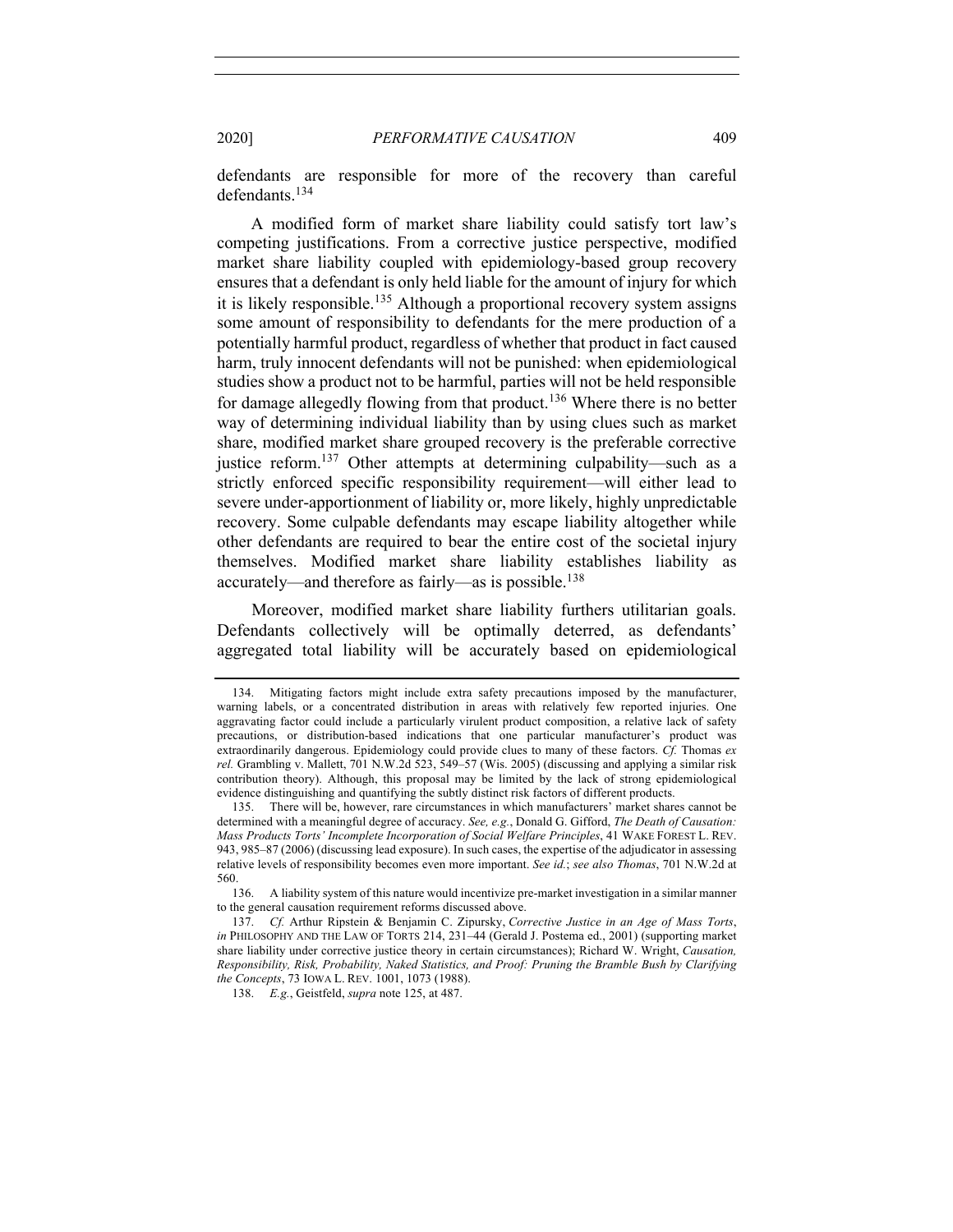adjustments to plaintiffs' injuries; defendants will be responsible for the proportion of societal harm that they collectively inflict. And defendants individually will be optimally deterred, as each defendant will be liable for the proportion of this total damage for which it is most likely responsible: a defendant that undertook few safety measures while widely distributing a dangerous substance in a vulnerable population will be responsible for a higher proportion of the damages than a defendant that took greater safety precautions or distributed less widely. Even if not perfect, individual deterrence will be as close to societally optimal as modern science permits.

Proving general causation and responsibility is regularly within reach for modern science. Rather than forcing injured plaintiffs to resort to jury deception in order to meet specific causation's often impossible standard, our system should be substantively modeled to embrace, via proportional recovery, what scientific tools are currently available.

# IV. PROCEDURAL RESOLUTIONS OF THE SPECIFIC CAUSATION REQUIREMENT

Having laid out a substantive solution to the specific causation requirement's limitations, this Article concludes by analyzing the best procedural vehicle for reform. Class actions once presented an attractive option. <sup>139</sup> However, as this Part discusses, the unique challenges presented by epidemiology coupled with three decades of experimentation with creative private law structures suggest that class actions cannot and should not be used in such a manner, nor should multidistrict litigation ("MDLs"). Instead, the procedural resolution for specific causation's limitations should reflect the public nature of its principal cause, mass torts. Congress should create an administrative alternative to the private law for cases impacted by the specific causation requirement's shortcomings. Although an agency solution could take a number of different forms, this Article proposes that modeling this new path after qui tam litigation—and including a private-law component to administrative adjudication—will best ensure societal and individual fairness under both corrective justice and utilitarianism.

# A. CRAFTING A HYBRID SOLUTION

Many of the procedural concerns raised or exacerbated by specific causation fall in areas in which the public administrative system is especially successful. Expertise, uniformity, and efficiency, in particular, are important considerations for successfully resolving specific causation using

<sup>139.</sup> *See* Rosenberg, *supra* note 100, at 905-16.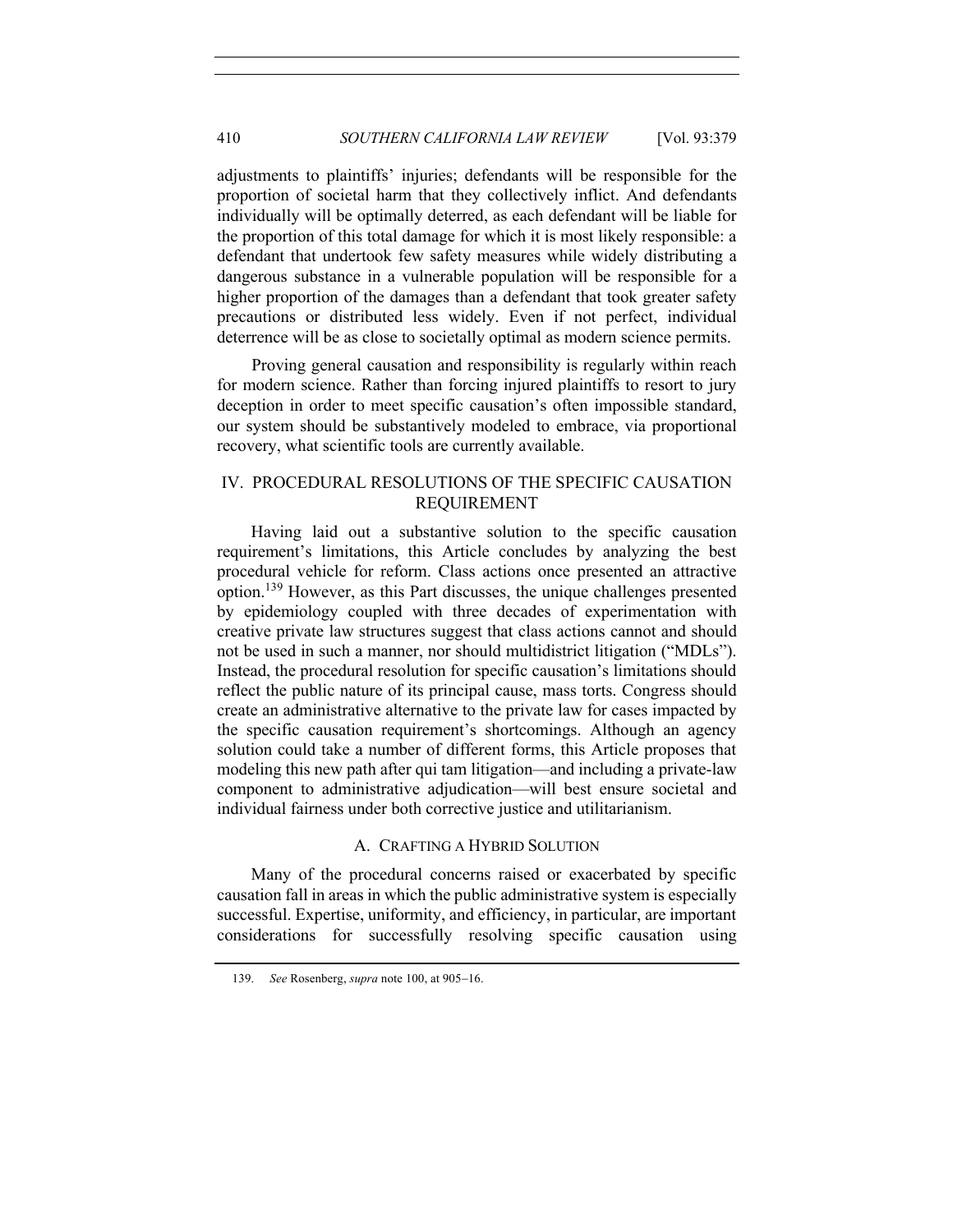epidemiology-based proportional recovery<sup>140</sup>—and are each hallmarks of a successful administrative system.

Moreover, the resolution of mass torts involves questions of a public nature.141 Deterrence, in particular, is an important consideration under both corrective justice and utilitarian views of mass tort resolution. Thus, although many of the rights typically examined in the context of specific causation are private, the consequences of these adjudications implicate both private and public goods. Private attorneys, who, under the current system, are charged with prosecuting these cases, have no legal or ethical duty to the public as a whole; nor, of course, do defense attorneys. As a consequence, any resolution of mass torts within the private system will risk failing to sufficiently vindicate the important public goods at stake. This will not be as significant a problem if mass torts—and problems with specific causation in particular—are resolved administratively. Traditionally, the resolution of public rights, like those implicated by mass torts, has been left to the state and federal governments via administrative agencies.<sup>142</sup>

On the other hand, administrative enforcers have not always proven as zealous in pursuing possible violations as plaintiffs' attorneys: profit has proven to be a powerful motivator in spurring "private attorneys general" to investigate and develop cases.<sup>143</sup> An administrative law-private law hybrid system could capture the best of both worlds, providing a resolution to specific causation capable of addressing the concerns inherent to mass tort litigation.<sup>144</sup>

This Article proposes molding such a system after qui tam litigation, which provides a successful model for how private incentives can be used to promote the public good.

<sup>140.</sup> *See supra* Section III.B.

<sup>141.</sup> *E.g.*, Rosenberg, note 100, at 901.

<sup>142.</sup> Caleb Nelson, *Adjudication in the Political Branches*, 107 COLUM. L. REV. 559, 568–69 (2007); *see also* RICHARD A. NAGAREDA, MASS TORTS IN A WORLD OF SETTLEMENT, at viii (2007) ("The sheer numbers of [mass tort] claims, their geographic breadth, their reach across time to unidentified future claimants, and their factual patterns, together, demand the kind of systematized treatment characteristic of administrative processes.") (recognizing that the public nature of mass torts is not their only characteristic that calls for administrative resolution).

<sup>143.</sup> Hensler, *supra* note 14, at 182–84. There is an additional advantage borne out of the numerical advantage of private enforcers: "the citizenry['s] . . . millions of 'eyes on the ground' see far more than federal investigators ever could." Myriam E. Gilles, *Reinventing Structural Reform Litigation: Deputizing Private Citizens in the Enforcement of Civil Rights*, 100 COLUM. L. REV. 1384, 1429 (2000); *see also* John C. Coffee, Jr., *Rescuing the Private Attorney General: Why the Model of the Lawyer as Bounty Hunter is Not Working*, 42 MD. L. REV. 215, 220 (1983).

<sup>144.</sup> *See* Stephanie Bornstein, *Public-Private Co-Enforcement Litigation*, 104 MINN. L. REV. 811, 819–29 (2019) (providing a detailed theoretical description, and defense, of similar hybrid enforcement regimes); Stephen B. Burbank et al., *Private Enforcement*, 17 LEWIS & CLARK L. REV. 637, 687 (2013) (documenting existing federal statutory enforcement schemes with some "hybrid" characteristics).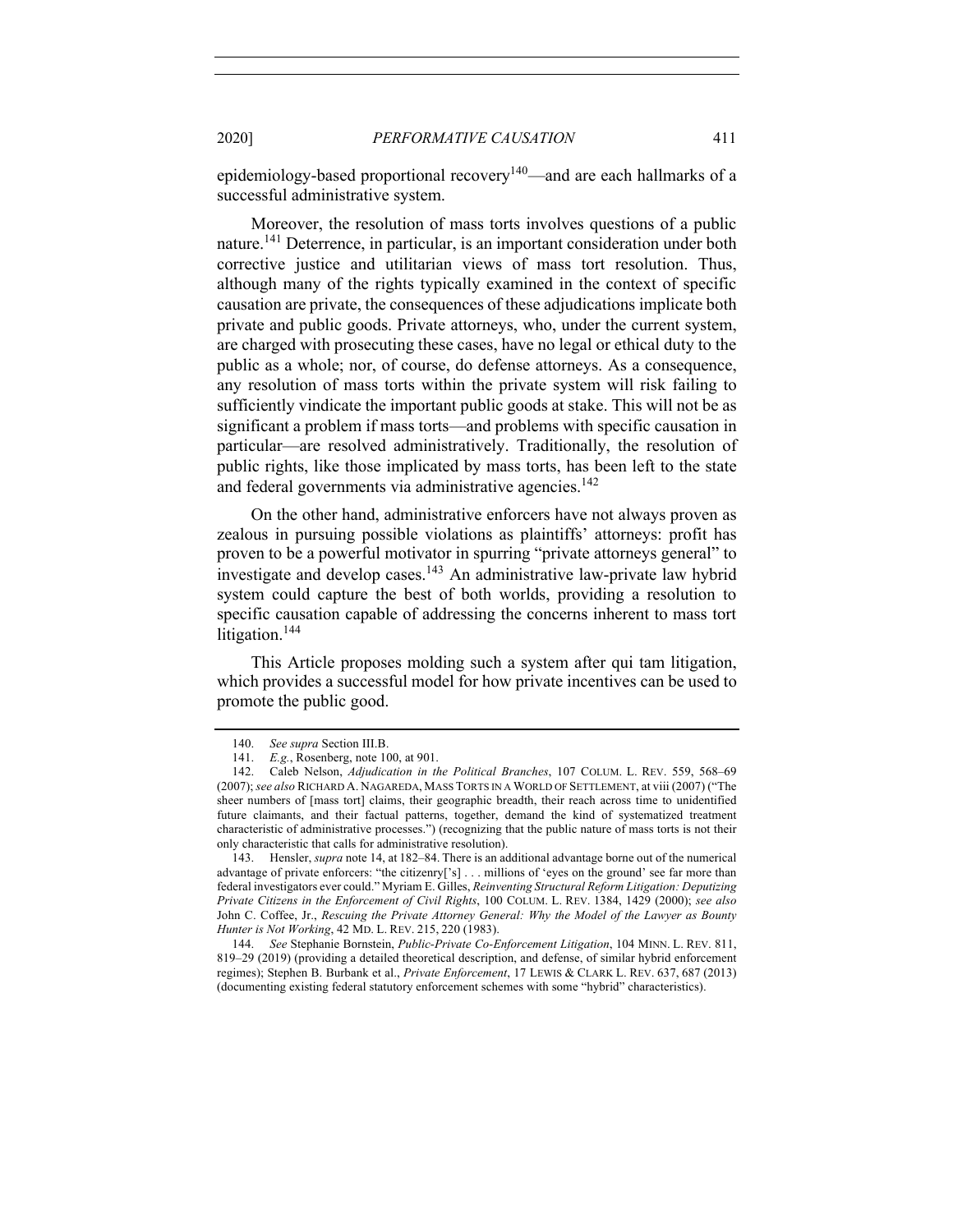#### 1. The Qui Tam Model

The qui tam provisions of the False Claims Act ("FCA") permit actions by the Attorney General or by private citizens known as "relators" to challenge fraud against the government.<sup>145</sup> Complaints filed by relators remain under seal for sixty days to give the government an opportunity to investigate the claim and, if it elects, proceed with the claim itself. When the government takes a case, it then is primarily responsible for prosecuting the case and is not bound by any act of the relator—although the relator continues as a party to the action and retains an interest, usually between 15 to 25 percent, in any eventual recovery plus attorney's costs and fees. When the government elects not to proceed with the case, the relator may go forward and conduct the action herself (although the government retains the right to intervene at a later date). Successful relators, acting without government intervention, are generally entitled to between 25 to 30 percent of the proceeds plus attorney's costs and fees.<sup>146</sup>

The modern qui tam provision of the FCA was crafted to address many of the same challenges that could arise in the context of an administrative solution to specific causation's problems: to "supplement[] the public resources available for detecting and deterring public harms," "lur[e] entrepreneurial attorneys into law enforcement's battle against public harms, and neutralize  $\epsilon$  the 'capture' of regulatory agencies by industry.<sup> $147$ </sup> And, as a growing body of research has shown, the FCA has been largely succeeding in accomplishing these goals.<sup>148</sup>

One crude but persuasive measure of qui tam's success is the number of FCA cases filed and the amount of recovery secured. The FCA was amended in 1986 to, among other things, return qui tam citizen suits to economic viability. In the four decades prior to the amendment, six to ten qui tam cases were filed each year. In 1987, the first year in which the amendment took effect, thirty qui tam cases were filed. By 1997, over five hundred qui tam cases were being filed annually.<sup>149</sup> This filing boom has led to a boom in recovery for the U.S. government: from 1986 to 2009, FCA

<sup>145.</sup> 31 U.S.C. § 3730(a)–(b) (2018).

<sup>146.</sup> *Id.* § 3730(d); *see also id.* § 3730(b) (noting also that the government may request an extension of this time).

<sup>147.</sup> Pamela H. Bucy, *Private Justice*, 76 S. CAL. L. REV. 1, 12 (2002) (noting, in addition, that the FCA also "seeks to elicit inside information about public harms") (footnote omitted).

<sup>148.</sup> *E.g.*, David Freeman Engstrom, *Harnessing the Private Attorney General: Evidence from Qui Tam Litigation*, 112 COLUM. L. REV. 1244, 1318 (2012).

<sup>149.</sup> Ni Qian, Note, *Necessary Evils: How to Stop Worrying and Love Qui Tam*, 2013 COLUM. BUS. L. REV. 594, 608, 609; *see also* Brief of U.S. Senator Charles E. Grassley as Amicus Curiae Supporting Respondents, Universal Health Servs. v. United States *ex rel.* Escobar, 136 S. Ct. 1989 (2016) (No. 15- 7).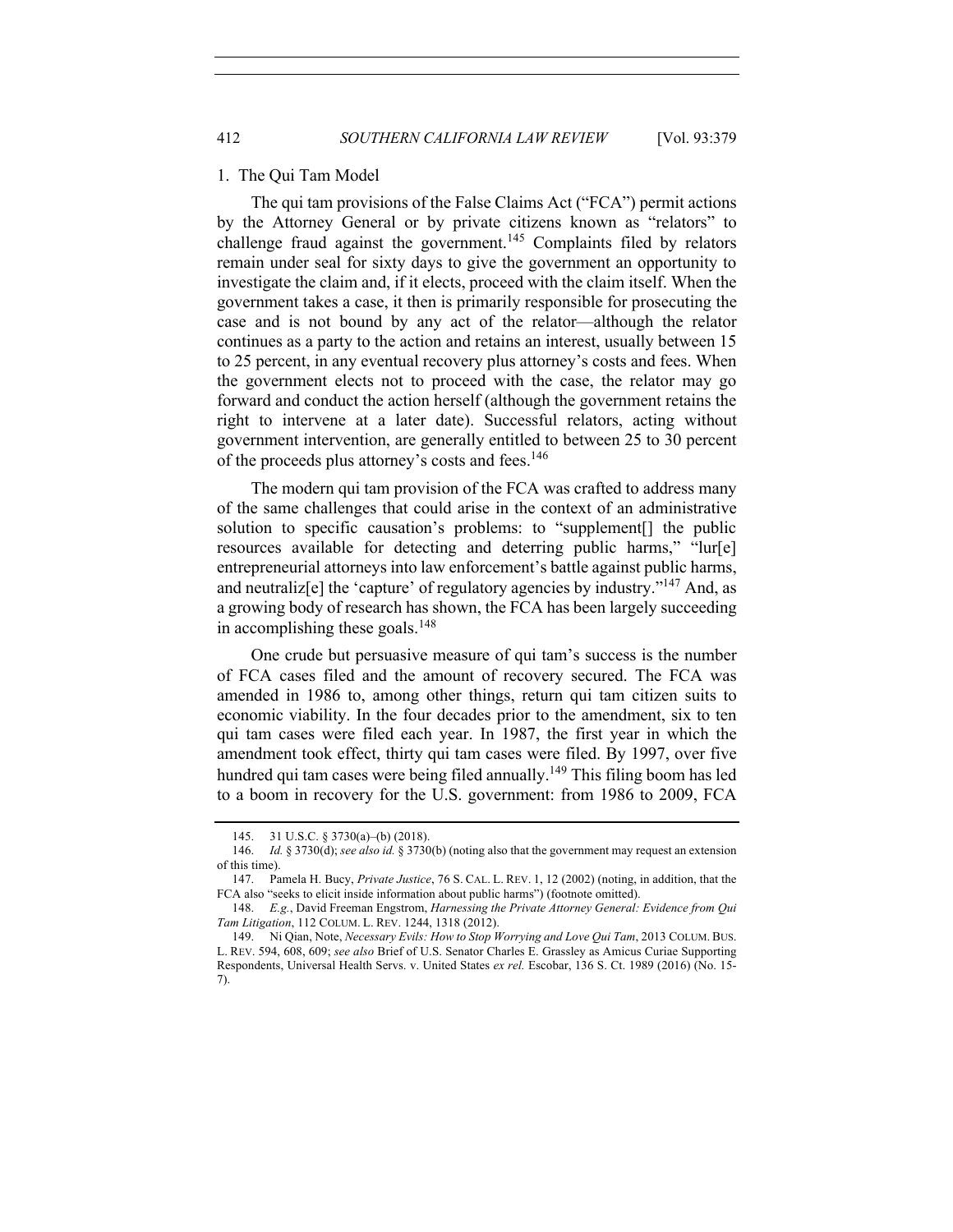actions returned \$28 billion to the U.S. treasury.<sup>150</sup> In fact, the qui tam provisions of the FCA have been so productive that most contemporary criticisms of qui tam litigation paint it as *too* successful, characterizing qui tam as "a 'cottage industry,' a 'legal gold rush' and a 'great American giveaway.">151

The striking success of the qui tam model is due in no small part to its built-in economic incentives. Qui tam cases are cheap to litigate, especially relative to mass torts. When the government elects to pursue a case, the costs to the private qui tam attorneys that filed the actions are relatively minimal. And even when private attorneys must foot the bill of the litigation, and not merely of the investigation, the questions presented in qui tam cases are relatively clear-cut, confining the scope of litigation and resulting in less overall uncertainty. As a consequence, although qui tam attorneys usually recover a far smaller percentage of the total than is otherwise standard in plaintiffs-side litigation—it is typical for qui tam attorneys to get only half of what is rewarded to the relator, or 7.5 to 15 percent of the total recovery the lower cost of litigation and lower uncertainty makes qui tam litigation highly profitable for plaintiffs' attorneys.<sup>152</sup> This has led to the rise of specialized relator-side firms (as well as a professional class of relators), which have realized "higher litigation success rates and surfac[ed] larger frauds compared to less experienced firms."153

#### 2. The Hybrid Solution

The successes of qui tam litigation could be replicated within an administrative resolution to specific causation. This proposal takes the following form: (1) private litigants barred from recovery by the specific causation requirement would file administrative claims for recovery, (2) triggering an administrative review of the epidemiological evidence and, if warranted, (3) epidemiology-based proportional recovery for all possible affected parties and market-based proportional liability against all possible responsible parties. Such a reform would represent a significant step toward resolving the procedural challenges raised both by the specific causation requirement and by the proposed substantive reform.

<sup>150.</sup> Monica P. Navarro, *A Look at the Constitutional Implications of Retrospective Laws: The Case of the False Claims Act*, 28 T.M. COOLEY L. REV. 95, 101–02 (2011).

<sup>151.</sup> Engstrom, *supra* note 148, at 1247 (citation omitted).

<sup>152.</sup> *Id.* at 1269–85. According to some, qui tam litigation is *too* profitable for plaintiffs' attorneys. Critics of qui tam litigation portray it as "a litigation regime run amok" in which "an undeserving alliance of 'bounty-seeking' and increasingly 'professional' relators and an ever more specialized qui tam plaintiffs' bar" profit from this "great American giveaway." *Id.* at 1247 (citation omitted).

<sup>153.</sup> *Id.* at 1249.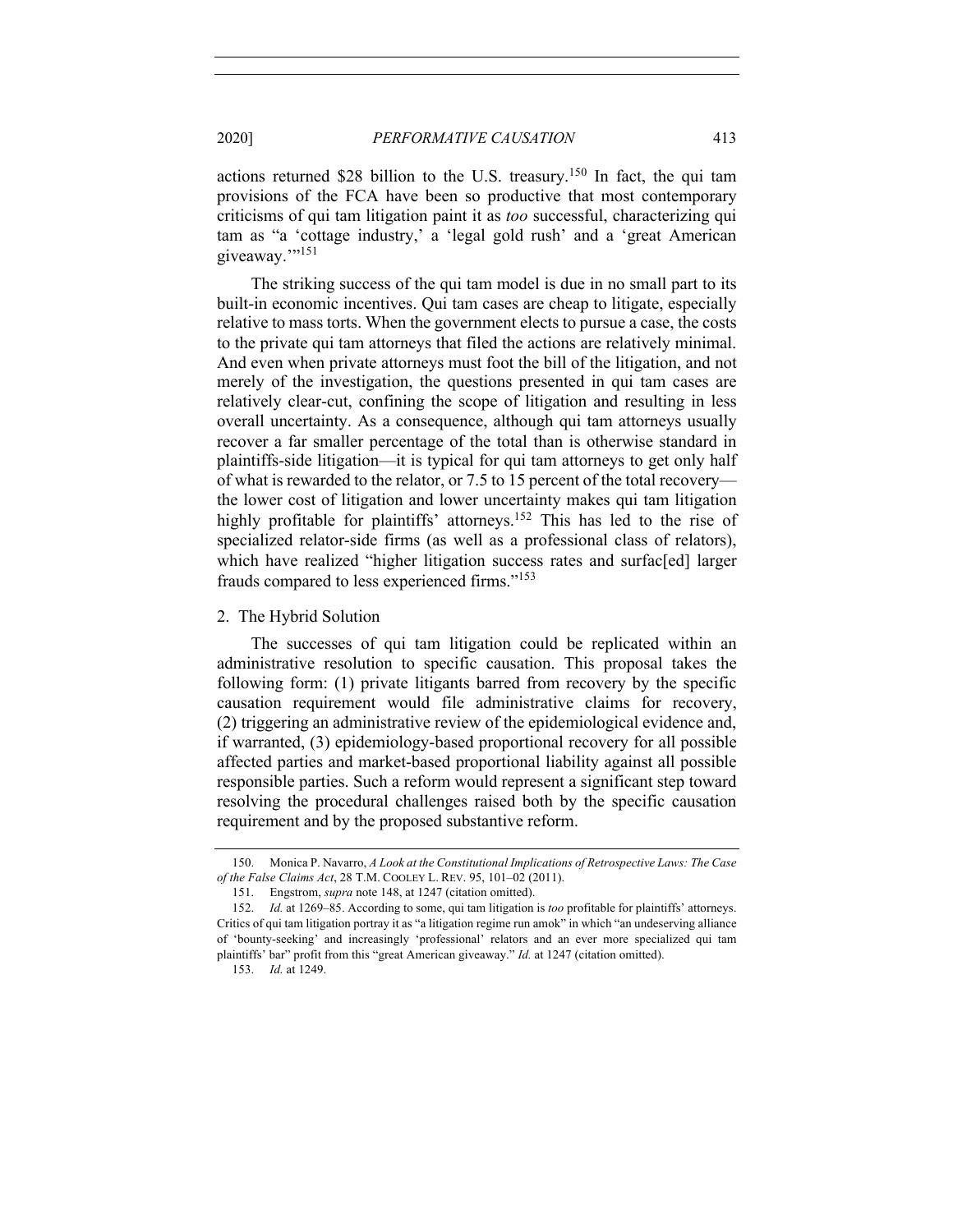#### i. Filing a Claim

First, individual injured or exposed parties should be permitted to bring an administrative claim against individual, responsible parties in instances in which the specific causation requirement appears to bar recovery but where general causation can be proven by epidemiological evidence.<sup>154</sup> Essentially, this would create an epidemiology-based cause of action for potentially exposed plaintiffs to seek administrative recompense from those who could be responsible for their injury.<sup>155</sup>

Federal regulators should also be permitted to bring these claims and, like for claims brought under the FCA, to intervene in privately filed claims. Allowing government regulators to pursue some of these cases would decrease the recovery drain caused by contingency payments, especially in relatively straightforward cases. The result would likely mirror that of present-day FCA litigation, with the government allowing private firms to take the lead in circumstances in which the litigation appears particularly challenging or costly. As the FCA shows, parallel enforcement generally allows government regulators and private firms to excel in their respective areas of investigatory and litigation competency. Allowing federal regulators to intervene in privately-initiated cases would have the added benefit of diminishing the agency-cost risks that plague class action litigation: unscrupulous plaintiffs' attorneys could not so easily cash out at the expense of largely absent class members when government regulators have the power to continue a case with or without its lead attorneys.<sup>156</sup>

All filings would need to be detailed and particular about the nature and elements of their claim so as to prevent filing abuse. Just as in class actions, a plaintiff "with a largely groundless claim" could otherwise "take up the

<sup>154.</sup> This recovery mechanism does not necessarily have to be exclusively available to mass tort victims: it could be made available to any plaintiff impacted by proof problems associated with the specific causation requirement.

<sup>155.</sup> "[A] potential benefit of private enforcement suits is that they can correct for agency slack that is, the tendency of government regulators to underenforce certain statutory requirements because of political pressure, lobbying by regulated entities, or the laziness or self-interest of the regulators themselves." Stephenson, *supra* note 15, at 110 (footnotes omitted); *see also* SEAN FARHANG, THE LITIGATION STATE: PUBLIC REGULATION AND PRIVATE LAWSUITS IN THE U.S. 20 (2010) ("Lawsuits provide a form of auto-pilot enforcement that will be difficult for bureaucrats or future legislative coalitions to subvert, short of passing a new law."); *cf.* Michael Sant'Ambrogio & Adam S. Zimmerman, *Inside the Agency Class Action*, 126 YALE L.J. 1634, 1695 (2017) ("[A]gencies have generally avoided using aggregation to . . . deter[] misconduct . . . .").

<sup>156.</sup> For more on these problems, see *supra* Section IV.C. It also may be advantageous to give government regulators the power to unilaterally dismiss a matter, even over the objections of the claim filer. Such a provision exists in the False Claims Act, 31 U.S.C. § 3730(c)(2)(A) (2018), although it is rarely used. This could serve as a mechanism for preventing rent-seeking plaintiffs from using the threat of large actions against defendants to obtain settlements. On the other hand, such a provision would diminish the effectiveness of the private right of action in combatting agency capture.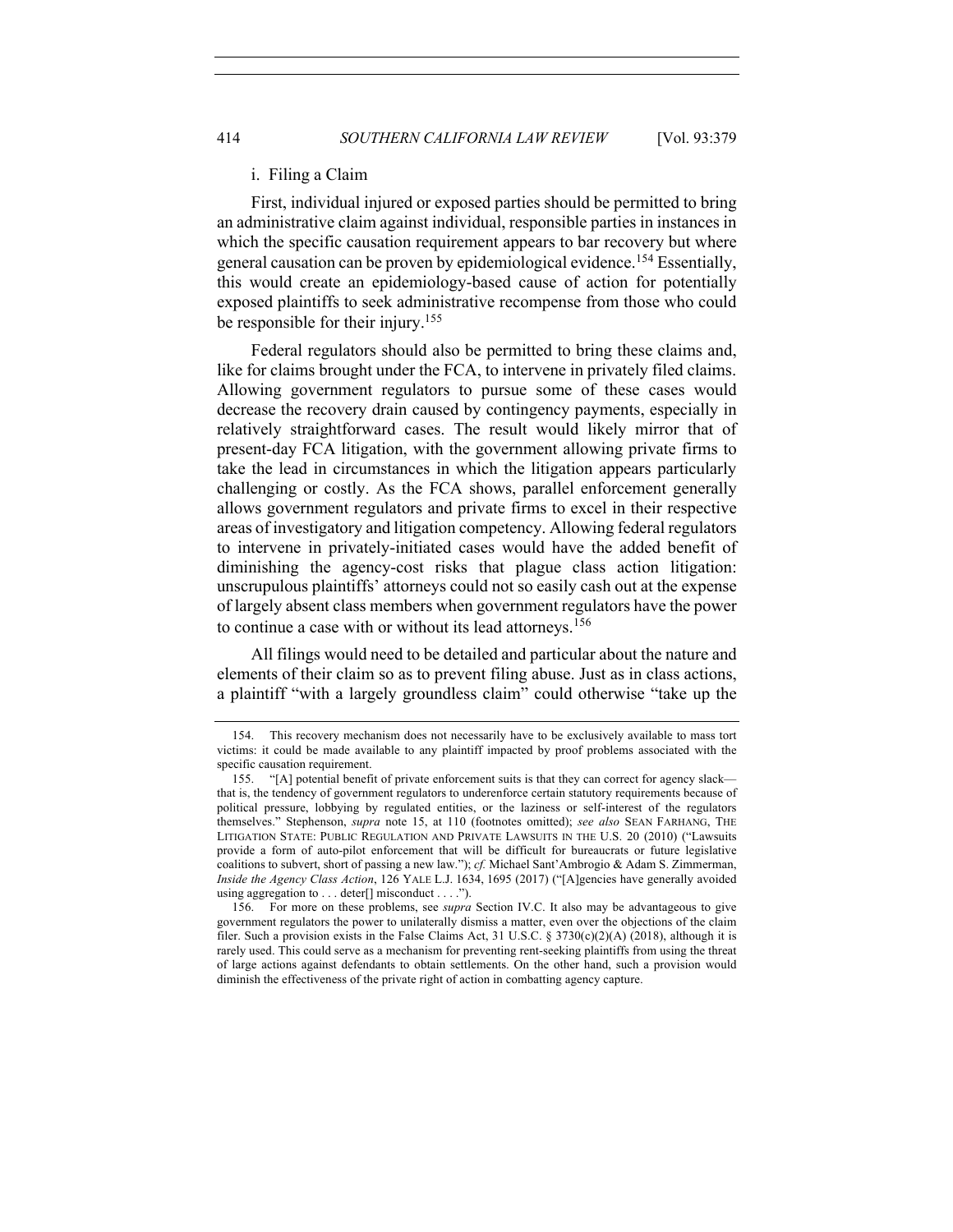time of a number of other people, with the right to do so representing an *in terrorem* increment of the settlement value."<sup>157</sup> To prevent claimants from proceeding on claims based on suspicion alone, the administrative system could replicate private law screening mechanisms, like motions to dismiss and motions for summary judgment, to ensure that the agency's time is efficiently spent and that defendants are not victim to expensive fishing expeditions. This is particularly important because one side effect of the proposed system's maximization of the impact of each filed claim and minimization of litigation costs is to increase the incentive for speculative filings in pursuit of a windfall. On the other hand, the efficiency gains of resolving these claims administratively will somewhat mitigate the costs borne by defendants, thereby diminishing the *in terrorem* impact of claims. Moreover, the proposed system's reliance on expert decisionmakers and best scientific practices should function as a powerful systemic check on spurious filings: cases with little merit should be quickly disposed of by adjudicators with the competency to accurately evaluate each claim. Nevertheless, because it is impossible to know exactly how these considerations will interact, it will be necessary to carefully monitor filings within the newly created system to ensure that the respective interests of claimants, defendants, and the system as a whole are properly balanced.

As part of filing an administrative claim, plaintiffs could be required to concede that they cannot prove specific causation in the manner demanded by private law. Such a prerequisite would effectively force plaintiffs to choose between administrative recovery and private law recovery, thereby conserving judicial and administrative resources.<sup>158</sup> Even without this rule, however, an administrative system of this nature could exist in parallel with current private law causes of action.

Because the proposed hybrid system creates an administrative right to recovery for plaintiffs who cannot meet tort law's specific causation requirement, it does not displace any existing private law right to recovery. Preemption would therefore be neither necessary nor appropriate: plaintiffs should still be able to bring private law suits, potentially including mass tort suits, where it is possible to prove specific causation.<sup>159</sup> Nor, for that matter, would the Seventh Amendment—which prohibits the juryless adjudication

<sup>157.</sup> Bell Atl. Corp. v. Twombly, 550 U.S. 544, 558 (2007) (citation omitted). *In terrorem* claims are legal threats made in the hopes of compelling settlements. *Id.*

<sup>158.</sup> It may not be necessary to force such a choice. Because the hybrid alternative provides a feasible path to recovery for plaintiffs who cannot prove specific causation, private law courts would face little pressure to craft recoveries for seemingly deserving plaintiffs with legally insufficient claims. And, as plaintiffs who cannot prove specific causation see their claims treated with growing disfavor by private law judges, they will increasingly file their claims exclusively in the administrative hybrid system.

<sup>159.</sup> *Cf.* Bornstein, *supra* note 144, at 819-29.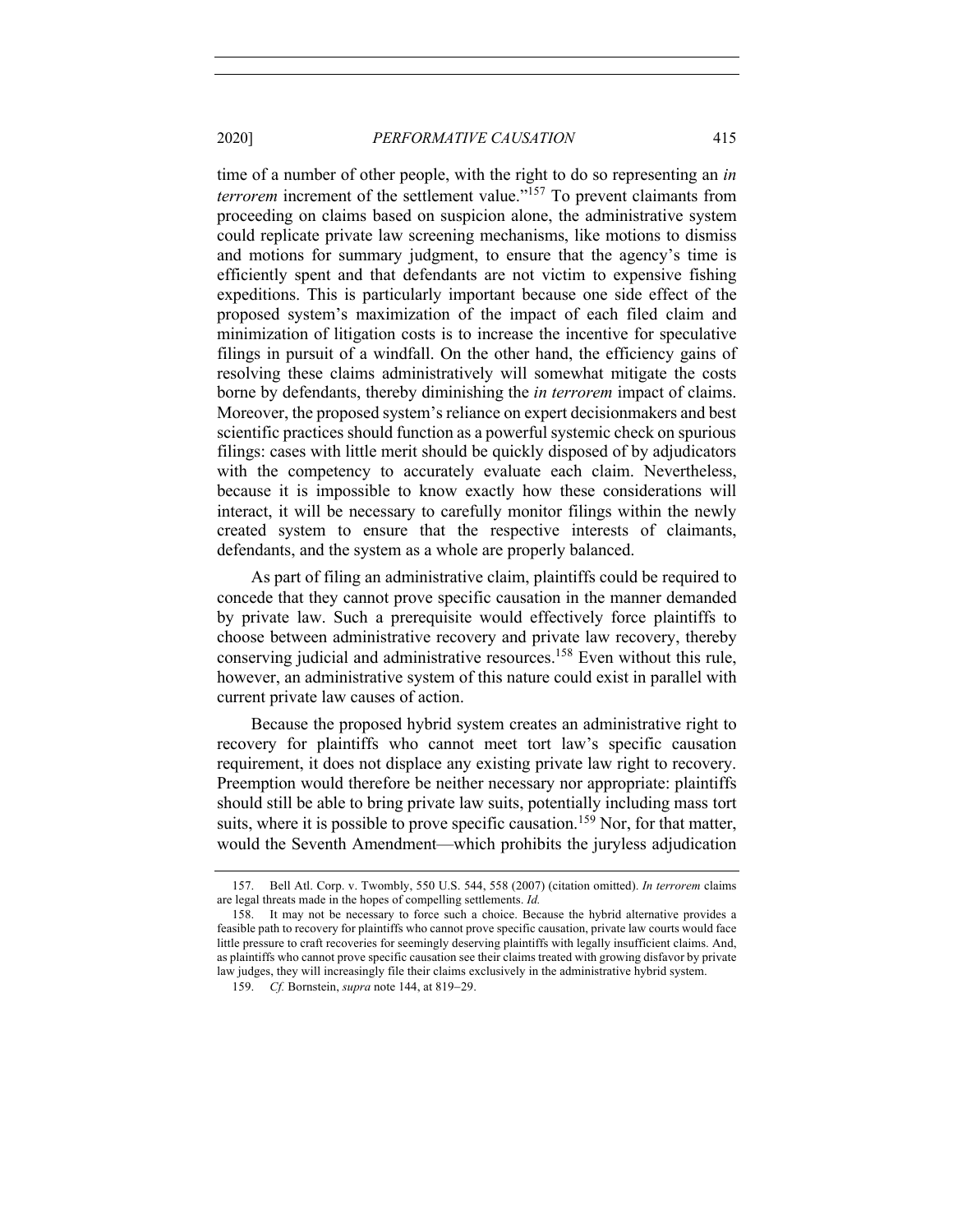of suits for money damages that exist "at common law"160—present an obstacle to this proposal: the administrative right granted, the express right to recover without any proof of specific causation, is not a right recognized by the common law.<sup>161</sup>

ii. Administrative Review

Once a claim is filed, that claim would act as a trigger for specialized courts with administrative judges expert in epidemiological and statistical analysis to consider the available evidence.

The filing of one administrative claim should prompt as universal a review as possible. At its heart, this review would focus on the available epidemiological studies to determine how (or if) those studies apply and to whom they apply. The key question for adjudicators will be straightforward in theory but complicated in application: does epidemiology support proportional recovery and, if so, how should the liability be borne by various defendants according to their market share?

Such a review would begin by examining each study's reported statistical significance: what is the likelihood that the observed effect is due to the hypothesized cause?<sup>162</sup> To reduce the risk of inaccurately assigning liability, it could be prudent to require general causation to be proven to a statistical certainty—a degree of proof far exceeding the preponderance of the evidence requirement applicable in the context of torts.<sup>163</sup> Such a high standard will substantially diminish fraud within the system without discouraging legitimate cases: few parties will successfully convince an expert adjudicator that their spurious theory or poorly designed study results in a 90 or 95 percent likelihood of causation; and yet, even the slightest causative impacts may be proven to a high degree of statistical certainty using epidemiology given the large sample sizes that characterize mass torts.<sup>164</sup> Trading the specific causation requirement for a far more searching general causation standard will thus make the investigation of injury more attractive without incentivizing speculative or spurious filings.

<sup>160.</sup> U.S. CONST. amend. VII.

<sup>161.</sup> NLRB v. Jones & Laughlin Steel Corp., 301 U.S. 1, 48–49 (1937). Specific causation is an axiomatic requirement of personal injury torts. *See* Michael D. Axline, *The Limits of Statutory Law and the Wisdom of Common Law*, 38 ENVTL. L. REP. 10268, 10268 (2008) ("Statutory environmental law is often described as a response to the ... common law['s] ... demands [for] proof of specific causation[.] . . . [S]tatutory regimes allow the government to regulate without proof of specific harm and causation.").

<sup>162.</sup> *See supra* Section III.B (discussing statistical significance).

<sup>163.</sup> *See supra* Section III.B. Although this Article's proposal is not conceptually wedded to any specific degree of statistical certainty, adopting a measure widely accepted in the relevant field—like 90 percent or 95 percent—would lend credibility to the proposed scheme. *See* FISHER,*supra* note 133, at 80.

<sup>164.</sup> *See supra* Section III.B.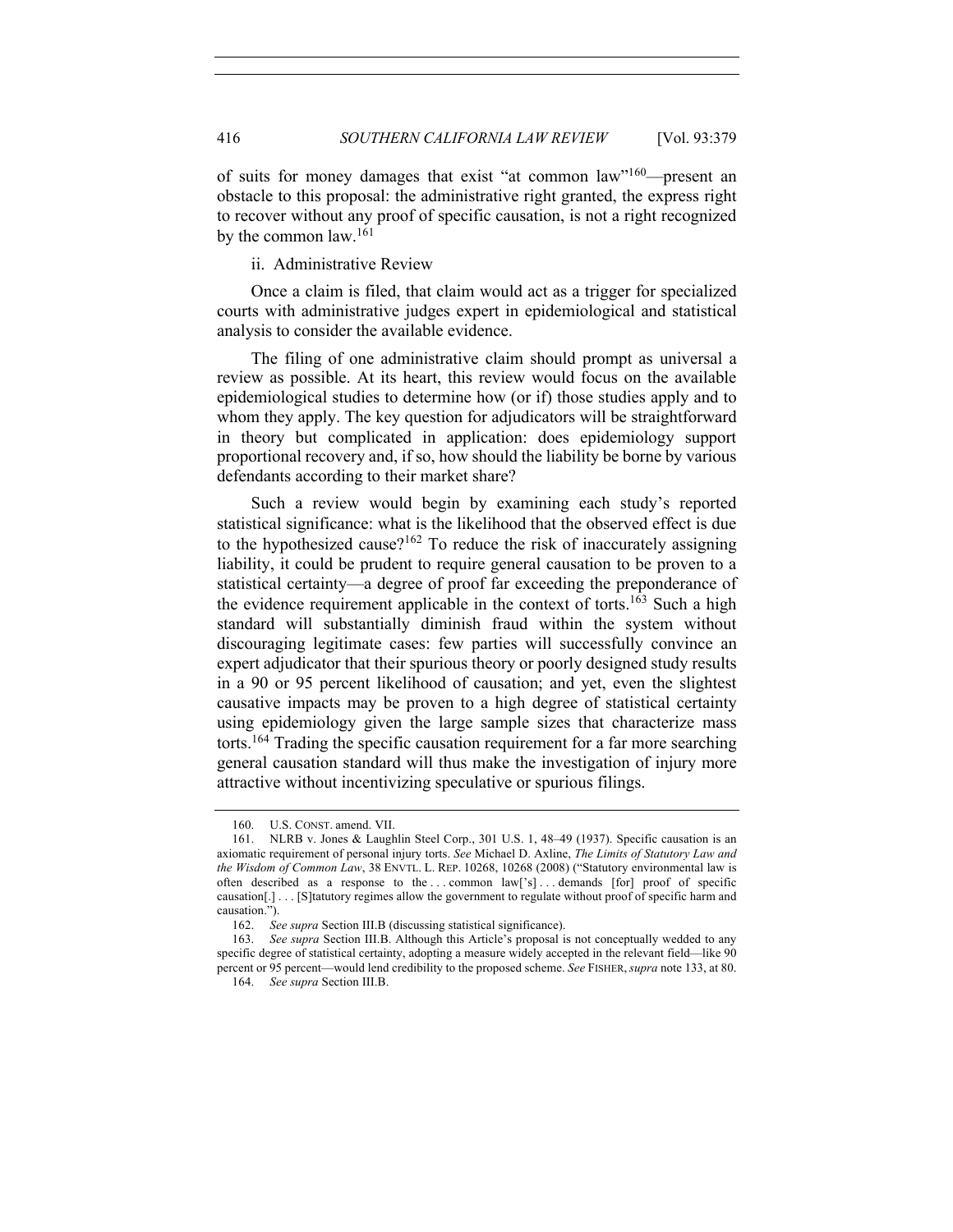But the agency's review of the epidemiological evidence cannot stop with the question of statistical significance: as the bad-air cholera study shows, a study may report statistically significant findings and yet be misleading.<sup>165</sup> The administrative experts should also review the numerous assumptions that go into a study's design to ensure that the study is both internally and externally valid—for example, that there are no alternative causes that explain the study's results and that the study's observed effects are reflective of those in the population for which the agency is considering recovery.<sup>166</sup> To this latter point, administrators should be given the discretion to craft as broad or as narrow a recovery as is appropriate based on the available evidence: where epidemiology indicates an effect on only a subset of a broader population, recovery should be limited to that smaller group. On the other hand, when the epidemiological evidence describes effects on the population as a whole, the recovery should not be restricted to claimants who reside in only one state. If necessary, the adjudicatory body would have the authority to complete additional investigation or even commission a new epidemiological study, although there should be a presumption in favor of considering the currently available evidence for the sake of judicial efficiency. Evaluating the studies' assumptions and tailoring the recovery to best match the epidemiological findings will be the tasks for which administrators' expertise will be most helpful.

The administrative court would also adjudicate whatever other questions and defenses arise, like negligence. There is no need to dispense with tort law's other requirements: the point of the administrative hybrid system is not to rewrite all of tort law. Instead, administrative recovery should function primarily as an alternative venue for cases that are not best resolved in private law because of the specific causation requirement's limitations. As a consequence, as a general rule, whatever legal requirements are applicable to the claims in question (besides causation)—such as duty, breach, and injury—should still apply. Where the underlying tort requires proof of negligence, for example, the reviewing adjudicator would determine whether each defendant was negligent.

There are substantial advantages to reviewing such claims administratively. Administrative agencies are well equipped to expertly adjudicate the challenging scientific questions that will accompany an epidemiology-based resolution of the specific causation requirement: from their inception, administrative agencies have been envisioned as "expert

<sup>165.</sup> *See infra* Section IV.A.

<sup>166.</sup> "No scientific methodology for analyzing external validity exists . . . . External validity is a qualitative determination and is, therefore, ultimately a matter of informed judgement." Thompson, *supra*  note 107, at 262 (citation omitted) (internal quotation marks omitted).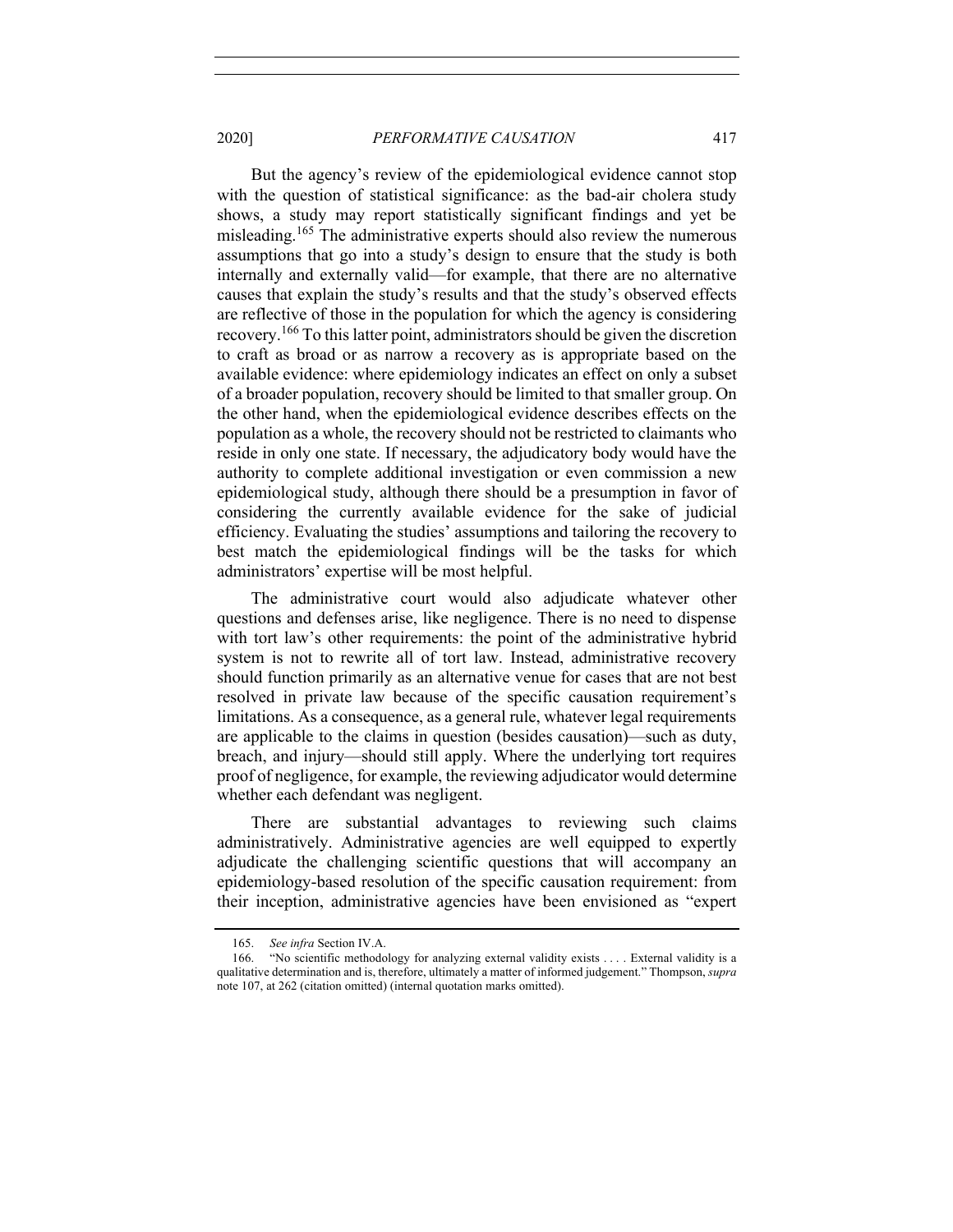disinterested regulatory regimes that could deal with [certain] issues . . . more effectively than Congress."<sup>167</sup> Specialized adjudicators with specialized skill sets, one of the characteristic strengths of the public administrative system, will be able to effectively evaluate the rigor and reach of epidemiological evidence. Among other things, designating experts to consider the available scientific evidence will help mitigate the risk that epidemiology will be misinterpreted or that outlier studies will lead to toobig or too-small recoveries: experts will do a better job of distilling conclusions from the available evidence and experts will be better at knowing when to wait to render a conclusion.<sup>168</sup>

Moreover, administrative adjudication is well suited for ensuring uniformity. It will generally be easier to join all potential plaintiffs and defendants together through administrative adjudication of mass torts than through the private law: administrative agencies can be granted nearabsolute power to transfer all like claims to a single adjudicatory body and evaluate those claims under a single theory.<sup>169</sup> Such a quasi-administrative solution to specific causation's difficulties would be better able to universally implement market share or enterprise liability—and thus mitigate the challenges presented by the specific responsibility requirement without any resulting horizontal inequity.

Finally, administrative agencies are marked by their efficiency. In addition to the efficiency advantages gained from having experts evaluate challenging claims, and from grouping all impacted plaintiffs and defendants in a single adjudicatory action, agency adjudication tends to be faster, cheaper, and more accessible than ordinary courts.170 The strengths of an administrative agency system—especially in the context of mass tort resolution—are well-matched to the needs created by specific causation.

A model for administrative review of torts already exists: the Federal Tort Claims Act ("FTCA") assigns administrative courts to consider tort claims against the United States, which is "liable 'in the same manner and to

<sup>167.</sup> Pickerill, *supra* note 14, at 1628–29.

<sup>168.</sup> Expert adjudication alone, however, may not be sufficient to fully immunize disputes from this risk. It therefore could also be beneficial to design an administrative compensation scheme that allows for the reviewing agency to adjust compensation amounts upwards and downwards as additional studies are evaluated—perhaps providing recovery in annuity-like payments rather than via lump-sum awards. This sort of flexibility, too, is an advantage of handling these claims administratively rather than through the private law system.

<sup>169.</sup> Even when it is not possible for a single adjudicator to evaluate all claims, uniformity in administrative adjudication will almost certainly exceed that in state and federal courts. *See* Stephenson, *supra* note 15, at 114 (describing the efficiency and accountability advantages of administrative adjudication over private law).

<sup>170.</sup> H. W. R. WADE, ADMINISTRATIVE LAW 744 (5th ed. 1982).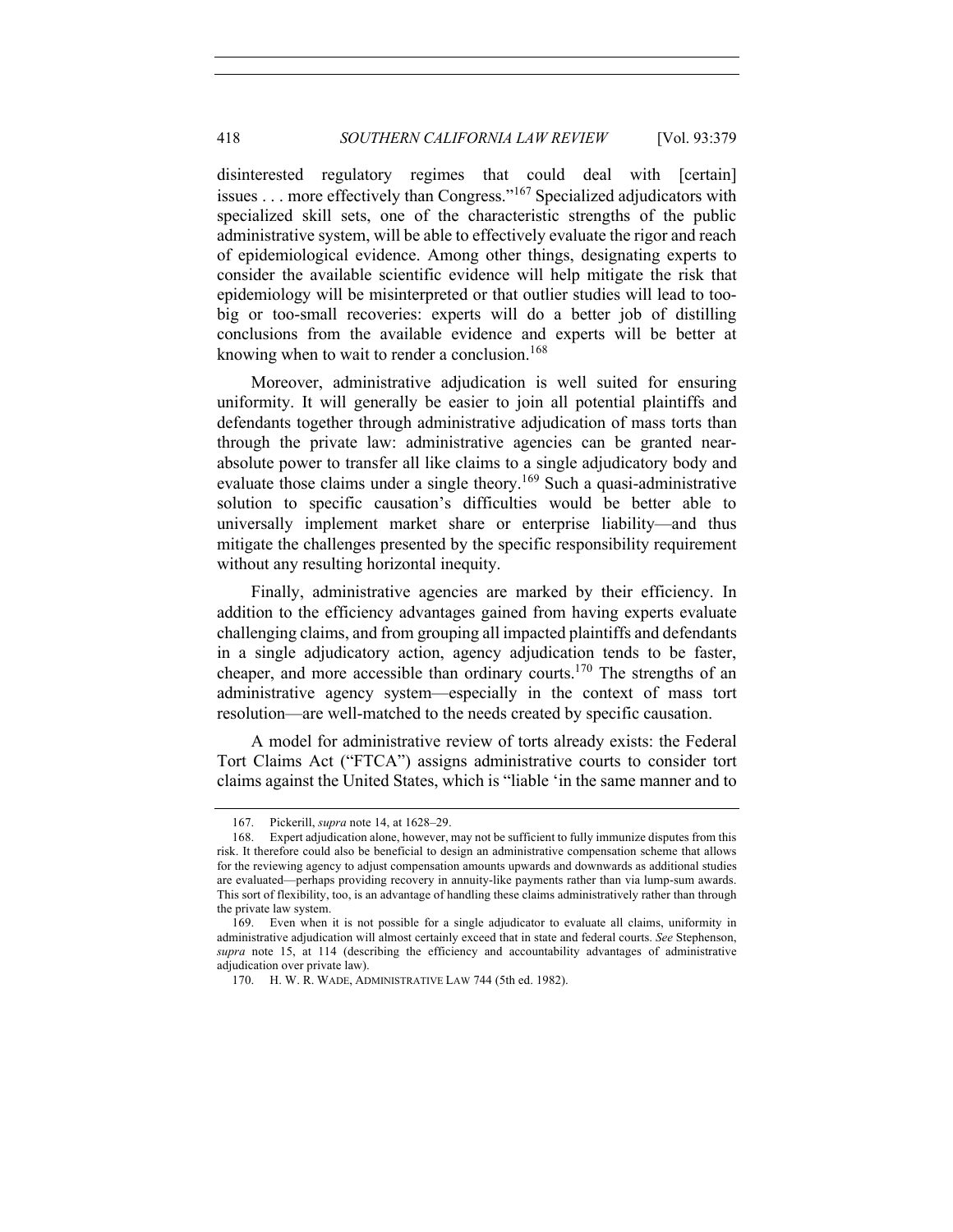the same extent as a private individual under like circumstances,'" albeit only for money damages.<sup>171</sup> FTCA administrative courts have largely proven themselves up to the task of adjudicating the fundamental elements of tort law—as well as resisting capture.<sup>172</sup> Although the factual and legal questions presented by mass torts tend to be particularly challenging, by creating adjudicatory bodies that focus almost exclusively on such claims, the proposed hybrid system would facilitate the accumulation of the expertise necessary to successfully resolve these issues.<sup>173</sup>

Likewise, although agency resolution in its current form is usually accomplished through "formal individualized adjudications . . . conducted on a case-by-case basis by ALJs," a small number of administrative programs have quietly adopted mass resolution procedures that reflect those successfully applied in the private law.<sup>174</sup> In fact, the Office for Medicare Hearings and Appeals ("OMHA") recently adopted procedures that, in many ways, parallel those proposed by this Article: the OMHA "Statistical Sampling Initiative" "allows hospitals, doctors, and other medical providers with large numbers of similar claims to conduct 'trials by statistics,'" which allow an Administrative Law Judge to "extrapolate the average result" of a small number of similar claims to the whole, under the supervision of one of Medicare's "'trained and experienced statistical expert[s]' to develop the 'appropriate sampling methodology.'"<sup>175</sup> The National Vaccine Injury Compensation Program similarly employs a process that resembles federal multidistrict litigation, pooling the claims of children injured by vaccines.<sup>176</sup> And the Equal Employment Opportunity Commission modeled its own

<sup>171.</sup> Jeffrey Axelrad, *Federal Tort Claims Act Administrative Claims: Better than Third-Party ADR for Resolving Federal Tort Claims*, 52 ADMIN. L. REV. 1331, 1338 (2000) (quoting 28 U.S.C. § 2674 (1994)). The FTCA also does not support claims for strict or absolute liability. *See* 28 U.S.C. § 1346(b) (2018).

<sup>172.</sup> Axelrad, *supra* note 171, at 1339 (discussing the many successes of the FTCA administrative claims model); *see also* Paul F. Figley, *Understanding the Federal Tort Claims Act: A Different Metaphor*, 44 TORT TRIAL & INS. PRAC. L.J. 1105, 1138 (2009) ("The FTCA succeeds at the task Congress set for it.").

<sup>173.</sup> The reviewing administrative court would also manage whatever discovery is necessary, possibly adopting discovery procedures similar to private law. *See* Richard T. Freije, *The Use of Discovery Sanctions in Administrative Agency Adjudication*, 59 IND. L.J. 113, 116 (1983) (discussing to what extent agencies can and should use discovery sanctions); Seth D. Montgomery, Note, *Discovery in Federal Administrative Proceedings*, 16 STAN. L. REV. 1035, 1077 (1964) (discussing the policy arguments for and against administrative agencies adopting the Federal Rules of Civil Procedure's discovery procedures).

<sup>174.</sup> Sant'Ambrogio & Zimmerman, *supra* note 155, at 1641.

<sup>175.</sup> *Id.* at 1638–39 (alteration in original) (citation omitted) (examining the ways that administrative agencies use procedures from class actions and complex litigations).

<sup>176.</sup> Stephen D. Sugarman, *Cases in Vaccine Court—Legal Battles over Vaccines and Autism*, 357 NEW ENG.J. MED. 1275, 1276 (2007); *see, e.g.*, Capizzano v. Sec'y of Health & Human Servs., 440 F.3d 1317, 1319 (Fed. Cir. 2006); Snyder *ex rel.* Snyder v. Sec'y of Health & Human Servs., 88 Fed. Cl. 706, 712 (Fed. Cl. 2009).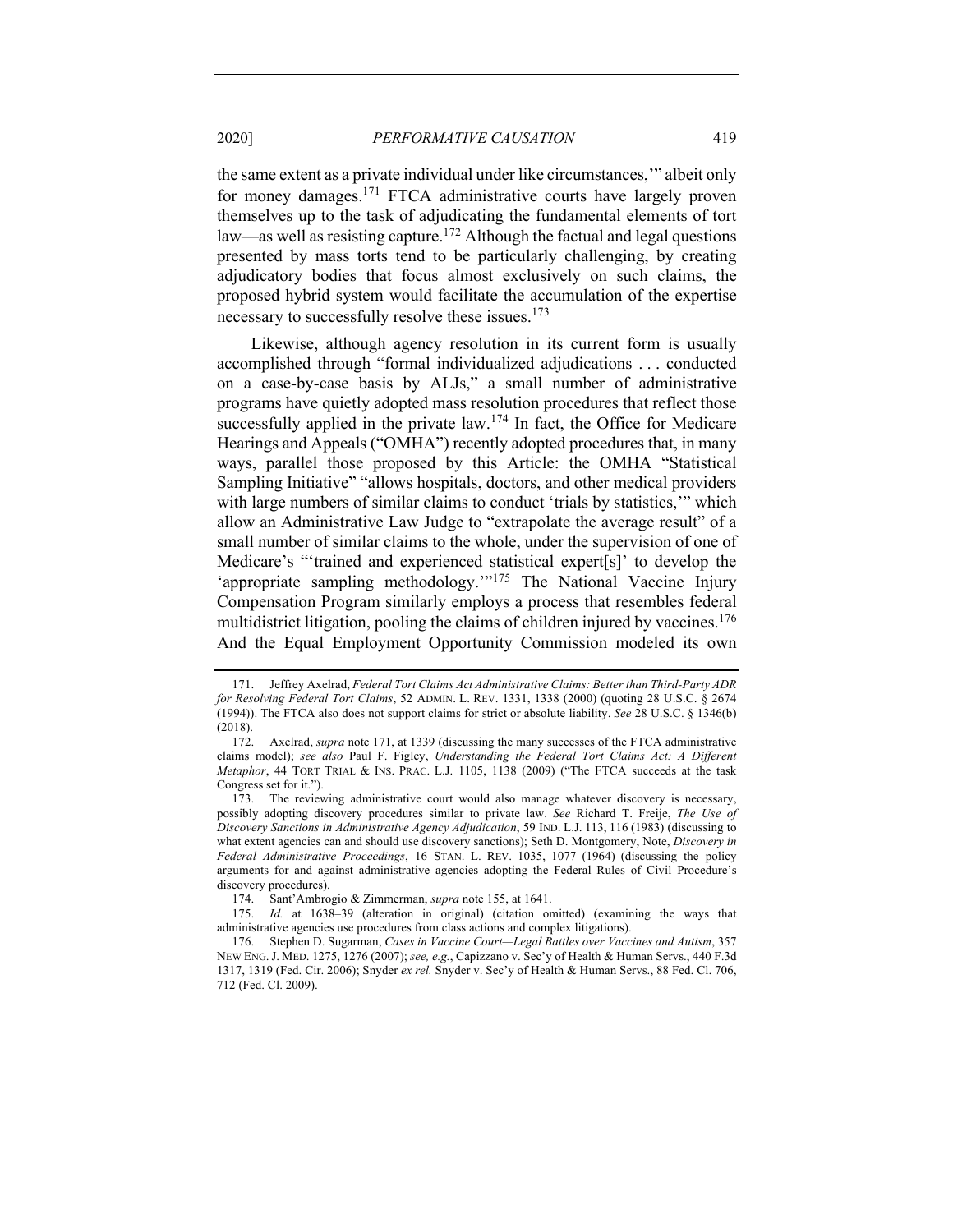administrative class action procedure after Rule 23 to resolve "pattern and practice" discrimination claims before administrative judges.177 Although administrative agencies' use of mass adjudication techniques still remains in its infancy, these experiments have thus far been largely successful,<sup>178</sup> which lends credence to the usefulness of administrative agencies in this context.<sup>179</sup>

iii. Proportional Recovery

Once general causation is established, the administrative body would seek to craft as scientifically supported a recovery as possible. As described in Section III.B, this would involve grouping all injured or exposed "plaintiffs" and all possibly responsible "defendants" and designing a proportional compensation scheme. At this stage, the plaintiffs and defendants could present competing evidence detailing the extent of the injury and the adjudicatory body would choose the formula that best approximated the harm.

Proportional recovery for the plaintiffs would be based largely on the evidence provided by the epidemiological study or studies.<sup>180</sup> The epidemiological point estimate provides the best baseline for determining the likelihood that a plaintiff was injured by a defendant, but a legislature could reasonably peg recovery to any point within the confidence interval.<sup>181</sup> So long as this determination applied equally and consistently to all mass torts preserving predictability and horizontal equity—where within a confidence interval to set recovery could be a political decision. The reviewing adjudicators could then adjust this amount to account for each plaintiff's specific risk factors: a plaintiff who smokes, for example, is less likely to have had her heart attack caused by a defective drug (because her smoking

<sup>177.</sup> *See* 29 C.F.R. § 1614.204 (2020); *see also* FED. R. CIV. P. 23.

<sup>178.</sup> Sant'Ambrogio & Zimmerman, *supra* note 155, at 1683.

<sup>179.</sup> Richard Nagareda suggests resolving *all* mass torts within an administrative framework. This Article does not go so far. The specific causation requirement's shortcomings do not impact all mass torts, nor do they only impact mass torts. The problem to which Nagareda directs his proposal is different from that addressed by this Article. NAGAREDA,*supra* note 142, at 237 (proposing "link[ing] the rewards for plaintiffs' lawyers from the representation of present claimants to the viability of the peace arrangement for future ones," and thereby resolving the Supreme Court's problem in *Amchem*—an elegant solution that does little for this Article's identified problem). Thus, the question of the merits of Nagareda's proposal, and of whether every mass tort should be administratively resolved, falls outside the scope of this Article.

<sup>180.</sup> *See infra* Section III.B.1; *supra* note 37 (describing how computational models can also be used to analyze evidence from multiple sources); *supra* note 123 (discussing some of the concerns associated with using computational models).

<sup>181.</sup> *See supra* Section III.B.1. *See generally supra* notes 109–10 (discussing confidence intervals). For example, an aggressive legislature, seeking to prioritize deterrence and compensation, could peg recovery to the highest estimate of liability provided by a 68 percent confidence interval. Or, a conservative legislature, wishing to err on the side of avoiding over-deterrence and overcompensation, could peg recovery to the lowest estimate of liability provided by a 68 percent confidence interval.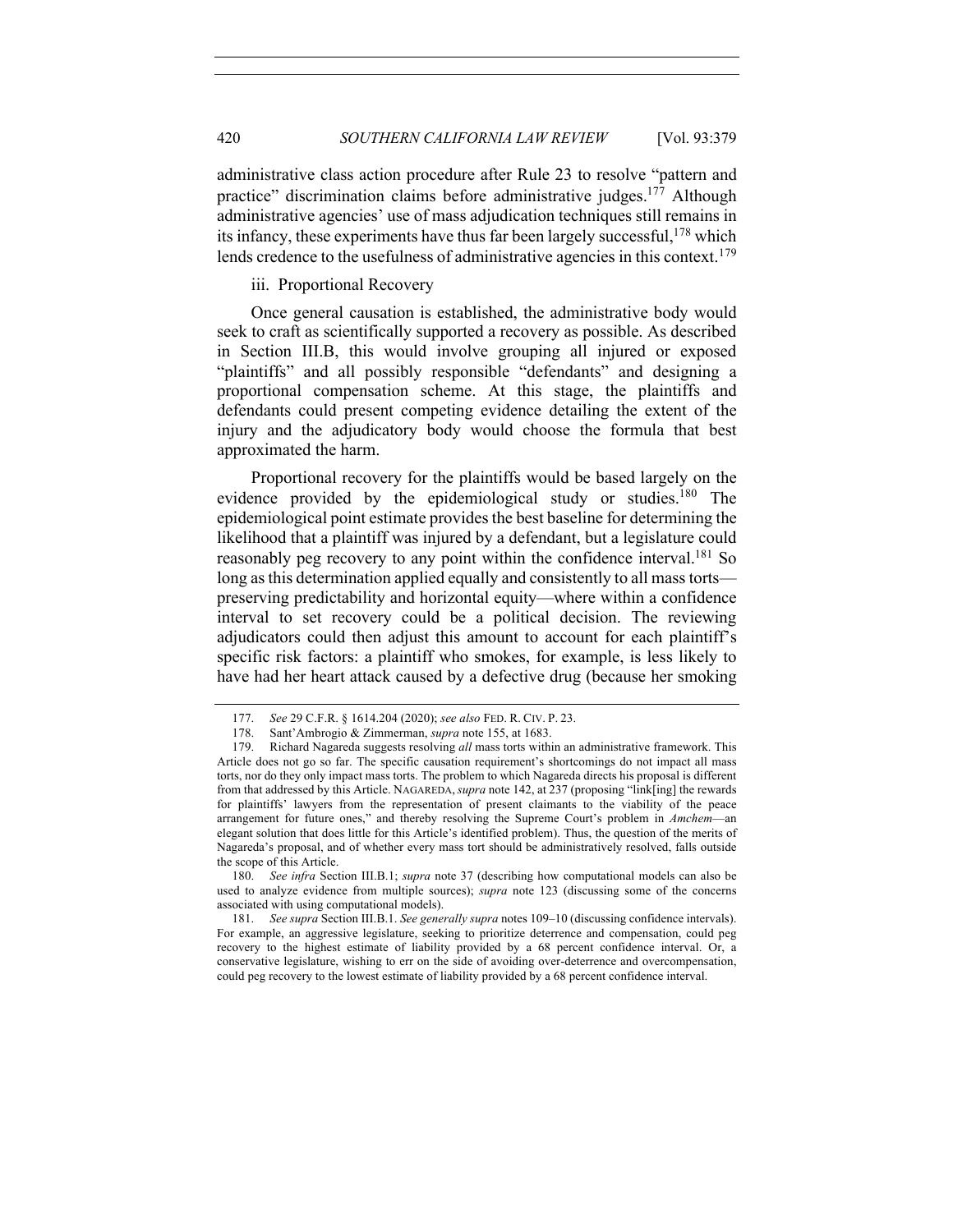may have caused the heart attack) than a plaintiff who does not smoke. In making such determinations, the adjudicator(s) could use a recovery formula, individual adjudication, or whatever else was situationally called for.<sup>182</sup>

Plaintiffs would be permitted to opt out, and, as in class actions, plaintiffs who do not opt out would be bound by the recovery.183 Because the extent of the recovery would be driven primarily by administrative adjudicators rather than by claimant's counsel, there is less of a need to allow objectors, who function "as a market check on the propensity of counsel to serve their own interests over those of the class."<sup>184</sup> Moreover, the presence of government regulators, who can intervene to prevent unfair deals, likewise serves as a check against the sort of agency-cost problems that lurk beneath so many class action settlements.<sup>185</sup> Nevertheless, because these built-in protections may not fully immunize the hybrid recovery system from intra-class conflicts or inadequate representation, it may be prudent to consider maintaining class action-like procedures that protect against these risks—including allowing objectors to challenge the structure of the recovery.<sup>186</sup>

Proportional liability for defendants would reflect the extent of the overall injury for which each defendant was responsible—based, where there is no better method of calculating liability, on that party's relative participation in the market.<sup>187</sup> This, then, could be adjusted based on individual defendant risk factors to account for a defendant's particularly reckless or safe practices. The intuitive simplicity of such a system, however,

<sup>182.</sup> *Cf.* Linda S. Mullenix, *Mass Tort Funds and the Election of Remedies: The Need for Informed Consent*, 31 REV. LITIG. 833, 838 (2012).

<sup>183.</sup> Theodore Eisenberg & Geoffrey Miller, *The Role of Opt-Outs and Objectors in Class Action Litigation: Theoretical and Empirical Issues*, 57 VAND. L. REV. 1529, 1534–35 (2004). There may be exceptions to this when justice so requires—like in the limited fund context. *See* Ortiz v. Fibreboard Corp., 527 U.S. 815, 838–40 (1999).

<sup>184.</sup> Eisenberg & Miller, *supra* note 183, at 1536.

<sup>185.</sup> Edward Brunet, *Class Action Objectors: Extortionist Free Riders or Fairness Guarantors*, 2003 U. CHI. LEGAL F. 403, 405 ("The theoretical attack on class actions rests heavily upon the agency cost problem . . . .").

<sup>186.</sup> *See generally id.* (articulating the important role played by class action objectors and arguing for a more liberal stance toward class action objectors). Another option that would help mitigate these risks would be to adopt a more inquisitorial and neutral administrative review of not just the question of epidemiological causation, but also of the other legal questions at issue, like negligence. This would have the further benefit of reducing the expected workload for plaintiffs' lawyers—thereby increasing the net value of administrative claims and prompting greater investment in the investigation of these cases. *See e.g.*, Amalia D. Kessler, *Our Inquisitorial Tradition: Equity Procedure, Due Process, and the Search for an Alternative to the Adversarial*, 90 CORNELL L. REV. 1181, 1184–85 (2005) (arguing that inquisitorial procedures need not threaten due process and advocating for a broader move towards inquisitorial justice).

<sup>187.</sup> *See supra* Section III.B.2; *see also, e.g.*, Sindell v. Abbott Labs., 607 P.2d 924, 937 (1980) (applying market share liability to the DES litigation).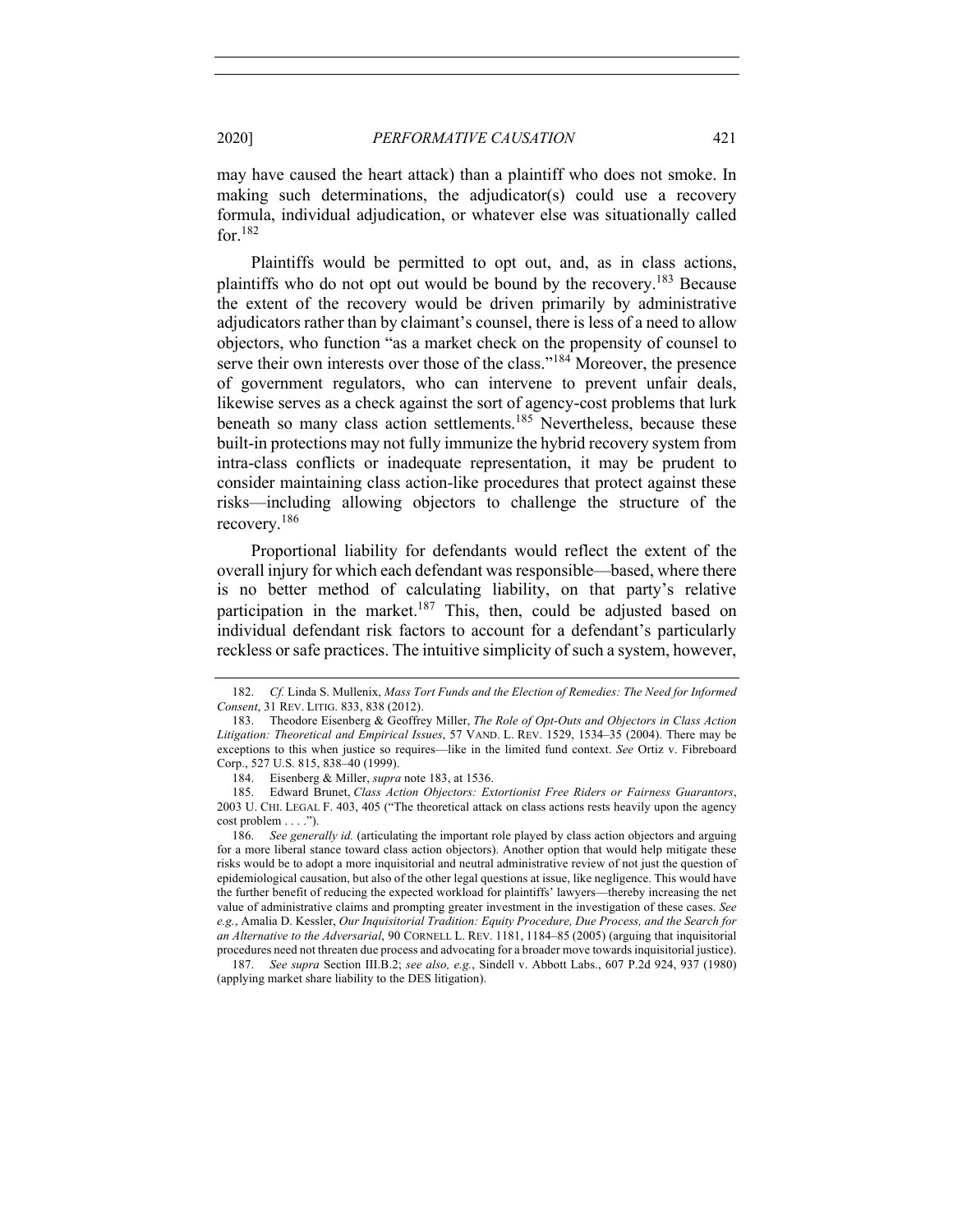would be complicated in circumstances in which one or more defendants are found *not* to be negligent: assuming that negligence is a necessary element for the underlying tort in question, a non-negligent defendant should not be required to pay.<sup>188</sup> This could be resolved by eliminating the harm caused by non-negligent defendants from the total calculated liability to ensure that each injured plaintiff's recovery reflected the probability that he or she was injured by a negligent defendant.<sup>189</sup> And then, under such a resolution, the total liability borne by defendants would mirror the total injury resulting from negligence.<sup>190</sup>

An administrative recovery scheme could also be continually updated to account for improvements in the estimates of harm provided by scientific research. Unlike class action damages—which almost always consist of lump-sum awards fixed at a moment in time shortly after trial (or during settlement negotiations)—administrative recovery schemes may be more freely structured to meet the interests of justice. Individual awards could even be intentionally delayed—structured like annuities, for example—to allow administrative refinements to apply both prospectively and retroactively. Regardless of the exact mechanism used, the flexibility of administrative recovery would allow adjudicators to continually improve the accuracy of their awards.<sup>191</sup>

The systemic costs of an administrative hybrid system would be substantially lower than in class actions. This is largely because plaintiffs' lawyers' contingency fees, which are typically the largest non-recovery cost of mass torts, could be dramatically reduced within this system without compromising plaintiffs' lawyers' incentive to investigate and pursue these cases.192 In qui tam actions—likely the closest parallel to the proposed system—plaintiffs' lawyers typically collect 7.5 to 15 percent of the total

191. As discussed in Section IV.A, this would mitigate the risk of basing liability on an initial blockbuster study later shown to be misleading.

<sup>188.</sup> As previously discussed, there is no conceptual need to change the other non-causation elements of the torts in question.

<sup>189.</sup> This could be further refined by adjusting individual injuries where there is some information indicating which defendants could or could not have injured each plaintiff. For example, even where it is impossible to determine which of three manufacturers of a product caused a plaintiff's injury, if none of those manufacturers are found to be negligent, the plaintiff should not recover for her injury. Or, where it appears that a plaintiff is more likely than average to have been injured by a negligent defendant because of the range of products to which she could have been exposed, her recovery should be increased accordingly.

<sup>190.</sup> Alternatively, negligent defendants could be held liable for harms caused by their nonnegligent compatriots. Under this scheme, the total amount of liability would continue to reflect the total harm caused to society, but at the cost of potential over-deterrence. On the other hand, the former option reducing the total liability pool—risks undercompensating plaintiffs.

<sup>192.</sup> The administrative costs of this proposal—which, given the efficiency of administrative adjudication, should be relatively lower than class action court costs—could either be deducted from the total recovery or be subsidized by public funding.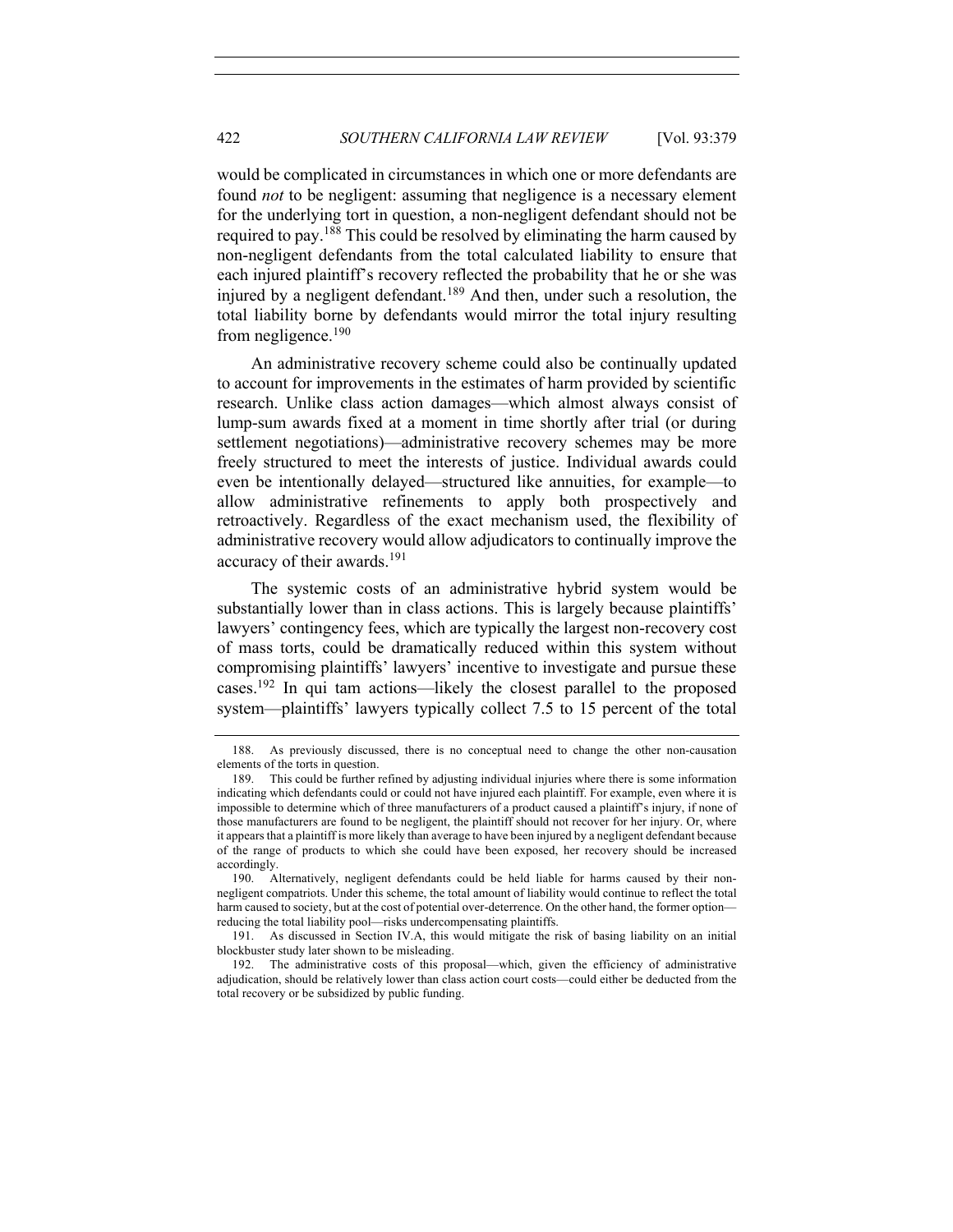recovery. And yet, despite these relatively small contingencies, the costbenefit calculation of qui tam litigation has arguably been *too* favorable for plaintiffs' lawyers.<sup>193</sup> Given the relatively low costs and uncertainty associated with administratively adjudicating cases afflicted by the specific causation requirement's shortcomings in the manner proposed by this Article—the primary questions involve the evaluation and application of existing epidemiological evidence—awards in this range should be more than enough to render administrative hybrid claims attractive to plaintiffs' lawyers. Thus, vigorous private representation could be guaranteed within the administrative hybrid system at a relative pittance.<sup>194</sup>

And, in fact, moving the resolution of the specific causation requirement to the administrative system may be less dramatic than it at first would seem: the private law's resolution of mass torts already "resemble[s] regulatory policymaking."<sup>195</sup> As tort law increasingly has trended towards utilitarianism—led by scholars like Steven Shavell, Richard Posner, and Guido Calabresi—the resolution of mass torts has become increasingly regulatory in nature.<sup>196</sup> Although some courts have resisted this impulse, maintaining that tort law must be considered "in rights-based terms, as a vehicle for the achievement of corrective justice between the particular parties to the lawsuit" (thereby creating horizontal inequity in the process), there has been an unmistakable shift in the private law towards public ends.197 The path, from private law, to pseudo-administrative, to administrative resolution, would not even be a novel one: environmental cases followed a similar path from nuisance torts to regulatory adjudication. Transitioning cases impacted by the specific causation requirement's limitations to the administrative law system may therefore shock the system less than it might otherwise appear.

As a result, the proposed alternative resolution system should combine the investigatory zealousness of private law enforcement with the expertise and efficiency of administrative adjudication. The market—and not politics—will continue to dictate which potential cases are investigated and brought to trial. Yet, it will do so at a far lower overall systemic cost than what is currently standard in the private law or even in qui tam FCA actions: even accounting for administrative costs, approximately 80 to 90 percent of the total recovery will go to injured parties—far more than the what is

<sup>193.</sup> *E.g.*, Engstrom, *supra* note 148, at 1247.

<sup>194.</sup> Principal-agent problems may exist even within such a system. For a detailed discussion of principal-agent problems in administrative settlements and a proposal of several means of mitigating such problems, see Adam S. Zimmerman, *Distributing Justice*, 86 N.Y.U. L. REV. 500, 540–41 (2011).

<sup>195.</sup> NAGAREDA, *supra* note 142, at 5.

<sup>196.</sup> *Id.* at 6; *see also* Kaplow & Shavell, *supra* note 77, at 967-76.

<sup>197.</sup> NAGAREDA, *supra* note 142, at 6.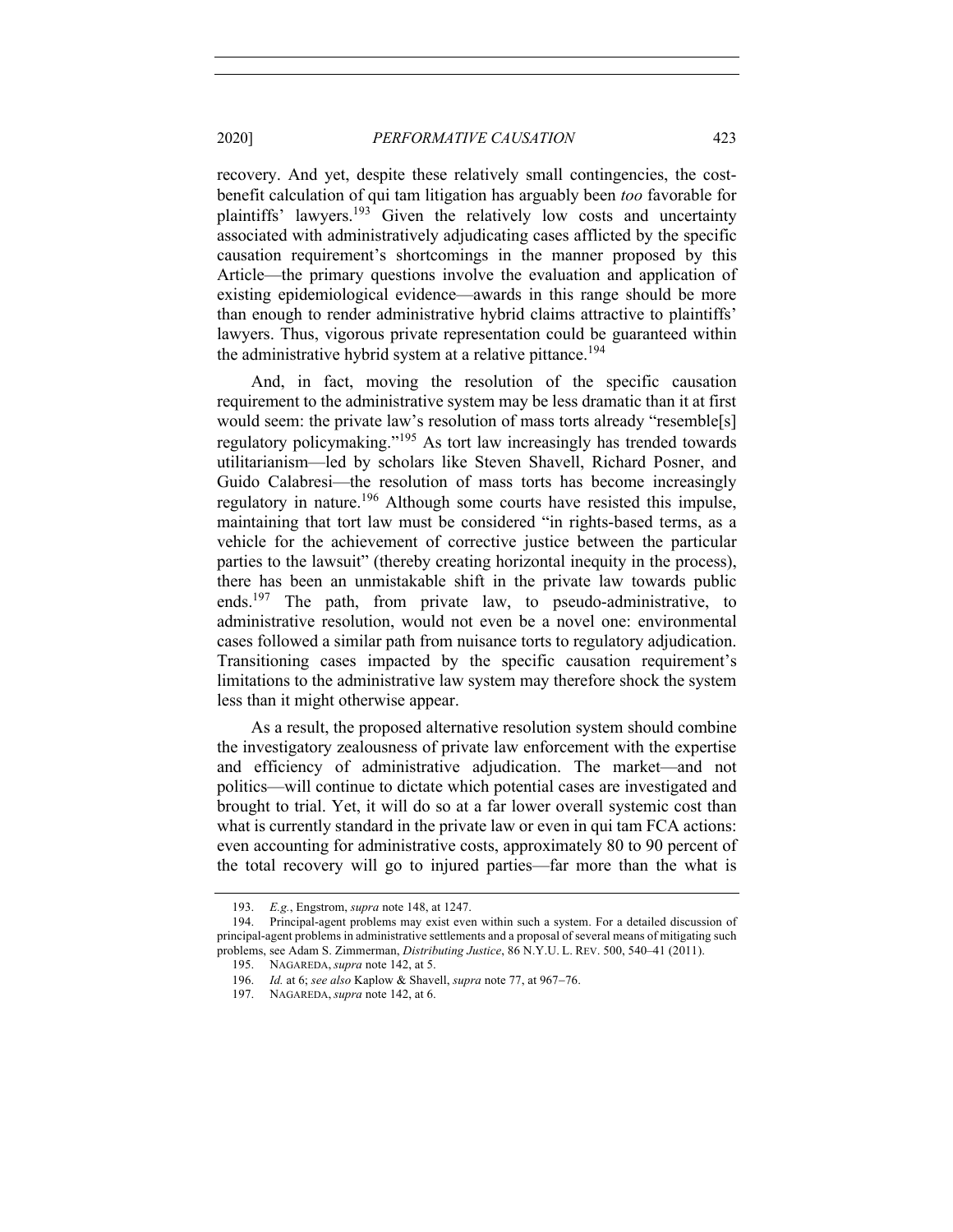standard in private law. And because plaintiffs' lawyers' recovery would be split among far fewer lawyers than is typical for class actions and much of the cost of litigation would be borne by the administrative body, lawyers will still be strongly incentivized to bring these claims, even with smaller contingency payments. Such an administrative hybrid would therefore serve as an ideal vehicle for resolving specific causation.

#### B. ALTERNATIVES

This Article concludes by discussing possible alternatives, including a purely private or a purely administrative regime. Neither private law nor administrative law alone will as adequately resolve the substantive and procedural issues raised by the specific causation requirement as will a hybrid solution.

1. Class Actions: No Longer a "Solution" for Specific Causation

In 1984, it likely seemed that many of the concerns raised by mass tort litigation could be resolved effectively through private law.<sup>198</sup> The strong profit motive underlying private law litigation provides a powerful incentive to investigate and develop even difficult or politically unpopular cases. Class actions, in particular, appeared to be the ideal vehicle for resolving mass torts in a manner fair both to plaintiffs and to defendants: mass torts of the 1970s, 1980s, and 1990s had created a crushing burden on the judicial system, and courts responded by facilitating creative class structures for mass tort settlement.<sup>199</sup> For example, in *Ahearn v. Fibreboard Corp.*, the district court sought to address the problem of the financial drain of mass tort defense on a defendant teetering on insolvency.<sup>200</sup> By interpreting Rule  $23(b)(1)(B)$ 's historical limited fund criteria loosely, the court gave "the class as a whole  $\dots$  the best deal"<sup>201</sup> by allowing the defendant "to remain a working" enterprise, rather than slowly forcing it into bankruptcy."202

As mass injuries presented increasingly complex questions, however, lower courts grew reluctant to relax the individual burdens of causation and

<sup>198.</sup> *See, e.g.*, Rosenberg, *supra* note 100, at 851-60.

<sup>199.</sup> *See* DEBORAH R. HENSLER ET AL., CLASS ACTION DILEMMAS: PURSUING PUBLIC GOALS FOR PRIVATE GAIN 24–25 (2000) (describing as notable, the Agent Orange certification, the Fifth Circuit's first ever upholding of an asbestos class certification, and a surprising Sixth Circuit reversal of its previous denial of class certification for personal injury claims).

<sup>200.</sup> Ortiz v. Fibreboard Corp., 527 U.S. 815, 828 (1999) (discussing the underlying district court case, Ahearn v. Fibreboard Corp., 162 F.R.D. 505, 508 (E.D. Tex. 1995), *aff'd sub nom*, *In re* Asbestos Litig., 90 F.3d 963 (5th Cir. 1996)).

<sup>201.</sup> *Id.* at 839.

<sup>202.</sup> *Id.* at 883 (Breyer, J., dissenting).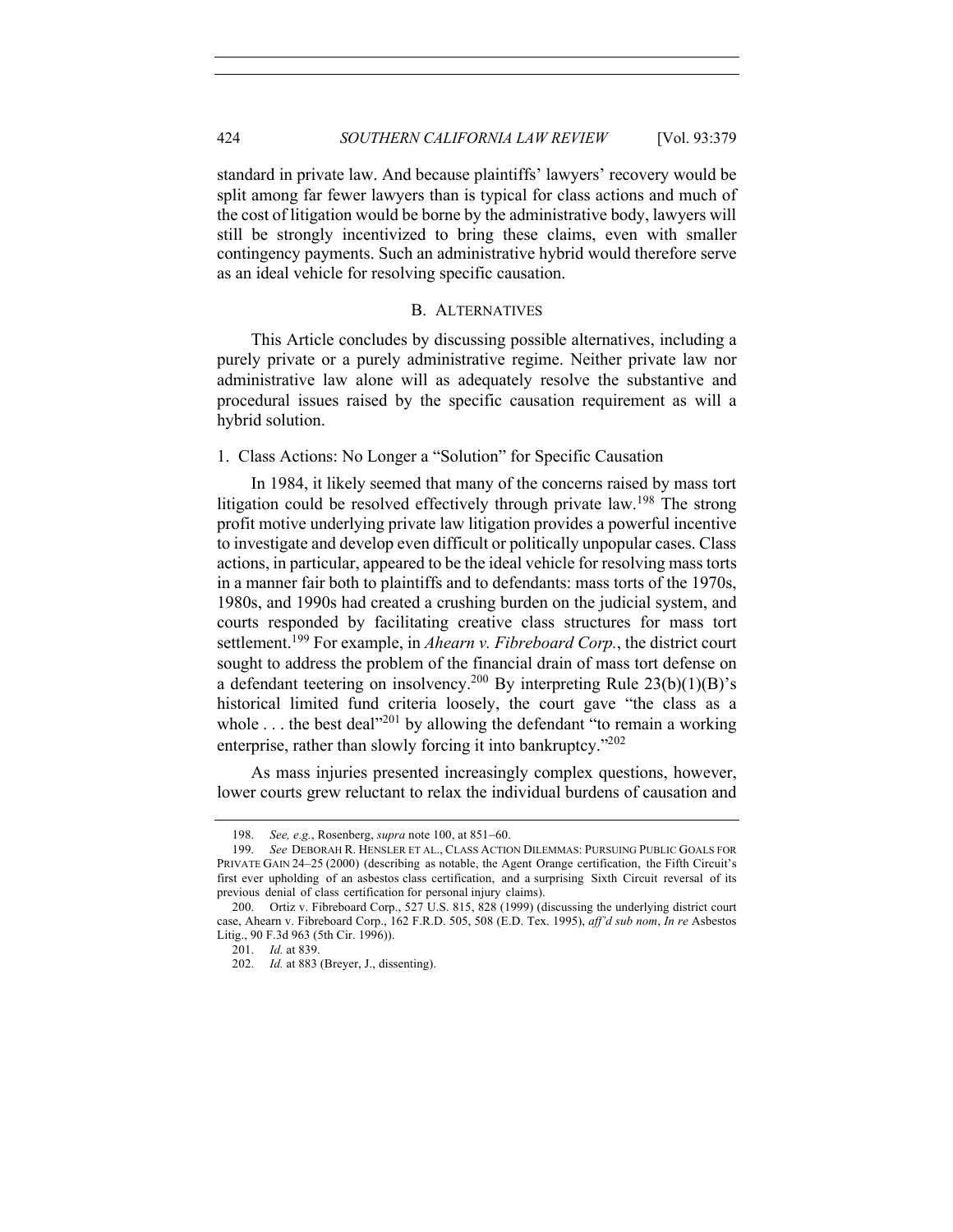responsibility.203 And it was not long before the Supreme Court weighed in on the inappropriateness of the class action format for mass exposure cases more generally: however societally necessary mass exposure tort class certification appeared in *Amchem Products*, *Inc. v. Windsor* and *Ortiz v. Fibreboard Corp.*, the Supreme Court maintained that class actions presented too many risks to absent class members—like "unwarranted or overbroad class definitions"—to allow courts to sidestep Rule 23's safeguards.<sup>204</sup>

This may be for the best: the class action innovations of the 1970s, 1980s, and 1990s uncovered deep-seated structural problems with using the class action format for mass torts. Where class actions were once welcomed, they have proven both unreliable and inefficient for resolving mass torts. Because class actions rely on judges and juries with little scientific training, mass tort awards regularly fail to approximate the actual harm inflicted by defendants or experienced by plaintiffs.<sup>205</sup> The breast implant class action settlement—a large settlement that was reached absent strong evidence of even general causation—demonstrates the danger of trusting such significant matters to a jury of peers.<sup>206</sup> And contingency fees have imposed a severe tax on class action recovery. After accounting for court costs, contingency fees have led to numerous settlements that provide little benefit for members of the class but large cash awards for plaintiffs' lawyers. <sup>207</sup> Class actions have also proved ill equipped for many of the other challenges that arise in mass torts, like the question of future injuries or the management of conflicts

204. Amchem Prods., Inc. v. Windsor, 521 U.S. 591, 620 (1997); *see also Ortiz*, 527 U.S. at 847.

205. Lay judges and juries, for example, may not recognize when a study is poorly conducted. And even well-conducted studies reporting accurate results can mislead. For example, an epidemiological study may report on the effects of a chemical compound on Oregon Medicaid users. Where the class action involves only Illinois residents who used the name brand version of that compound, lay judges and juries will be asked to extrapolate from the results of the study in ways that may or may not be scientifically supported. This hypothetical is representative of a common problem in class action litigation, where epidemiological evidence rarely informs on the *exact* population of the class in question.

206. Although one study supported the claimed recovery, expert adjudicators would have approached evidence provided by a single study with more caution.

207. *See e.g.*, *In re* Auction Houses Antitrust Litig., 197 F.R.D. 71, 77–78 (S.D.N.Y. 2000); *In re* Oracle Sec. Litig., 131 F.R.D. 688, 696 (N.D. Cal.), *modified,* 132 F.R.D. 538 (N.D. Cal. 1990).

<sup>203.</sup> *See* Donald G. Gifford, *Challenge to the Individual Causation Requirement in Mass Products Torts*, 62 WASH. & LEE L. REV 873, 880 (2005) ("By the late 1980s, with rare exceptions, it was clear that these challenges to the principle of individual causation were unsuccessful."); *see also* Becker v. Baron Bros., 649 A.2d 613, 620–21 (N.J. 1994) (refusing to extend market share liability to asbestos); Shackil v. Lederle Labs., 561 A.2d 511, 529 (N.J. 1989) (same, to vaccines); Hamilton v. Beretta U.S.A. Corp., 750 N.E.2d 1055, 1067 (N.Y. 2001) (same, to handguns); Skipworth by Williams v. Lead Indus. Ass'n, 690 A.2d 169, 172 (Pa. 1997) (same, to lead paint). *But see In re* Methyl Tertiary Butyl Ether ("MBTE") Prods. Liab. Litig., 379 F. Supp. 2d 348, 375 (S.D.N.Y. 2005) (reviving market share liability for MTBE); Thomas *ex rel.* Grambling v. Mallett, 701 N.W.2d 523, 567 (Wis. 2005) (allowing victims of childhood lead poisoning to recover against lead pigment manufacturers on a "risk contribution" basis).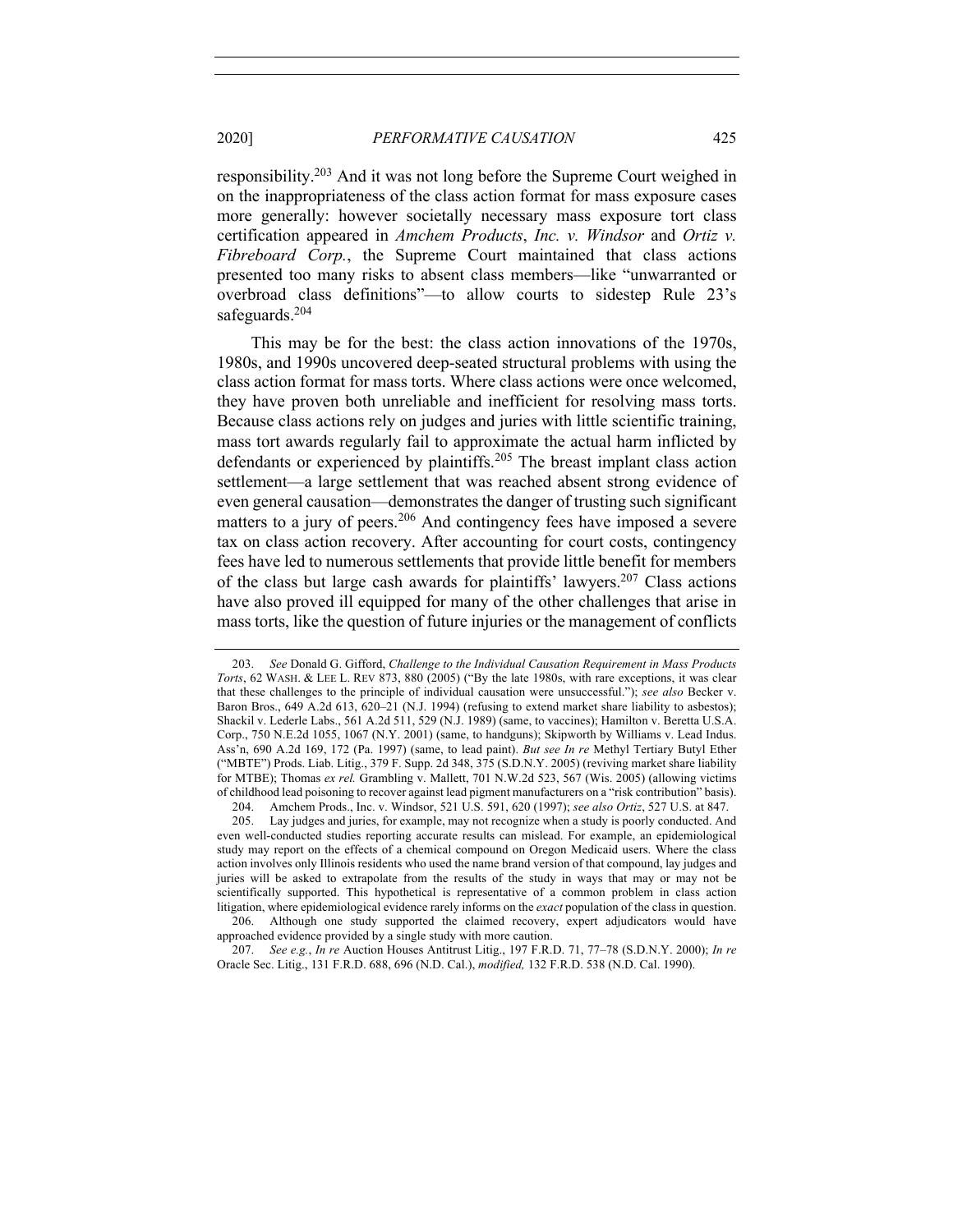often inherent in large and diverse classes.<sup>208</sup>

As a practical matter, the Supreme Court's Rule 23 jurisprudence now bars even careful courts from extending Rule 23 to meet the increasingly complex problems posed by modern-day mass torts.<sup>209</sup> Any class action resolution to the specific causation requirement's challenges must, therefore, originate in sweeping legislative changes to Rule 23. Although class actions and class-like private law structures once appeared to be an attractive mechanism for resolving mass exposure torts, now, in hindsight, their advantages may not outweigh their costs; the high systemic cost of contingency fee litigation, for example, will not be alleviated by relaxing the specific causation requirement in class actions. $2^{10}$ 

## 2. MDLs Are Hardly Better

Following the Supreme Court's increasingly discouraging stance toward class actions, much of the resolution of mass torts has shifted to multi-district litigation ("MDLs"). MDLs are a statutorily authorized device for consolidating the pretrial proceedings of individual federal cases that share a common question of fact.<sup>211</sup> Similar to class actions, the goal of the MDL aggregation mechanism is efficiency and uniformity: "The basic idea is that it is more efficient to conduct pretrial proceedings in cases involving the same questions only one time and before only one judge, rather than over and over again before many."212 In theory, because each litigant in an MDL is represented by her own lawyer and will receive an individual trial, the MDL structure preserves many of the advantages of class actions without raising the same due process and individual autonomy concerns that have

<sup>208.</sup> Insurance funds and damage scheduling, two promising administrative law ideas proposed for class action use by Rosenberg, may run afoul of due process and are often not vigorously pursued by plaintiffs' attorneys, who seek to maximize their guaranteed recovery while minimizing the costs necessary to achieve that recovery. *E.g.*, Sergio J. Campos, *Mass Torts and Due Process*, 65 VAND. L. REV. 1059, 1075–76 (2012); John C. Coffee, Jr., *Conflicts, Consent, and Allocation After* Amchem *Products—or, Why Attorneys Still Need Consent to Give Away Their Clients' Money*, 84 VA. L. REV. 1541, 1550 (1998) (noting that, although plaintiffs' counsel has a "strong incentive to maximize the settlement fund," there is "[n]o similar incentive [that] presently aligns the interests of counsel with a fair allocation of the fund").

<sup>209.</sup> The Supreme Court has also rejected other novel approaches designed to solve problems that often arise in class actions—like using statistical sampling to engage in de facto "[t]rial[s] by [f]ormula." *E.g*., Wal-Mart Stores, Inc. v. Dukes, 564 U.S. 338, 367 (2011) (holding that this stretched the hearing procedures too far under the Rules Enabling Act).

<sup>210.</sup> There are no obvious solutions to the burden imposed by contingency fees within the current system: contingency fee caps, for example, could decrease the systemic cost of plaintiffs' lawyers' feesbut only by undermining lawyers' incentive to investigate and bring these cases.

<sup>211.</sup> *See* 28 U.S.C. § 1407 (2018).

<sup>212.</sup> Andrew D. Bradt & Zachary D. Clopton, *MDL v. Trump: The Puzzle of Public Law in Multidistrict Litigation*, 112 NW. U. L. REV. ONLINE 85, 87 (2018).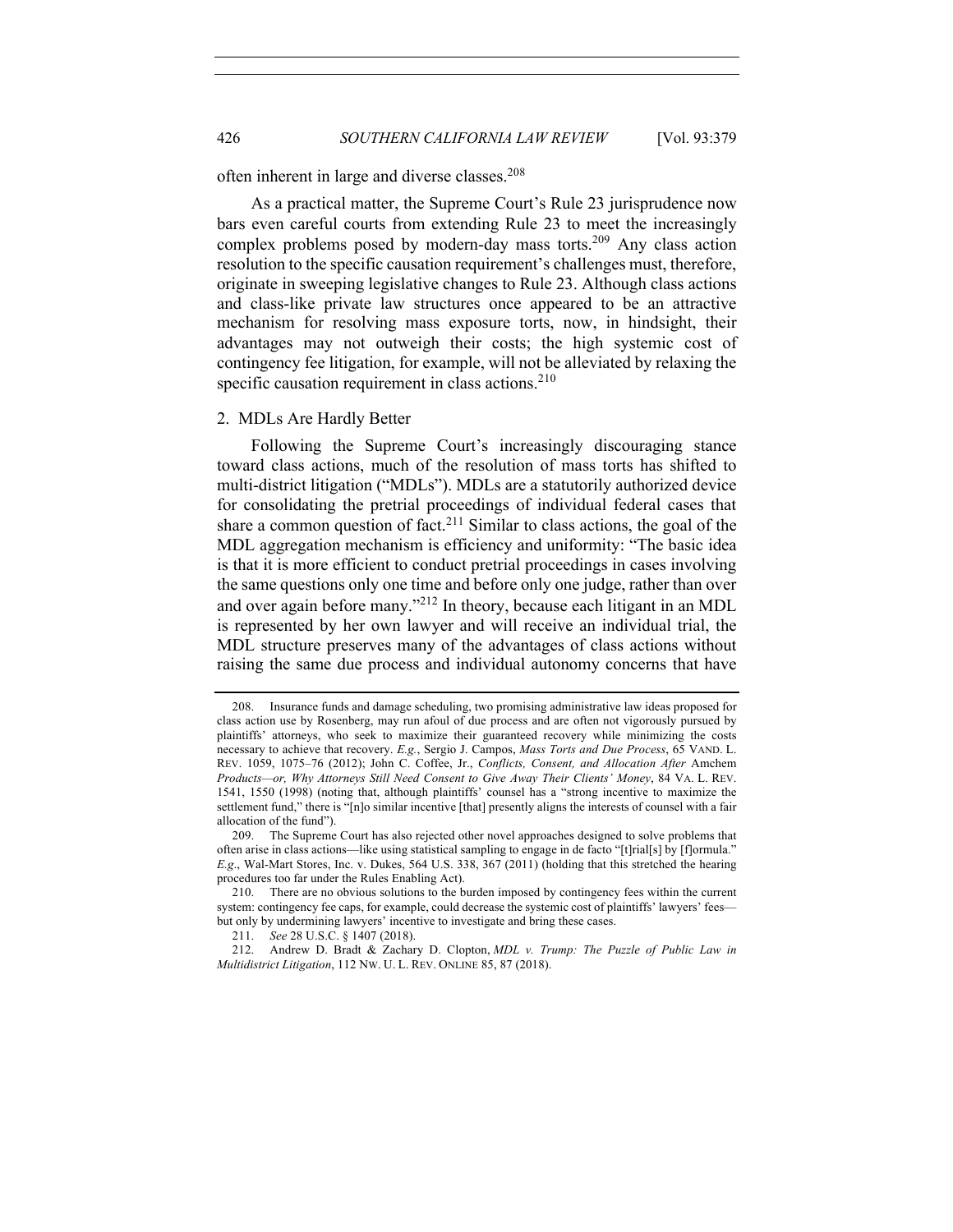cast a pall over class action litigation.<sup>213</sup>

However, in practice, MDLs have exhibited many of the same shortcomings that led to the disfavoring of class action litigation. In fact, as Elizabeth Chamblee Burch and Margaret Williams have shown, the MDL structure may even enhance agency-cost problems, as repeat-player plaintiffs' lawyers negotiate sweetheart deals at the expense of individual plaintiff recoveries.<sup>214</sup> Moreover, the non-class aggregate settlements that typically spring from MDLs are rife with the same sort of attorneyrecommendation and lock-in provisions that ethicists condemned in the Vioxx Agreement.215 As a result, MDLs represent, at best, an imperfect procedural vessel for the resolution of the specific causation requirement.

But even casting these concerns aside, MDLs do not provide a solution to private law's struggles with complicated scientific evidence. As is the case with class actions, the MDL format is simply an aggregation mechanism. Thus, even were it otherwise desirable to implement a system of proportional recovery within the current MDL framework, the resulting demands on lay judges and juries—who would be asked to evaluate and apply challenging epidemiological studies—would likely be too much.216 Indeed, as the procedural requirements of mass litigation continue to evolve, courts continue to innovate new shortcuts to manage the crush of litigation; although such developments, like *Lone Pine* orders, are helpful for case management, they increase the pressure on courts to resolve specific causation earlier in litigation without better facilitating the review or development of supporting scientific evidence. $2^{17}$ 

It may yet be possible to design a workable legislative mass-aggregation solution to the specific causation requirement's shortcomings, but, as this Article's discussion indicates, a quasi-public law approach presents a more promising alternative.

<sup>213.</sup> For this reason, MDLs do not present the same advantage to small value claims plaintiffs. Nevertheless, the promise of MDLs—combined with tort law's desperate need for aggregate systems of resolution—has pushed fully one third of all civil cases into an MDL. *Id.*

<sup>214.</sup> Elizabeth Chamblee Burch, *Monopolies in Multidistrict Litigation*, 70 VAND. L. REV. 67, 70 (2017); *see also* Elizabeth Chamblee Burch & Margaret S. Williams, *Repeat Players in Multidistrict Litigation: The Social Network*, 102 CORNELL L. REV. 1445, 1496–1501 (2017).

<sup>215.</sup> Burch & Williams, *supra* note 214, at 1496–1501; Noah Smith-Drelich, *Curing the Mass Tort Settlement Malaise*, 48 LOY. L.A. L. REV. 1, 37 (2014) (describing these problems in detail).

<sup>216.</sup> Nor do MDLs significantly alleviate the significant tax on recoveries imposed by contingency fees.

<sup>217.</sup> *E.g.*, Nora Freeman Engstrom, *The Lessons of* Lone Pine, 129 YALE L.J. 2, 34–51 (2019).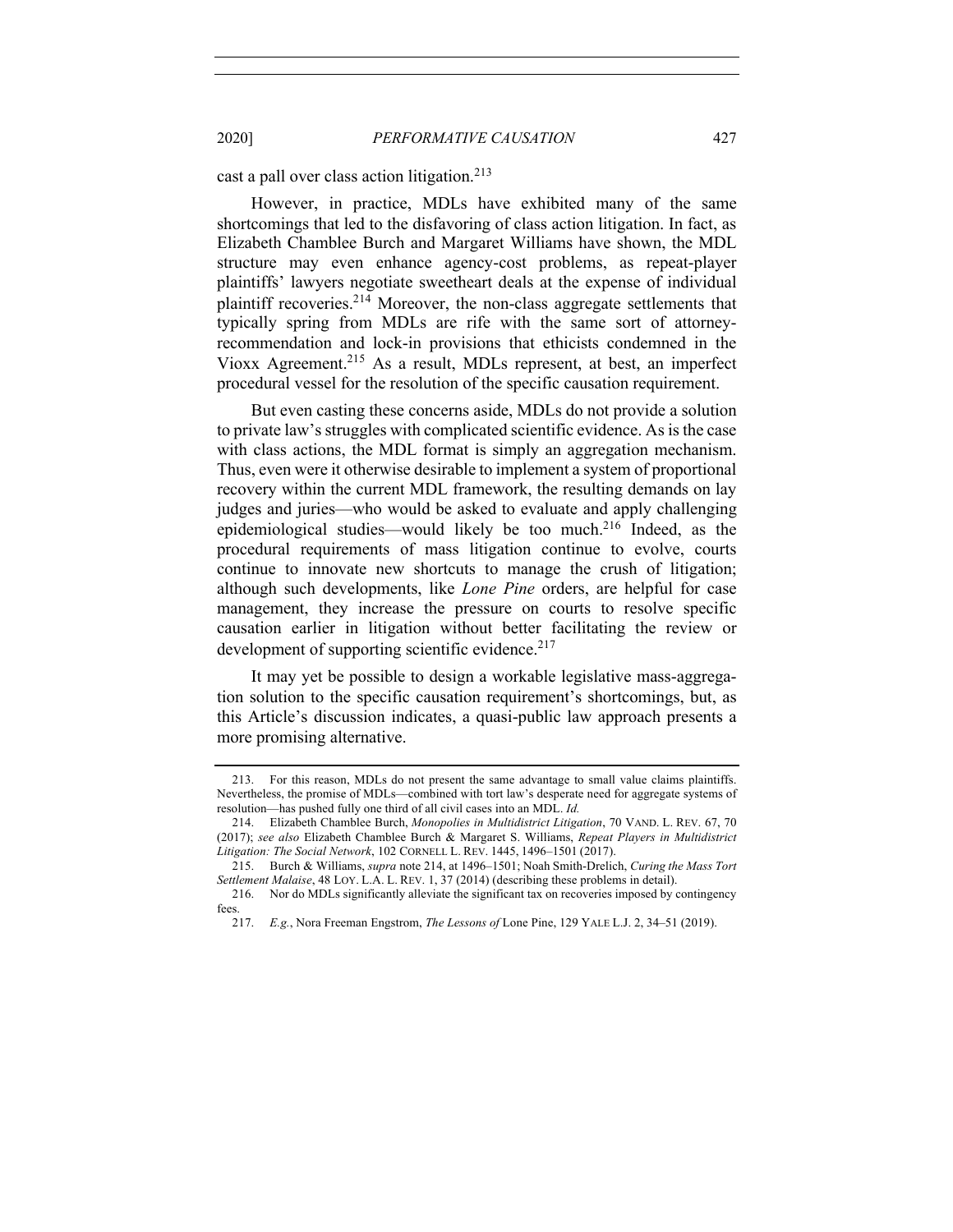## 3. Administrative Law's Limitations

Another seemingly promising alternative, a purely administrative system of mass tort adjudication, also comes with serious limitations. Such a regime will rely on agency employees to vigorously investigate, develop, and pursue potential mass torts. Because administrative prosecutors collect a salary regardless of how aggressively or successfully they discover and pursue malfeasance, there is a tendency among government regulators "to underenforce certain statutory requirements."218 This problem is further exacerbated by the funding woes that haunt so many agencies: "many agencies simply lack the capacity to enforce the law adequately."<sup>219</sup> Moreover, agency adjudication is susceptible to capture—when government regulators bow to political pressure or to lobbying by regulated entities and therefore shirk in their prosecutorial duties.<sup>220</sup> And even when agencies successfully attain a large recovery, agencies typically lack procedural safeguards to ensure that both corrective justice and utilitarian goals are furthered by the recovery.<sup>221</sup> Finally, a substantial amount of the legal innovation that has occurred over the past several decades has been from plaintiffs' attorneys in the context of private enforcement suits.<sup>222</sup> Conservative government regulators, on the other hand, have not shown a great willingness to experiment with novel approaches.<sup>223</sup>

# **CONCLUSION**

Modern hazards have tested common law notions of causation and responsibility—to a mixed effect. The mismatch between science's capabilities and tort law's requirements has led judges and juries to reach for justice in an unfair system, resulting in widespread inconsistency and injustice.<sup>224</sup>

Indeed, several important observations have emerged over the course

<sup>218.</sup> Stephenson, *supra* note 15, at 110.

<sup>219.</sup> *Id.* at 107; *see also* U.S. FOOD & DRUG ADMIN., PATHWAY TO GLOBAL PRODUCT SAFETY AND QUALITY 3 (2011) ("[The] FDA does not—nor will it—have the resources to adequately keep pace with the pressures of globalization.").

<sup>220.</sup> Stephenson, *supra* note 15, at 130.

<sup>221.</sup> Zimmerman, *supra* note 194, at 518.

<sup>222.</sup> Barton H. Thompson, Jr., *The Continuing Innovation of Citizen Enforcement*, 2000 U. ILL. L. REV. 185, 188, 206.

<sup>223.</sup> Stephenson, *supra* note 15, at 112–13 (using the example of "supplemental enforcement projects" in environmental enforcement cases to illustrate the sort of creative device pioneered by private attorneys).

<sup>224.</sup> *See e.g.*, *Don't Sour Tort Reform in Indiana*, THE TIMES (Munster, Ind.), Oct. 25, 2011, at A6; *Certain Tort Reforms Overdue in Pennsylvania*, PATRIOT-NEWS, http://www.pennlive.com/editorials/ index.ssf/2011/03/empty\_the\_pockets\_lawmakers\_mu.html [https://perma.cc/5LH8-SLXE]; *Tort-Scam Takedown*, N.Y. POST (Mar. 5, 2012, 5:00 AM), http://www.nypost.com/p/news/opinion/editorials/ tort\_scam\_takedown\_ftwC4JMQpjPPXuO8sphjdN [https://perma.cc/FF3M-XZ9E].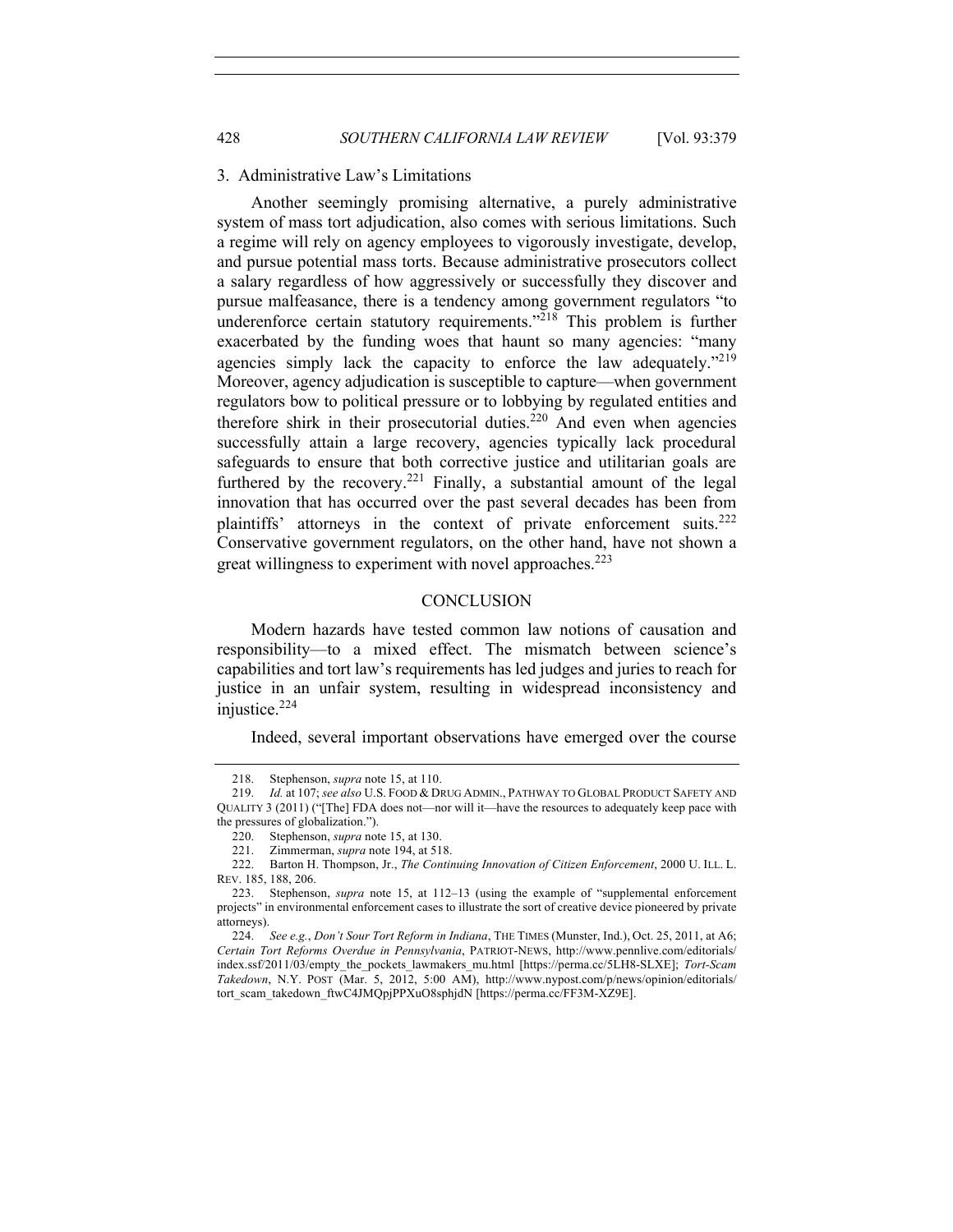of the modern tort era. First, judges and juries are not well-equipped to evaluate the increasingly challenging questions of causation at the heart of most mass torts.<sup>225</sup> The specific causation requirement therefore presents a procedural as well as a substantive challenge for torts. Aligning science with the law in the context of specific causation will therefore be difficult within a private law system that relies on lay judges and juries. Otherwise, the result will reflect that achieved in the breast implant litigation: "performative causation" trading on pseudoscience and individual juries' perception of fairness triumphing over justice. Second, the financial incentives that drive private litigation can warp recoveries, leading to settlements crafted to benefit plaintiffs' lawyers over plaintiffs—all at a substantial cost to the system. But these incentives can also be channeled for good; as qui tam litigation has shown, the zeal of plaintiffs' attorneys is a powerful tool that can be as effective in pursuing public ends as private. Third, while the specific causation requirement's shortcomings have been largely overlooked by policymakers, its effects—on individual litigants and on the public as a whole—continue to spread, unimpeded by the advances of science (in part because science remains unable to answer questions of specific pathogenesis or specific responsibility).226 Thus, specific causation remains a substantive and procedural problem that the existing legal system appears increasingly unwilling and unable to appropriately address.

Some of the procedural consequences of the specific causation requirement's limitations—the need for expert adjudicators and the high cost of contingency fees in particular—present challenges in other contexts as well. As a result, the administrative hybrid solution proposed by this Article could also be adopted elsewhere: many of the systemic advantages that it provides would mitigate problems that persist throughout private law. Such a reform would not render scientifically improbable recoveries impossible.227 But it would prompt a shift toward disputes using optimal tools and toward a truly expert adjudication of such disputes—and at a relative systemic discount. This would, in many instances, represent a significant improvement over the current system.

<sup>225.</sup> *See* ANGELL, *supra* note 30, at 111–32.

<sup>226.</sup> *See* Gold, *When Certainty Dissolves into Probability*, *supra* note 126, at 319 (arguing that scientific advances will broaden our recognition of population-level harms without providing an accompanying depth of understanding about those harms, thereby increasing this problem).

<sup>227.</sup> Although it may be tempting to restrict this model's applicability to mature litigation cycles doing so would significantly diminish the possibility of improperly basing recovery on an early outlier study—the proposed qui tam trigger's incentivization of private attorneys to investigate and bring claims to the attention of regulatory agencies represents an important advantage of this model. Concern over the influence of outlier studies may therefore be better addressed in the ways discussed in Section IV.B.